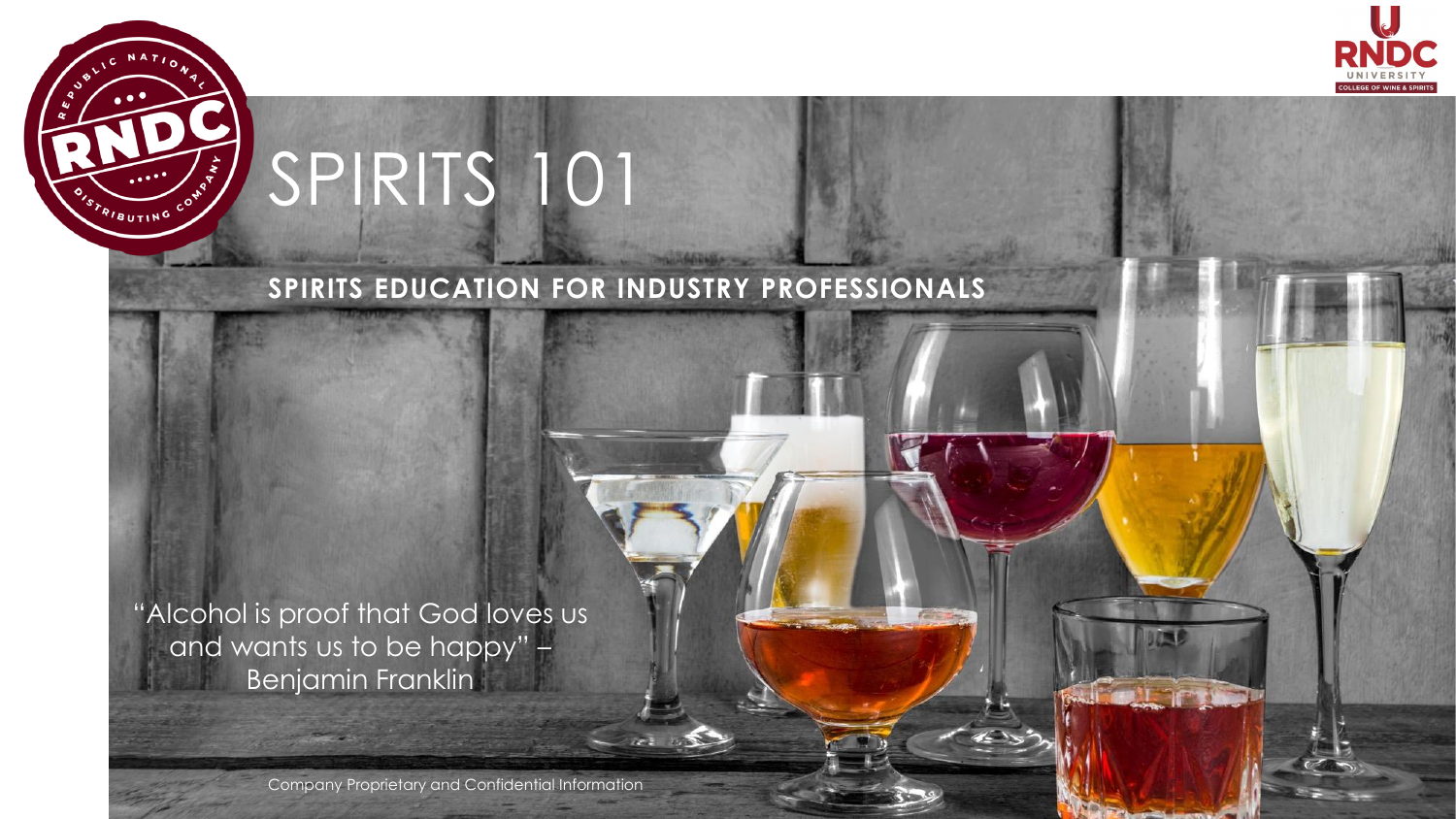### SOCIAL RESPONSIBILITY



#### OUR COMMITMENT TO CORPORATE SOCIAL RESPONSIBILITY MAKES A POSITIVE DIFFERENCE BY ENRICHING THE SPIRIT AND WELL-BEING OF OUR ASSOCIATES, COMMUNITIES, AND BUSINESS PARTNERS.

|                              | <b>OUR ASSOCIATES   OUR COMMUNITIES</b> | <b>OUR PARTNERS</b>          | <b>OUR GOVERNANCE</b>  |
|------------------------------|-----------------------------------------|------------------------------|------------------------|
| <b>WE ENCOURAGE</b>          | WE PARTICIPATE IN                       | WE OPERATE WITH INTEGRITY    | WE DO THE RIGHT        |
| AND INVEST IN OUR            | PHILANTHROPIC AND                       | TO PROMOTE RESPONSIBLE       | THINGS, THE RIGHT WAY  |
| <b>ASSOCIATES TO ACHIEVE</b> | <b>ADVOCACY EFFORTS</b>                 | DRINKING AND CONSUMPTION     | TO DEMONSTRATE         |
| THEIR PERSONAL BEST -        | THAT STRENGTHEN THE                     | IN PARTNERSHIP WITH OUR      | <b>OUR ETHICAL AND</b> |
| <b>BOTH AT WORK</b>          | <b>HEALTH AND SAFETY</b>                | <b>ASSOCIATES, SUPPLIERS</b> | PROFESSIONAL           |
| AND AT HOME.                 | OF OUR COMMUNITIES.                     | AND CUSTOMERS.               | STANDARDS.             |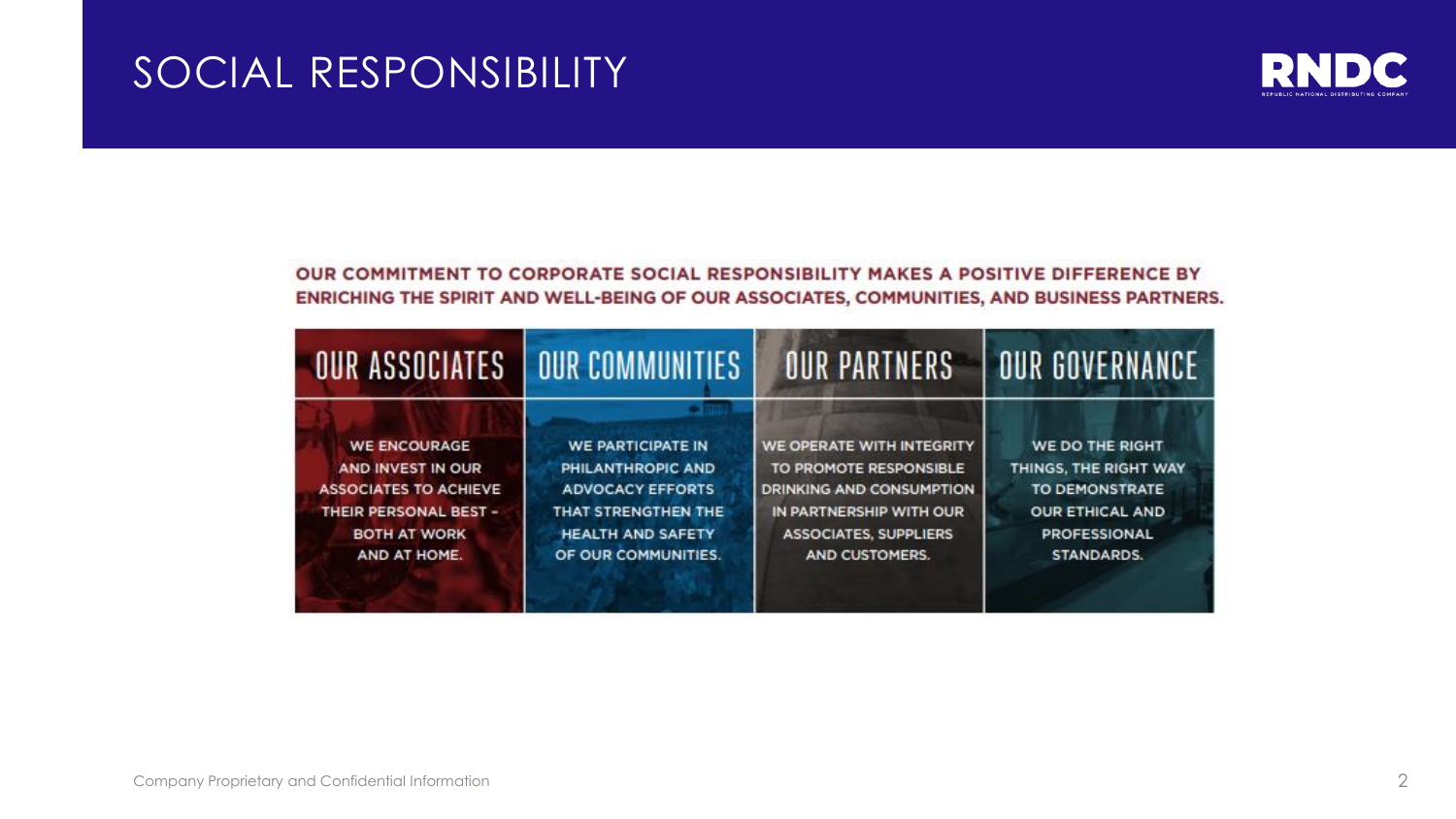

Spirits are alcohol beverages that are produced by the art of distillation.

Spirits are stronger than wine and beer, because distillation is a means to increase alcohol levels.

Spirits can be made from many base ingredients including grains, fruits, sugar cane and more.

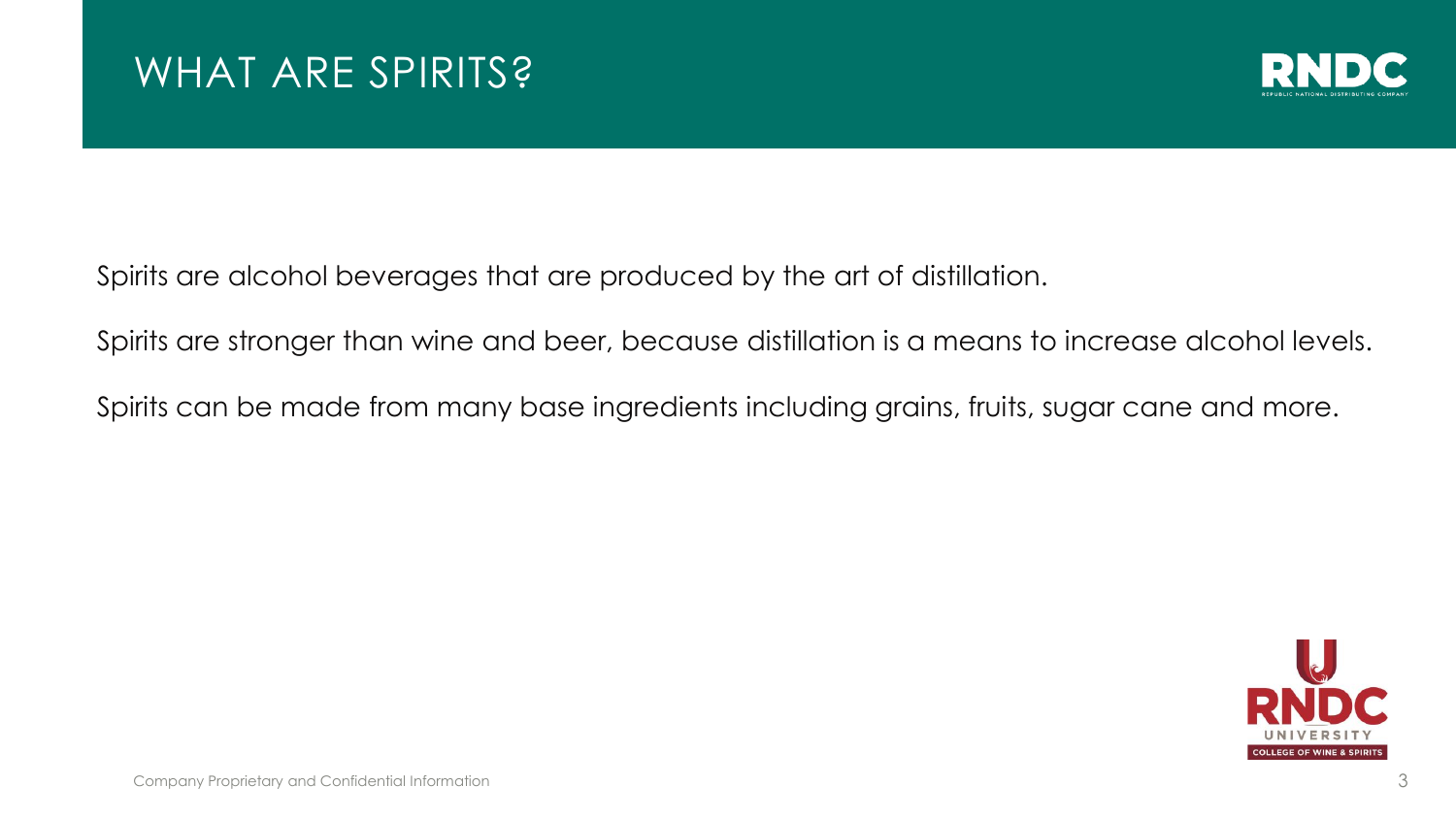

No one knows for sure when people started drinking beverages containing alcohol, but it is known that the desire to create such beverages became a major driving reason to establish that first permanent settlements. The first such beverages were the result of naturally occurring fermentation, but they are the direct antecedents of today's distilled spirits brands.

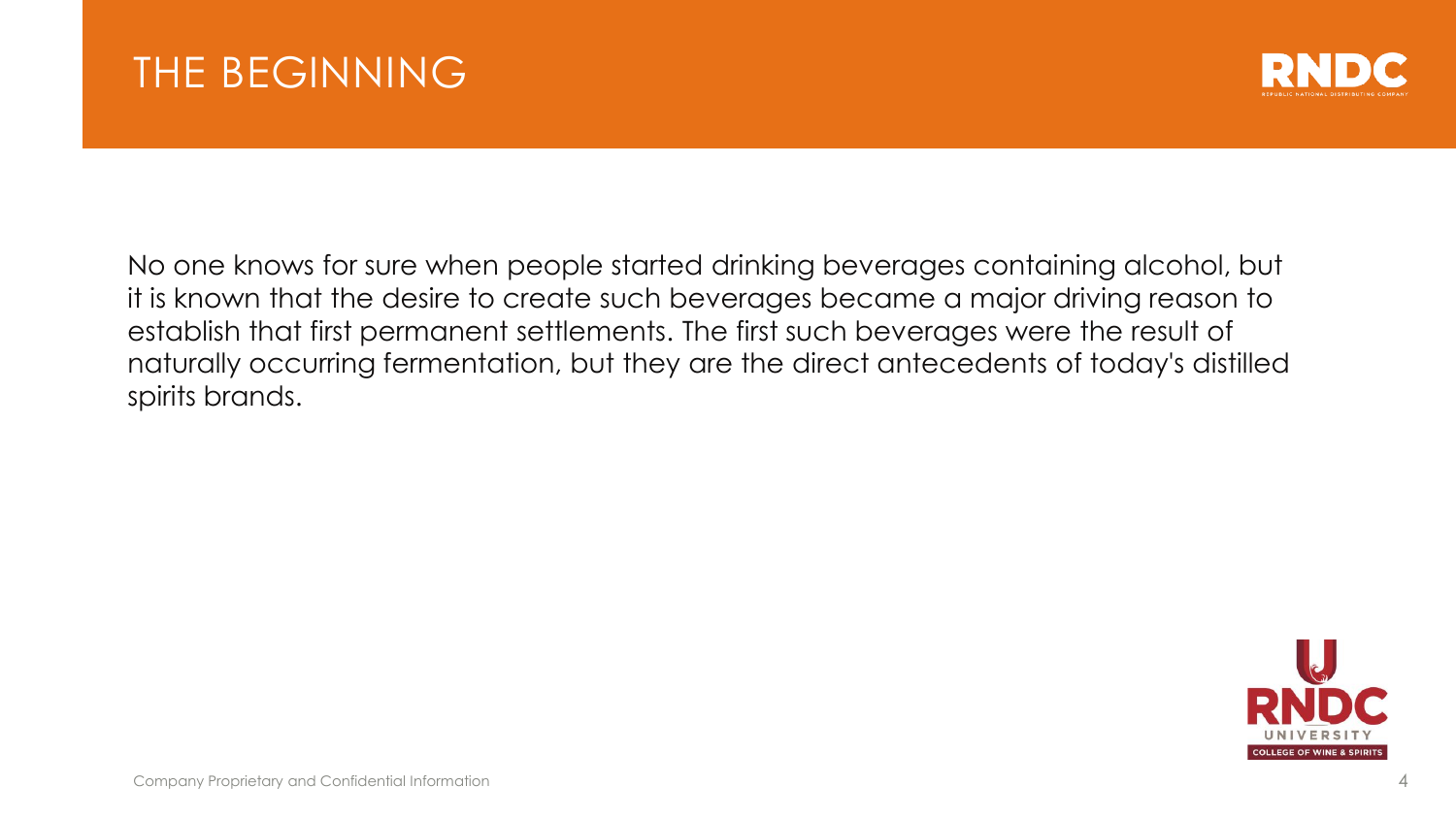

When and where distilling was first practiced is still a mystery, but it is undoubtedly an ancient art. Archaeological evidence has been discovered suggesting that ancient Egyptians were distilling. Aristotle (384-322 BC) wrote that "seawater can be made potable by distillation".

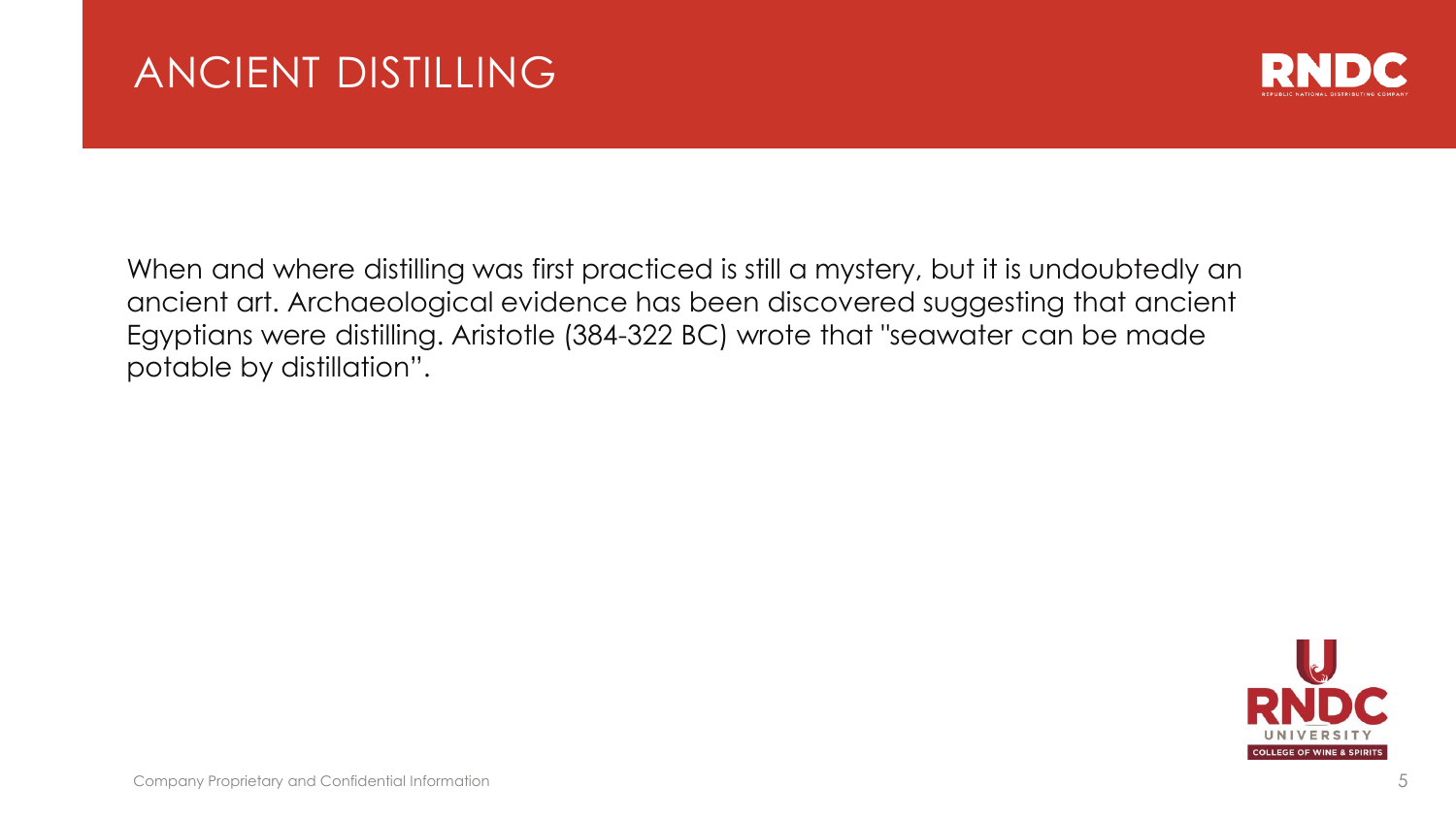

You may not realize it, but your favorite beverage alcohol brands, be they spirits, wine, or beer, all start with the same process of fermentation.

The common denominator for all types of beverage alcohol is fermentation, which is nothing more than the natural decomposition of organic materials containing carbohydrates and the conversion of the sugars in those carbohydrates into ethyl alcohol.

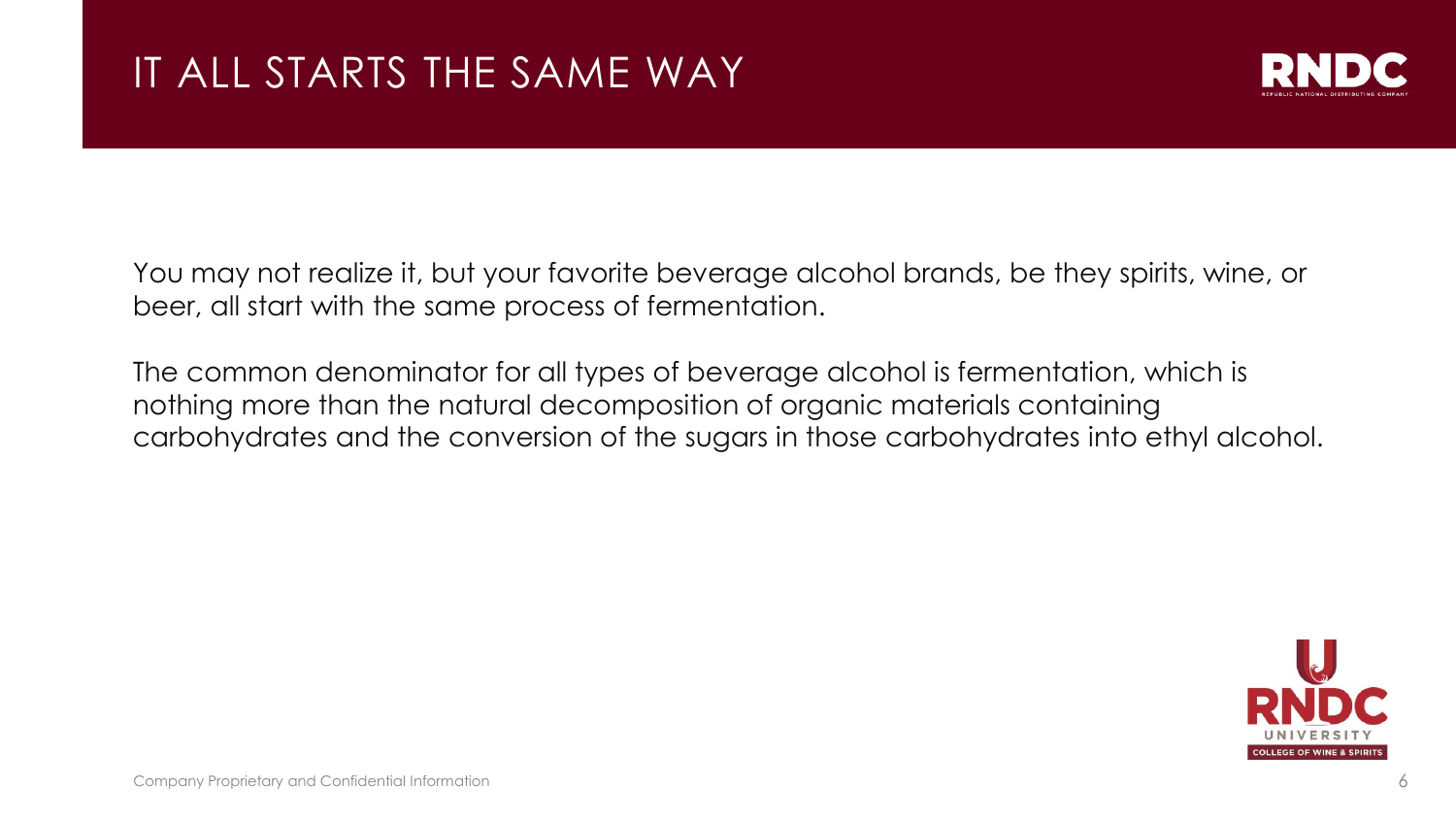### FERMENTATION



Fermentation occurs whenever the two necessary ingredients, sugar and yeast, are combined in a liquid. The liquid in which the fermentation takes place goes by different names depending on the genre of spirit being produced. For instance, in whiskey production the fermenting liquid is known as "mash", but is referred to as "tepache" in regards to tequila production. Fermentation stops when the sugars in the mash are depleted or when yeast activity ceases.

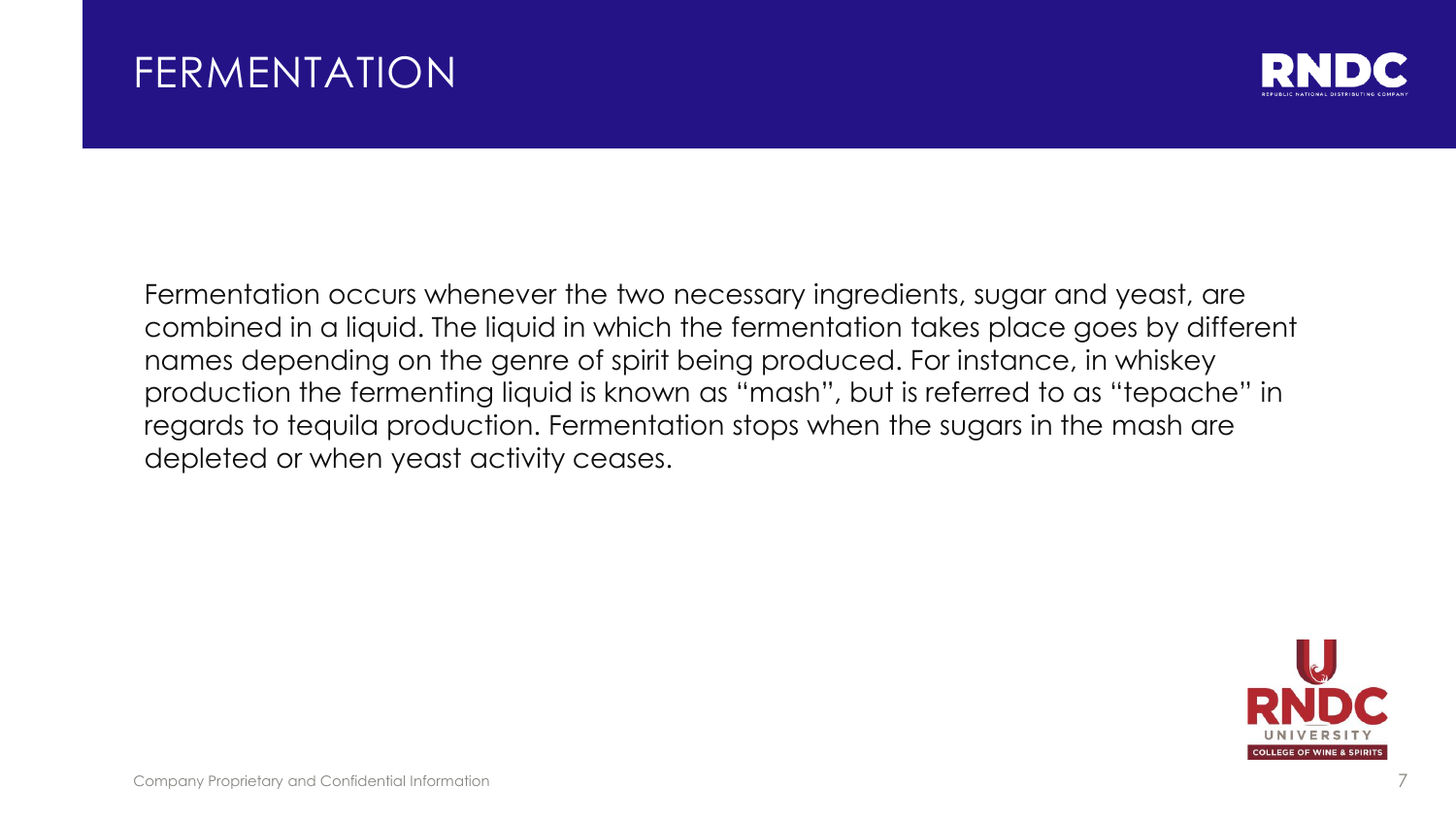

The raw materials used for making a distilled spirit are of two basic types: those containing a high concentration of natural sugars and those containing other carbohydrates that can easily be converted to sugars by enzymes. Among the most commonly used materials with high sugar contents are grapes, various other fruits, sugarcane and molasses in addition to sugar itself. Starches that can easily be converted to sugars include grains such as corn, rye, rice, barley, wheat and potatoes.

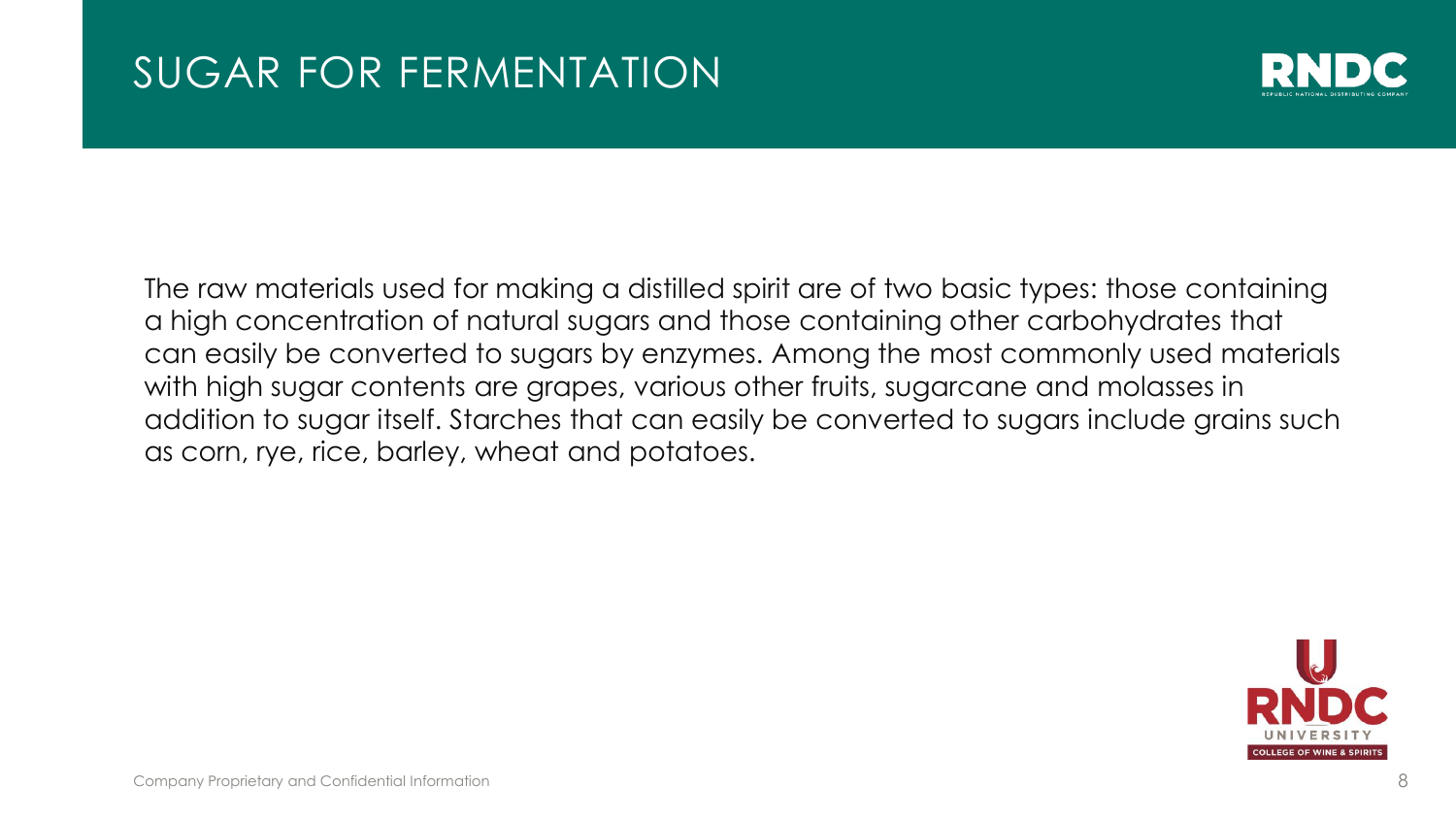

After combining sugar and yeast together in a liquid base and allowing it to ferment, the next step is to process it through a still. The earliest stills were composed of a heated closed container, a condenser and a receptacle to receive the condensate. These evolved into the pot still, which is still in use, particularly for making malt whiskeys, some gins and some brandies. However, even large pot stills are limited to their capacity, which eventually led to innovation and efforts to increase the efficiency, volume and velocity of spirit production.

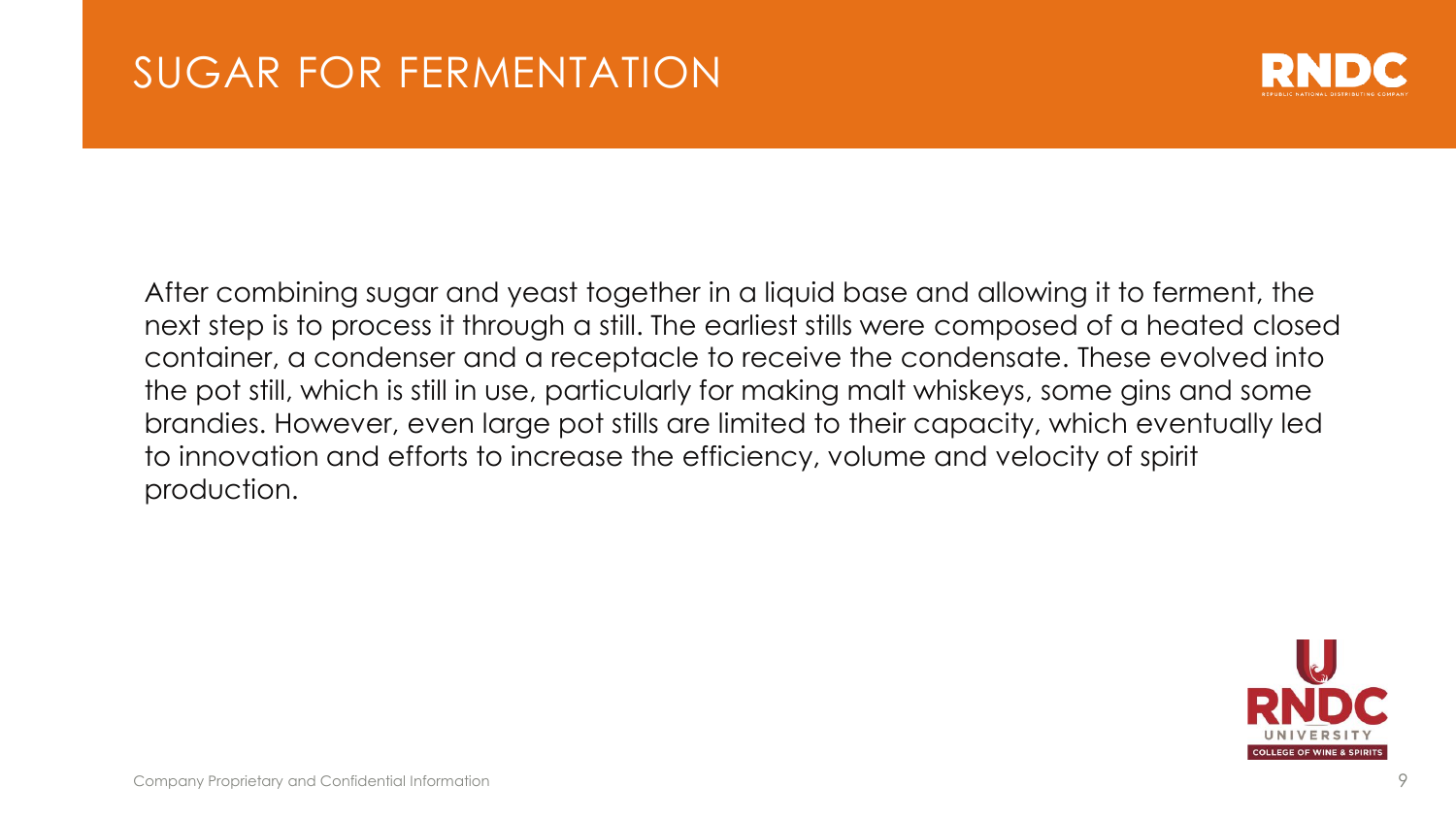



After fermentation, the modestly alcoholic liquid is then moved to a still and will be "distilled" one or more times depending on which genre of spirit is being produced. The art of distilling is basically a purification process that decreases water volume and increases alcohol volume. Beer averages between 2% and 12% alcohol by volume or "abv" and wine averages between 8-14% abv. Distilled spirits range upwards of 60%+ abv and more.

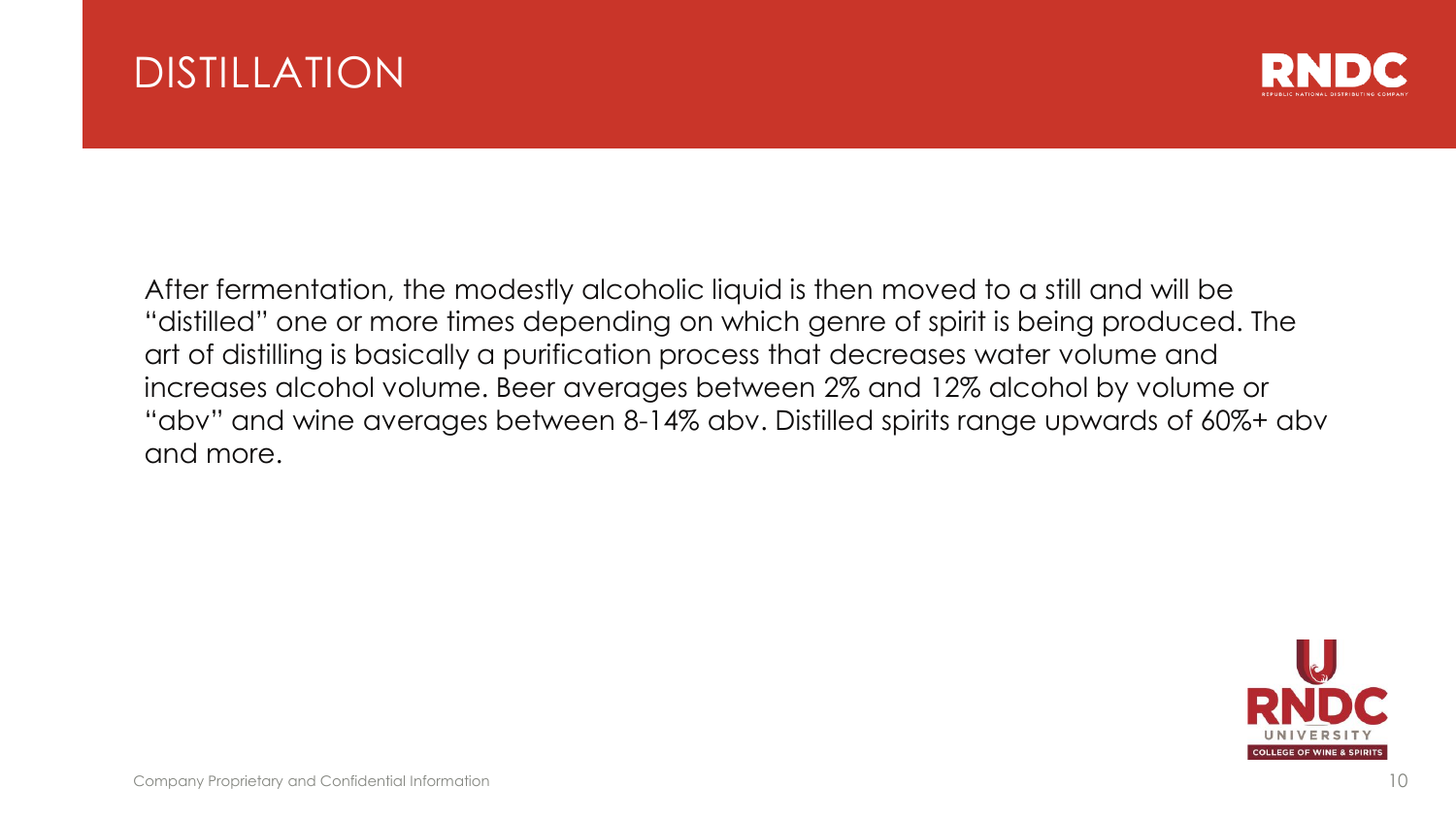



The process of distillation is based on a very simple principle, that is, alcohol boils at a lower temperature than water. Alcohol boils and thus evaporates at 173°F whereas water boils at 212°F, so if you have a modestly alcoholic mash or fermented liquid and you heat the liquid in a still to 190°F, then the alcohol in the solution will evaporate before the water, leaving behind various impurities and considerable volume.

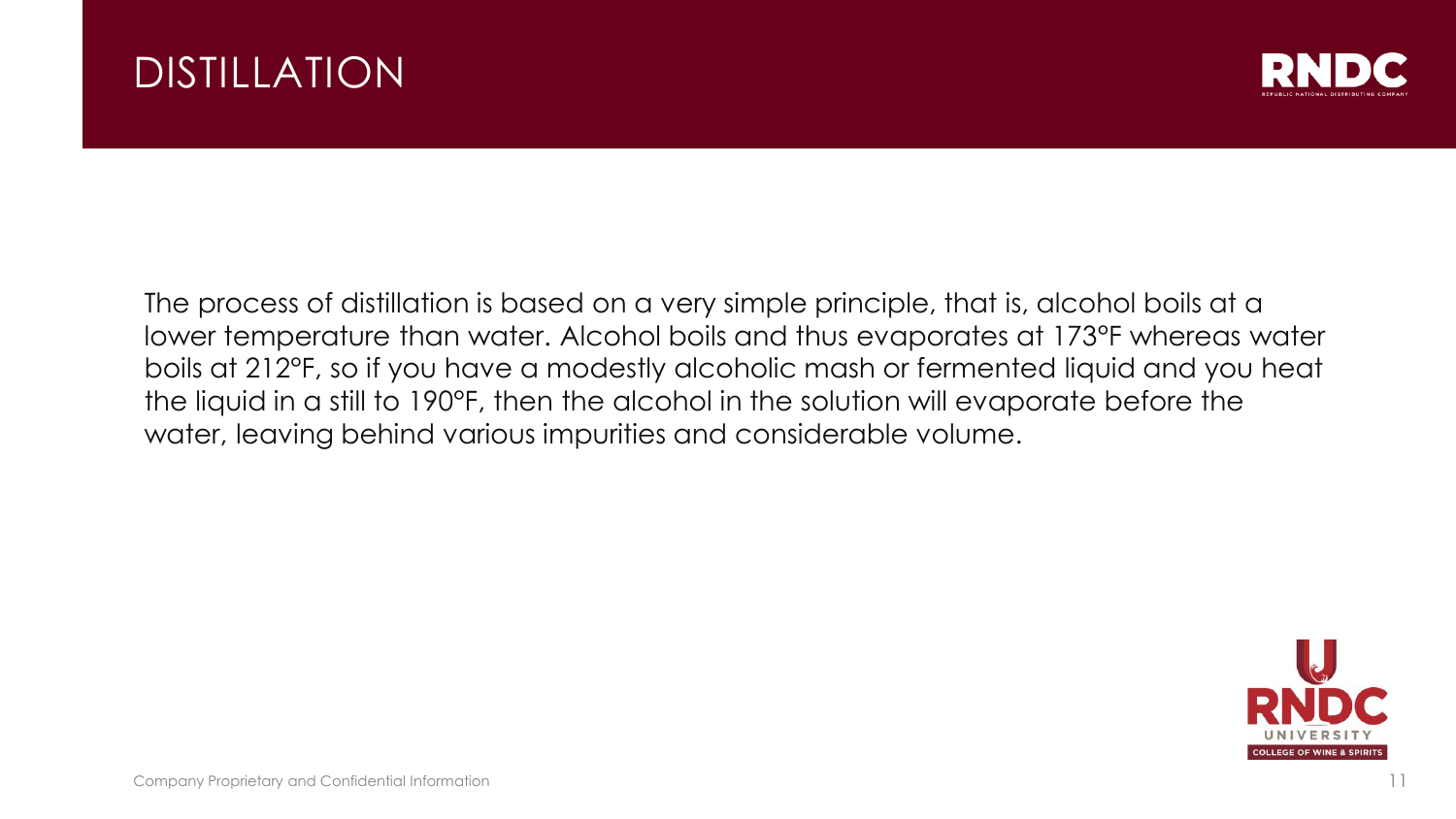

The alcohol "vapor" is then channeled to a condenser of sorts that will cool the vapor back into its liquid form, now much higher in alcohol strength and with much less volume. The word "distillation" comes from the Latin "distillare" which translates as "to drip down" or "the recovery of", speaking to the recovery of a more pure, higher alcoholic liquid than its previous form. Further, some spirits types undergo more than one distillation and/or in various types of stills in order to impart certain desired characteristics.

There are two primary approaches to distillation; utilization of a "pot still" or utilization of a "continuous still."

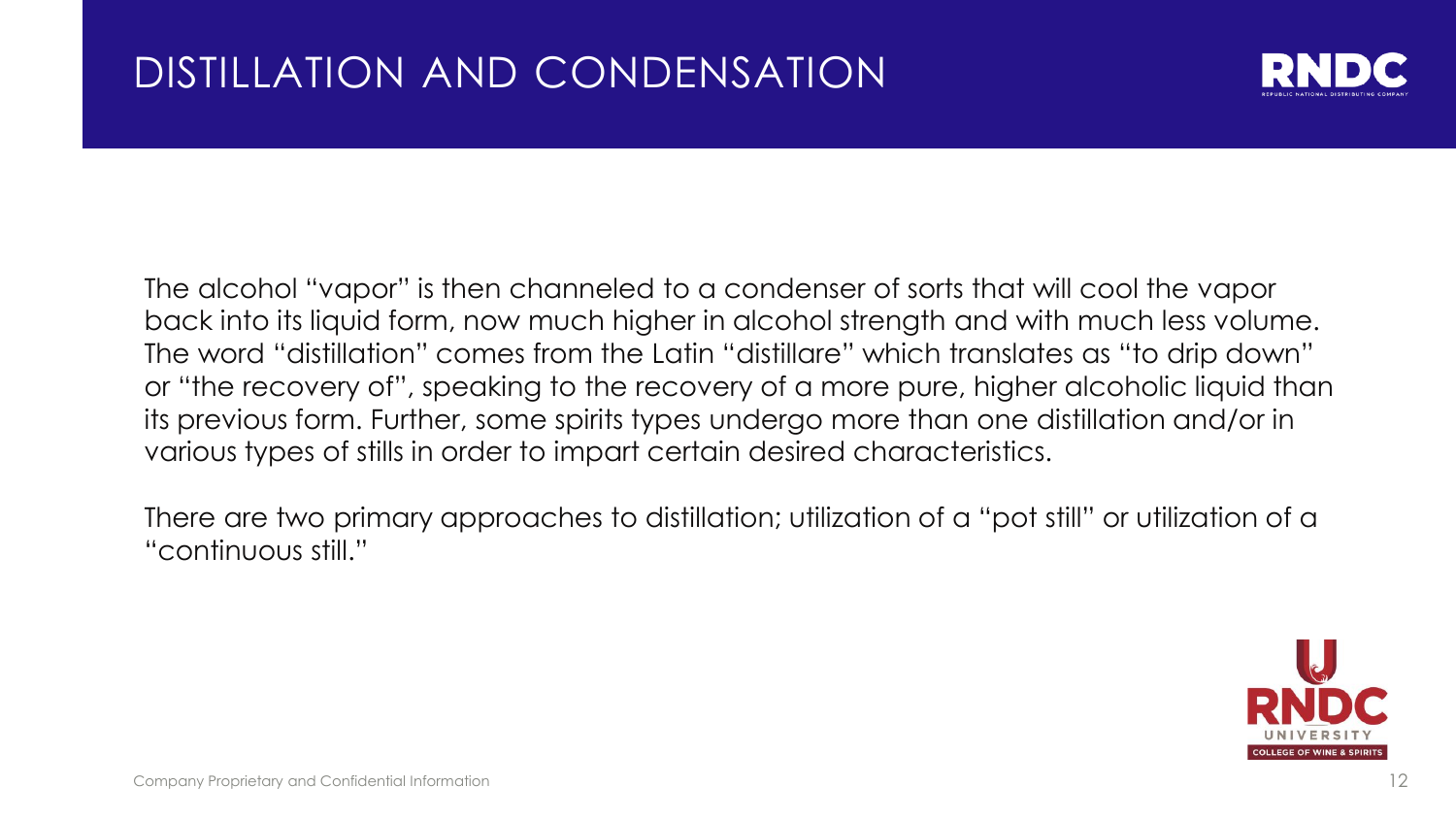



The simple pot still is an enclosed vessel, heated either by direct firing on the bottom or by steam coils. There is a cylindrical bulb at its top leading to a partially cooled vapor line. Everything works together to turn lower proof alcohol into vapor and then condense it back to a higher proof liquid. The usual pot-still operation involves a series of two or three pot stills.

The pot still is used largely in Scotland and Ireland for whiskey production and in France for brandies. The flavor profile of a pot-still product is more complex than that of a continuousstill product of the same alcohol content.

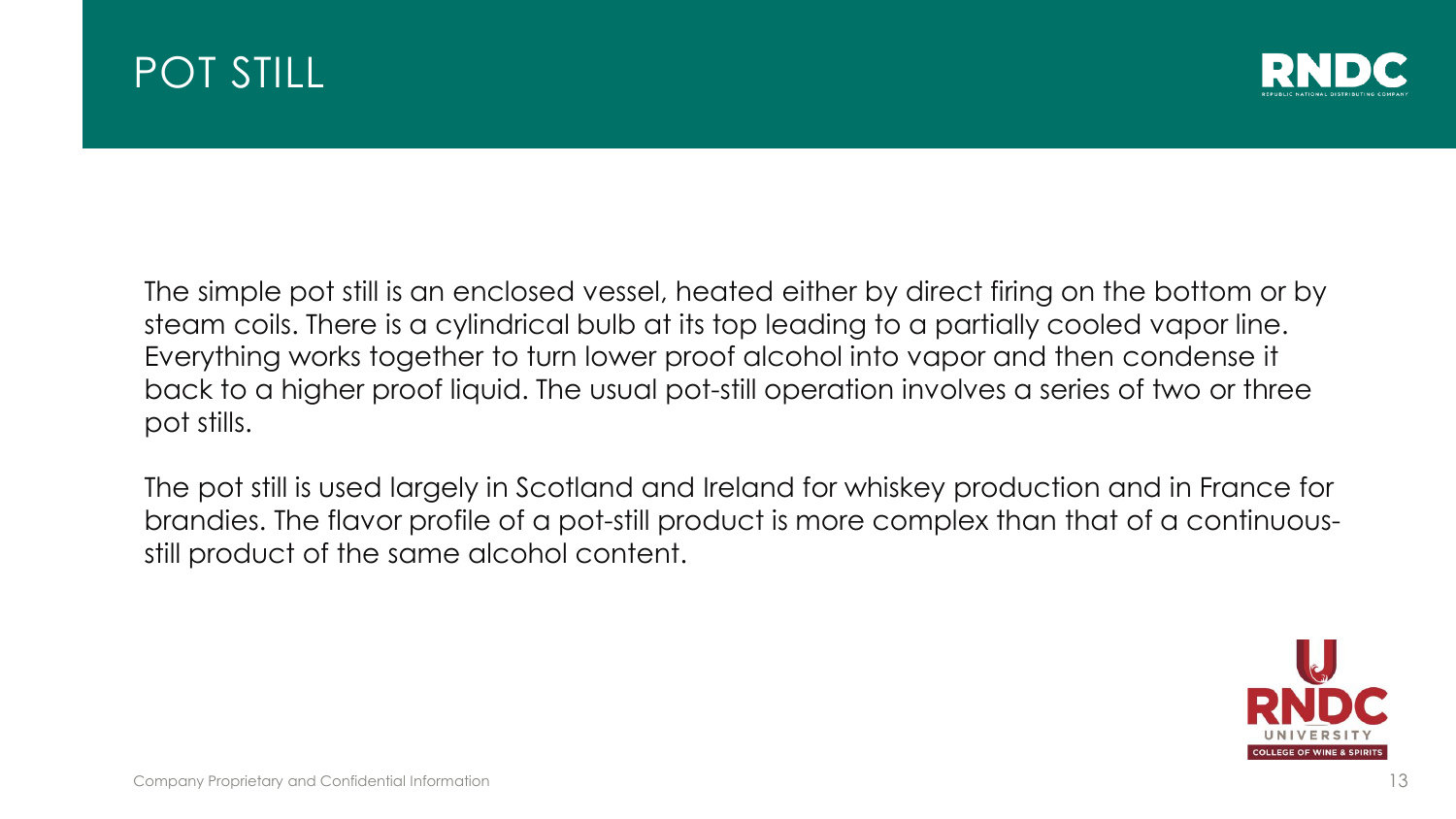

A Mr. Robert Stein of Scotland created the first continuous or "column" still, which was improved upon by Irishman, Aeneas Coffey in 1831. The Coffee design was patented and many continuous stills are commonly referred to as "Coffey" stills or "column" stills as they consist of a column or a series of columns that involve a continuous "inflow" of fermented liquid and a continuous "outflow" of higher proof alcohol. The continuous nature of the column still makes it a much more efficient still then the batch process of the pot still.

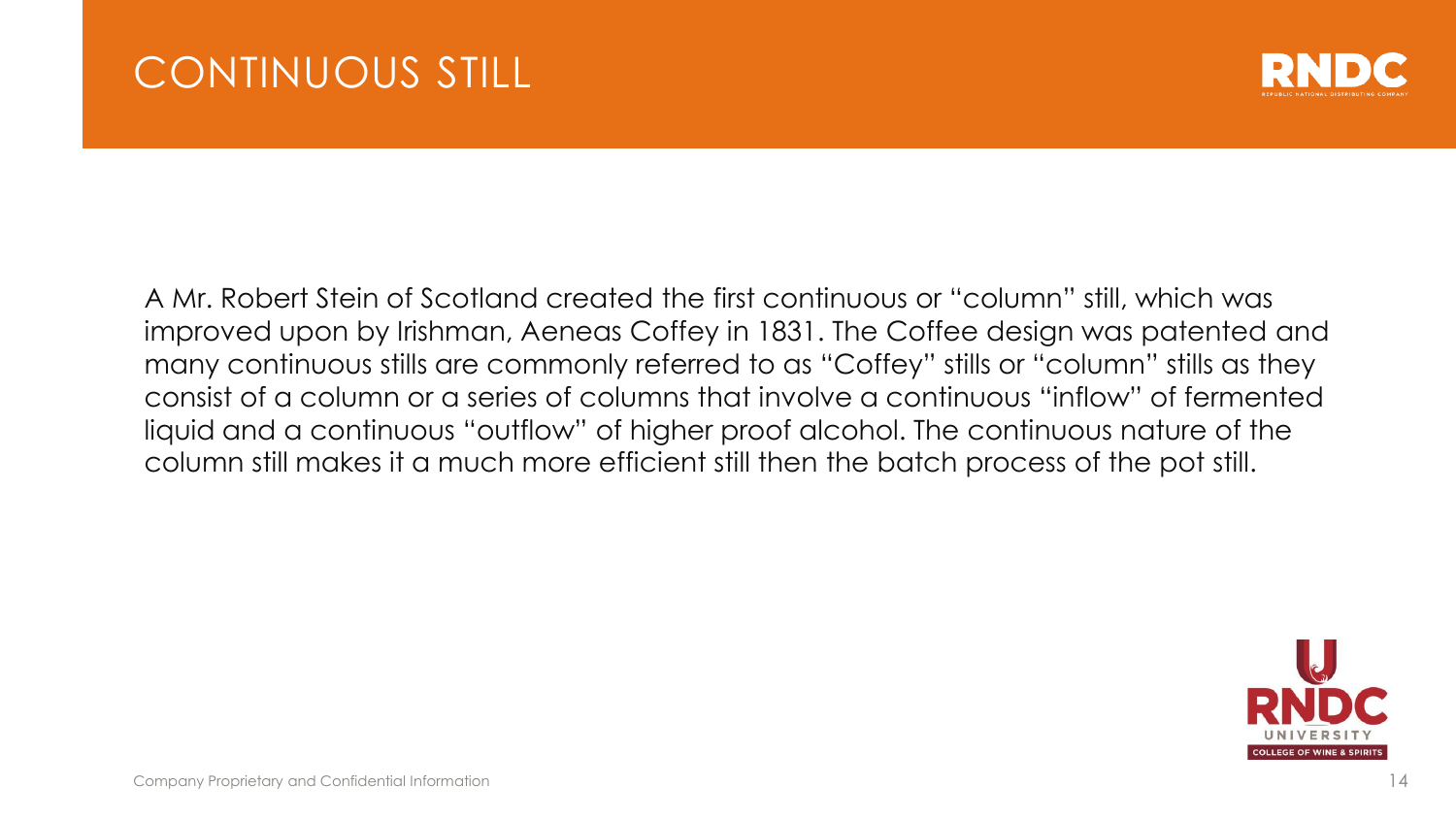### CONTINUOUS STILL



A column still consists of a tall cylindrical column filled with perforated plates onto which water-rich vapors condense while alcohol-enriched vapors pass through. Steam, used as the heat source, is fed into the bottom of the still, and the liquid to be distilled is fed near the top. The steam systemically heat the incoming liquid to the point of alcohol vaporization. The vapor is then condensed into a higher proof alcohol.

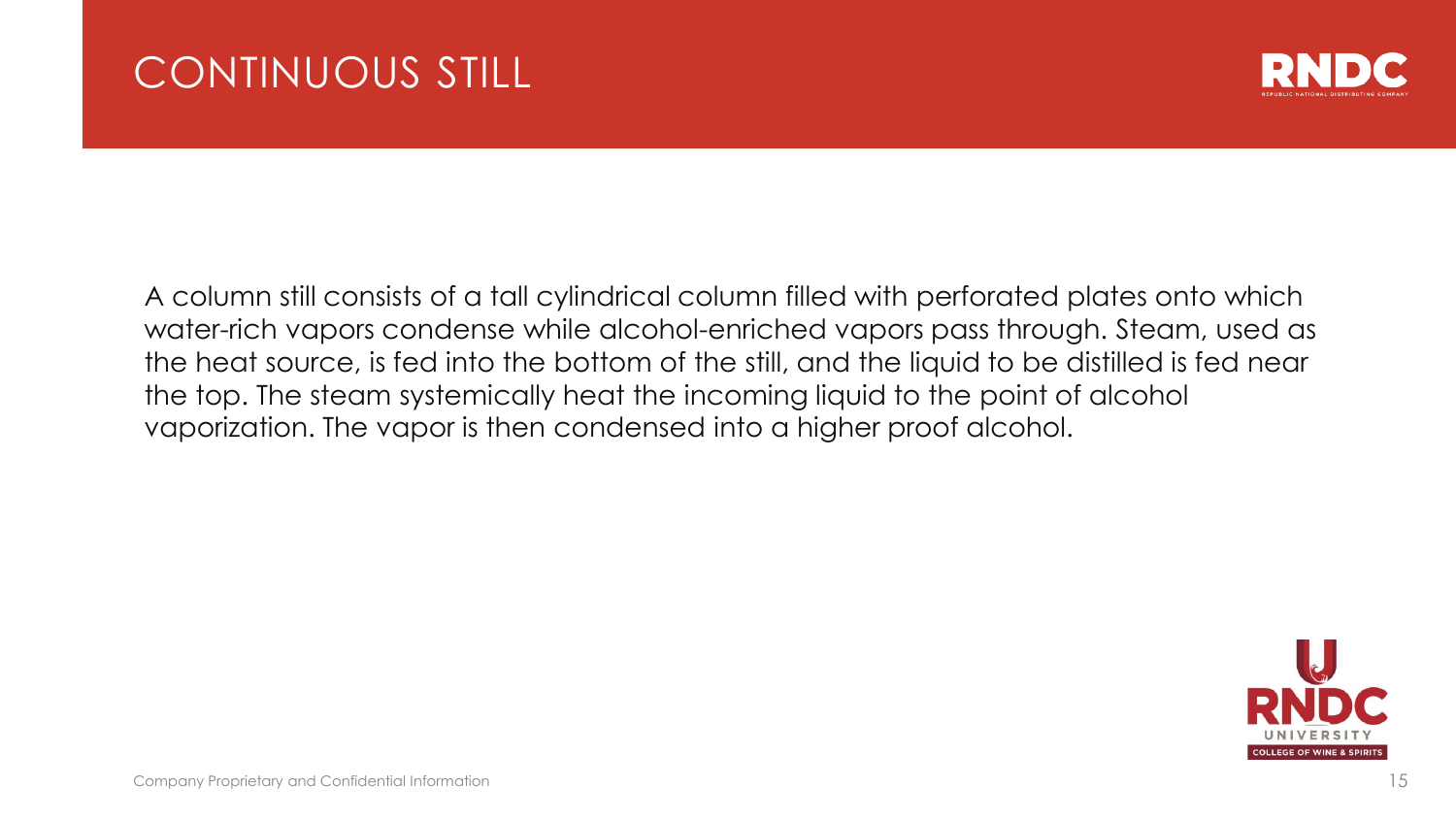

Many distillation operations combine column and pot stills. The flavor profile of a pot still product is more complex than that of a continuous still, but continuous stills offer a greater consistency of product from batch to batch. In attempting to take advantage of the best of both worlds, many distilleries use both column and pot stills.

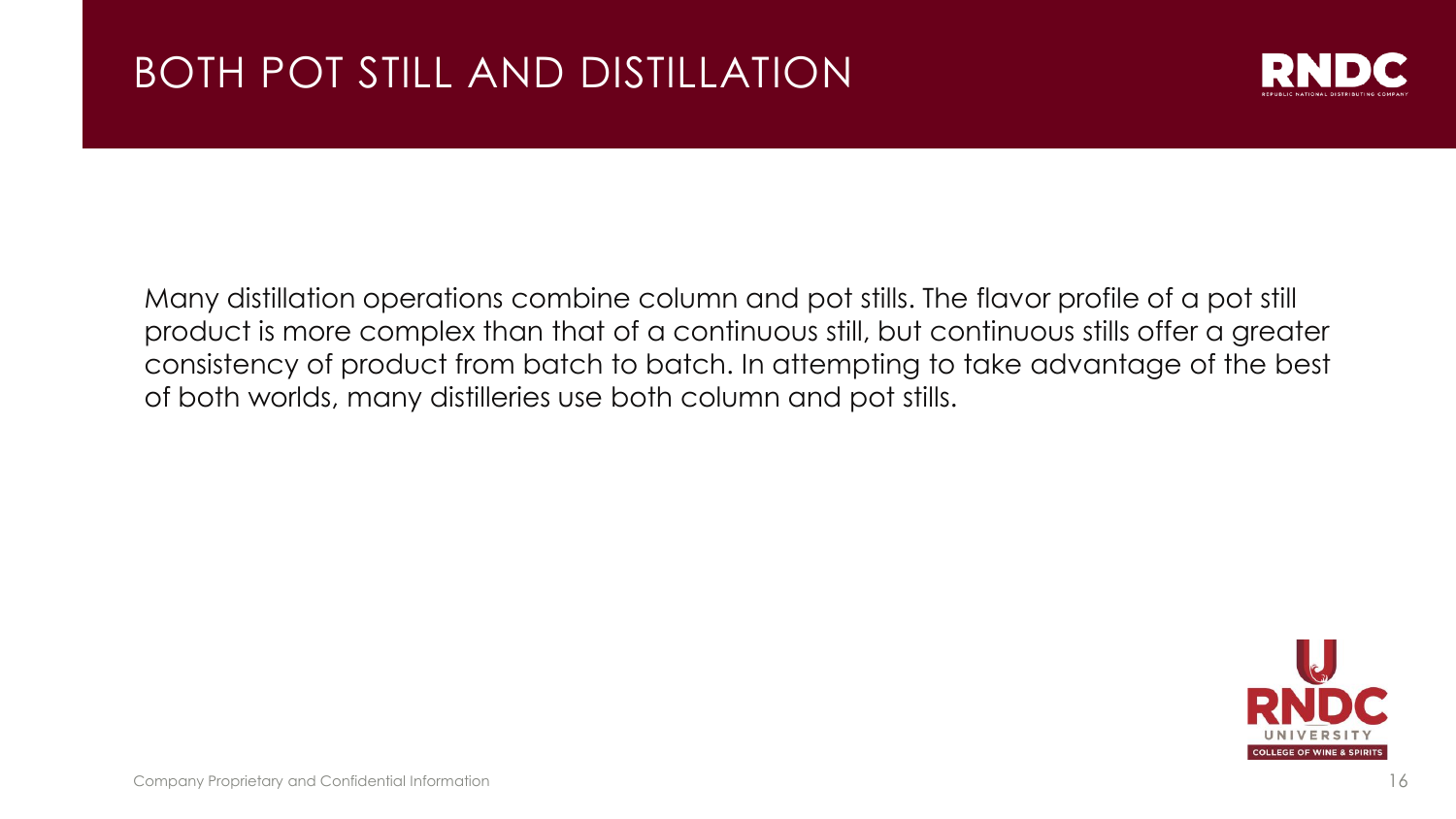### MATURATION



Many spirits are aged for various periods of time after distillation occurs. Most commonly, the barrels used for aging distilled spirits are made of oak. Oak is one of the few woods that can hold liquids while still allowing the process of breathing through the wood's pores. Oak barrels are aerobic vessels, or they allow interaction and exchange between the liquid in the barrel and the air outside the barrels.

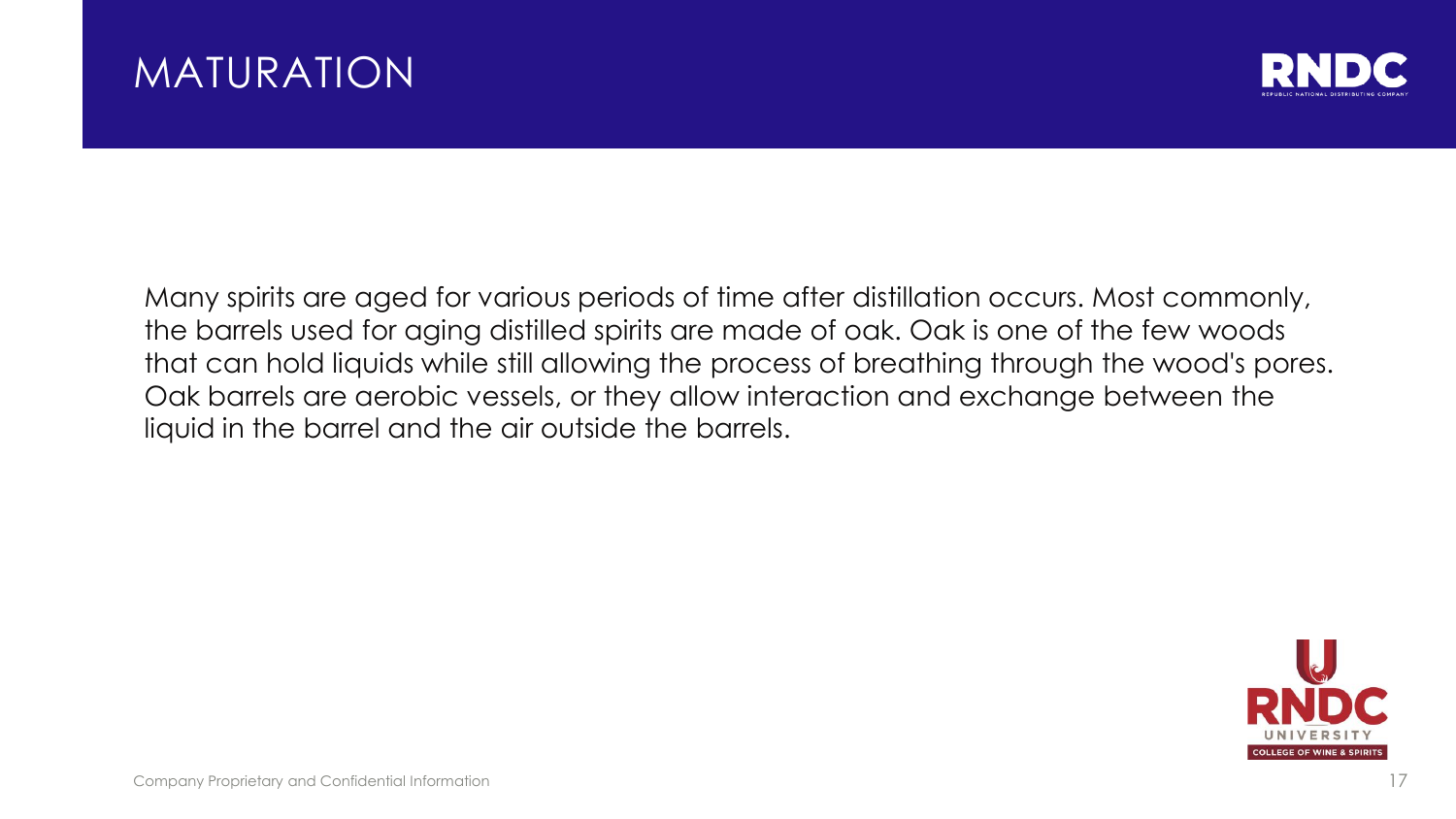



The pore size of the oak staves that make up the barrels is such that small molecules such as water move through the wood more easily than larger molecules such as alcohol. The exposure to oxygen and the resulting change in color, aroma, flavor, and mouthfeel are facilitated by this "breathing" process that would not happen if the beverage were simply stored in a container made of glass or stainless steel.

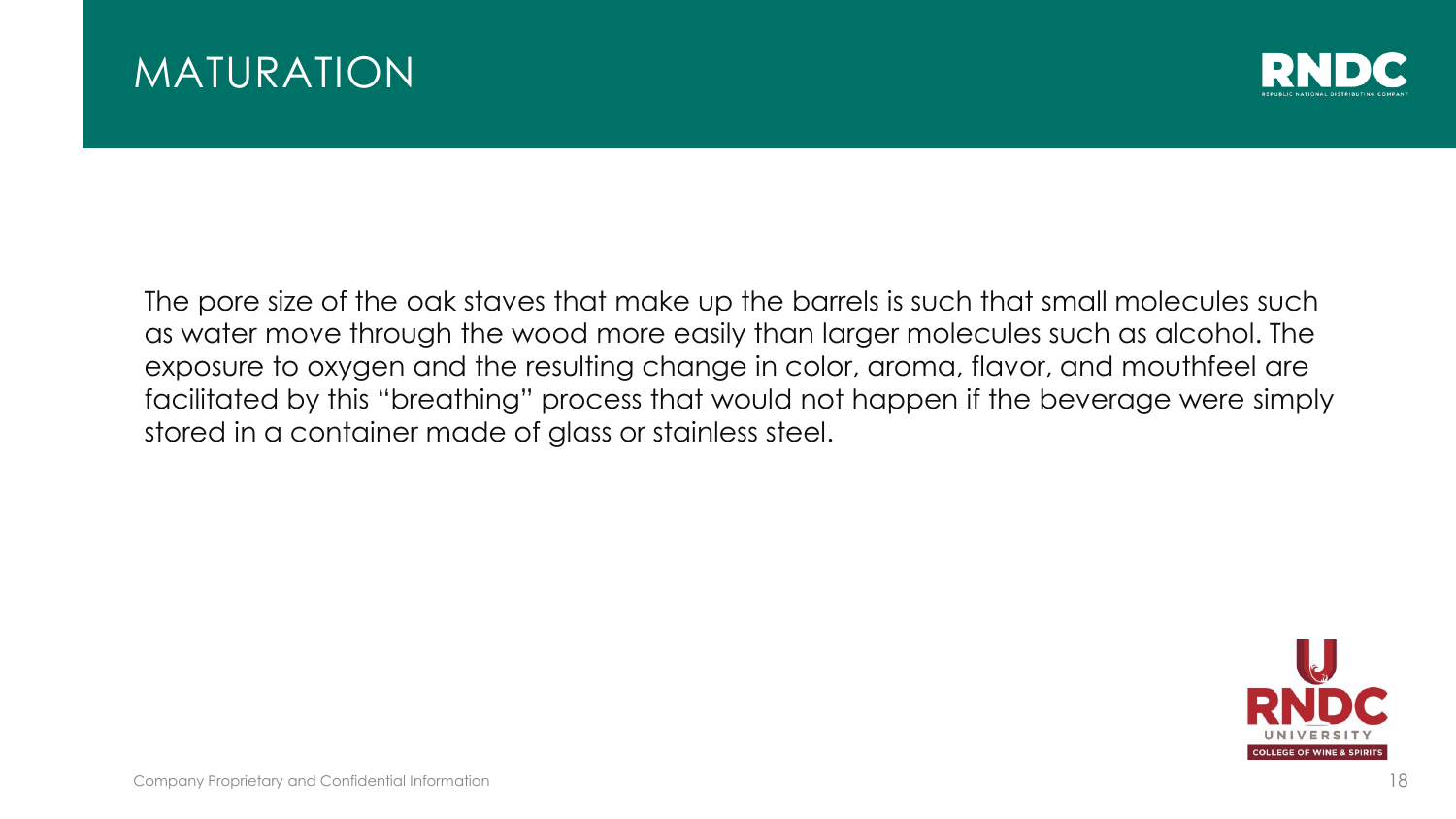



A number of interactions take place between aging spirit and the oak barrel it rest in.

Extractive – Because oak barrels are permeable, a certain amount of the interior surface of the oak stave will be penetrated by both alcohol and water and as a result certain components in the wood will be extracted. These components contribute tastes and aromas of vanilla, cocoa, coffee and caramel.

Evaporative – Since air can get into barrels, you're going to lose some liquid to evaporation and that decrease of liquid volume serves to both concentrate flavors in the aging spirit while simultaneously increasing headspace, or that space between the aging spirit and the top of the barrel, which further increases the contact of the spirit with more oxygen, in turn increasing flavor.

Reactive – More complex aromatic molecular structures develop with controlled exposure to oxygen during the aging process.

Concentration – Concentration is simply the overall combination of extractive, evaporative, and reactive processes from a spirit's interaction with oxygen and oak and the complex flavor enhancing chemical reactions that take place.

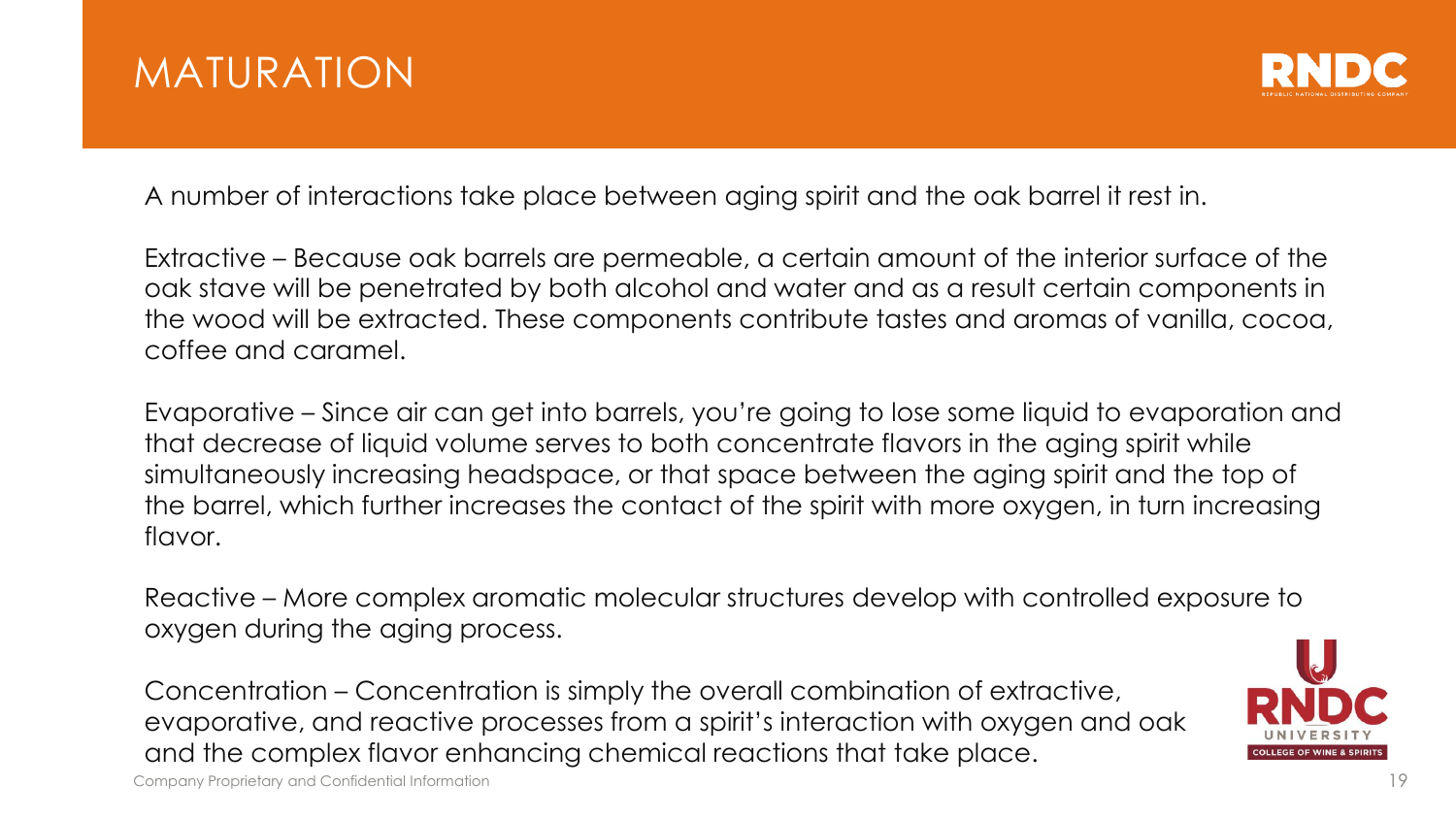## PRIMARY CATEGORIES OF SPIRITS



#### THERE ARE MANY TYPES OF SPIRITS COMING FROM ALL OVER THE WORLD. HERE ARE THE MAJOR TYPES OF SPIRITS.

VODKA A neutral spirit

GIN A spirit that has been flavored with juniper, various botanicals and other ingredients.

RUM Spirit made from sugarcane or sugarcane bi-products

TEQUILA/MEZCAL Spirit from Mexico made from the agave plant

**BRANDY** Spirit that is made from fruit

WHISK(E)Y Grain based spirt that often spends time in oak.

**LIQUEURS** Spirits that are sweetened and flavored with various ingredients



Company Proprietary and Confidential Information 20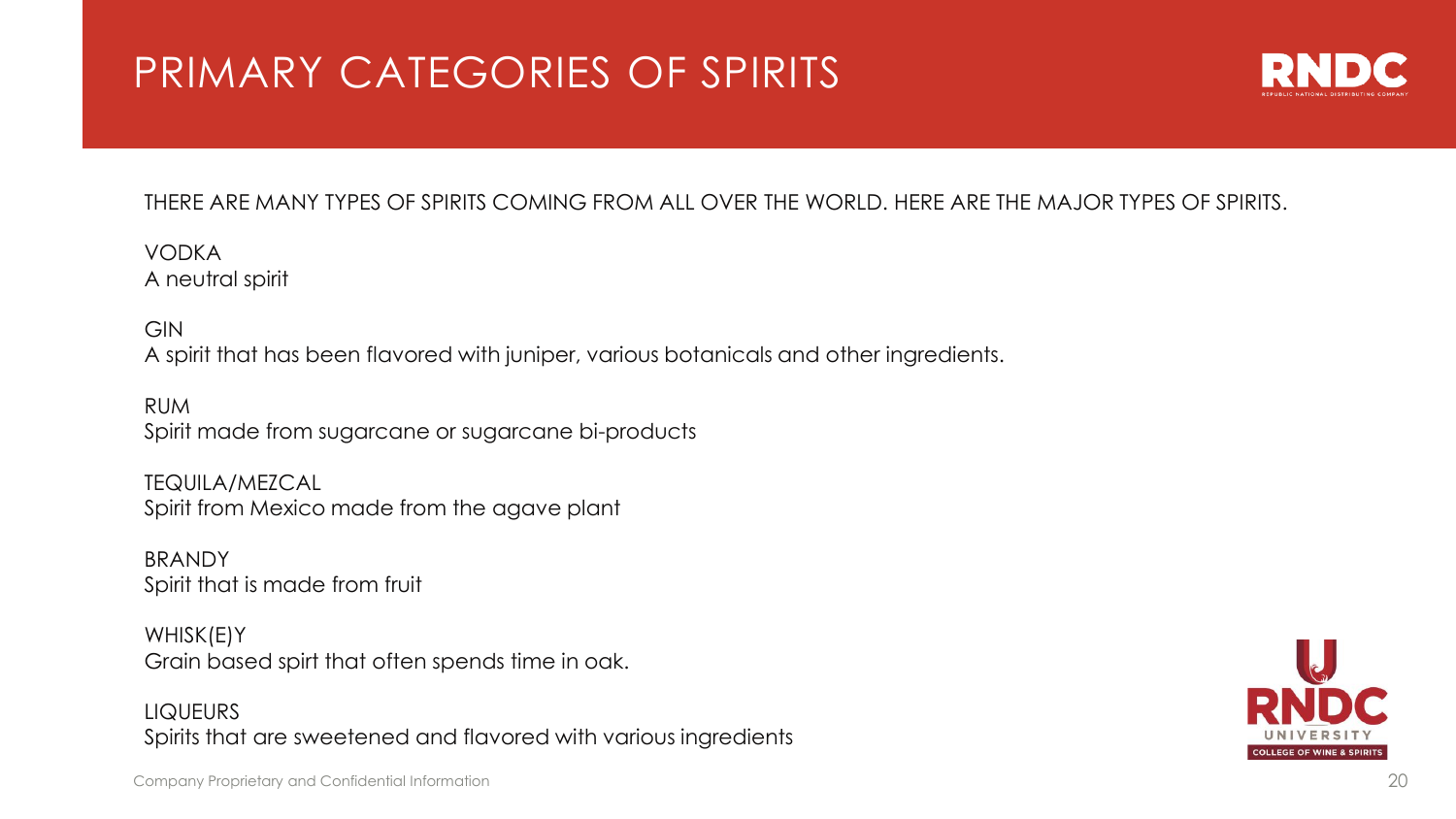### VODKA



#### **THE ORIGINS OF VODKA GO AS FAR BACK AS A THOUSAND YEARS TO RUSSIA AND POLAND**

### **DESPITE SUCH AN EXTENSIVE HISTORY, VODKA DIDN'T BECOME POPULAR IN THE USA UNTIL THE MID-20TH CENTURY.**

#### ACCORDING TO USA LAW, VODKA IS DEFINED AS:

Neutral spirit produced from any base Neutral spirit produced in such a way to be without distinctive character, aroma, taste and color.

Distilled at or above 95% alc Bottled at or above 40% alc



The famous vodka and ginger beer cocktail, "Moscow Mule", became popularized in the 1950s.

Vodka is the #1 selling genre of spirit by volume in the United States.

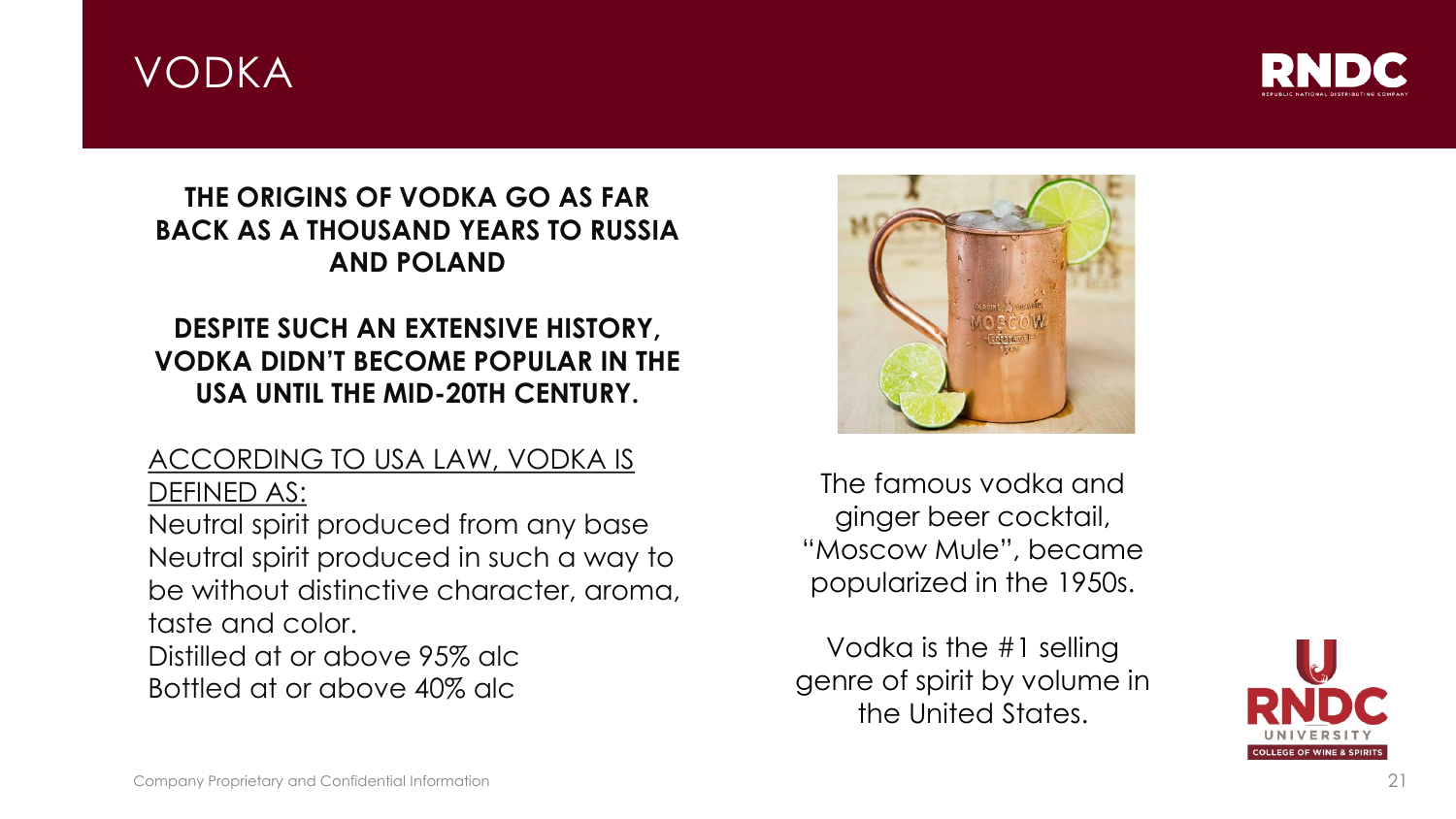



The neutral character of vodka has been one of the secrets of vodka's success, as you're able to mix it well with just about anything. For years vodka benefited from the movement of consumers towards lighter, less flavorful beverages, it is now a beneficiary of a new movement returning to the flavorful cocktails of the past.

Most brands today are made from grains, i.e. rye, wheat, barley, and corn. Potatoes are rarely used anymore, which was especially popular during World War II when grains were scarce. Vodka is purified by undergoing a process that treats the spirit with organic charcoal.

The eventual quality of the vodka is often determined by the finishing process -- the varieties of charcoal used, the method of distillation, the equipment used, the water used, and of course, the grain, factors that can all be highly secretive. This rather recent phenomenon of vodka bringing taste and flavors, especially in the luxury category, has spawned the martini explosion across this country.

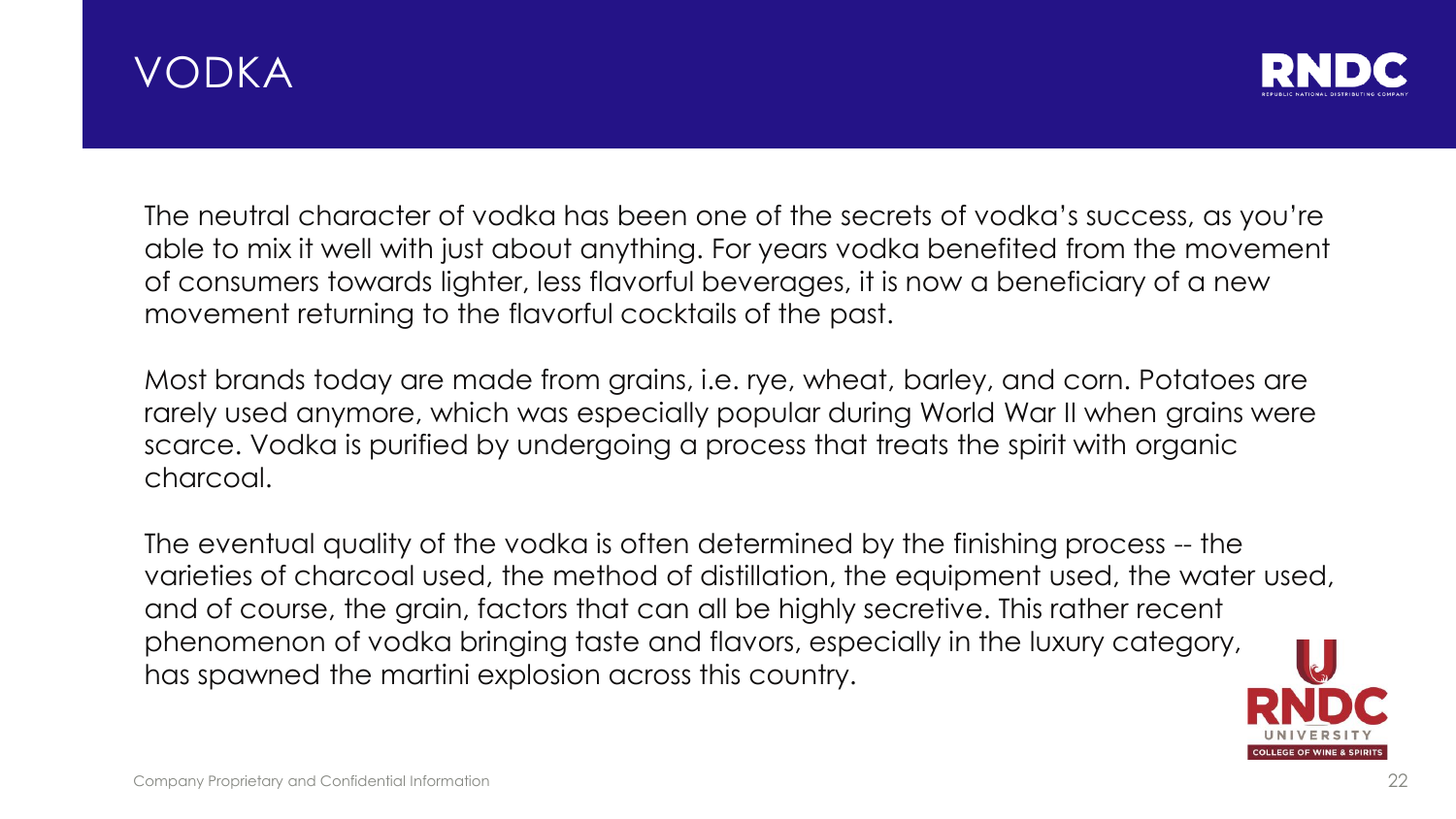### FLAVORS OF VODKA



Potato vodkas often display a touch of sweetness and a discernable viscosity that make them exceptionally silky on the palate and the finish. Wheat is often delicate with a subtle grain note while corn is often the most delicate of all offering a silky, soft note of talc. Rye creates spicy vodka with viscosity to match. It is also often fruity and somewhat floral.

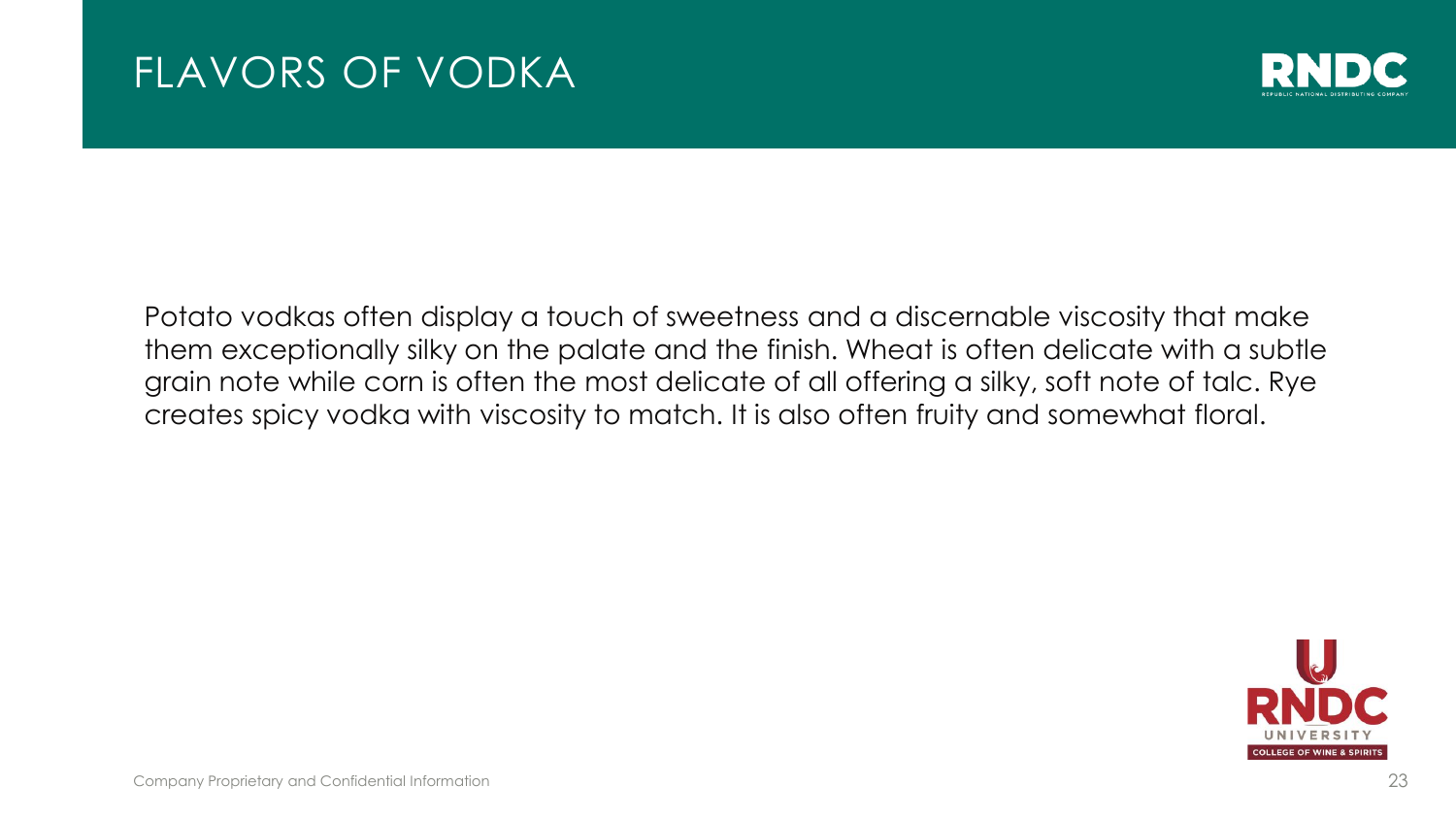

The TTB defines "flavored vodka" as, "vodka flavored with natural flavoring materials, with or without the addition of sugar, bottled at not less than 30% alcohol by volume (60 proof). Further, the name of the predominant flavor shall appear as part of the class and type designation on the label. Lastly, wine may be added, but if the volume addition exceeds 2.5% of finished product the class or types of wines and percentages by volume must be stated as part of the class and type designation.

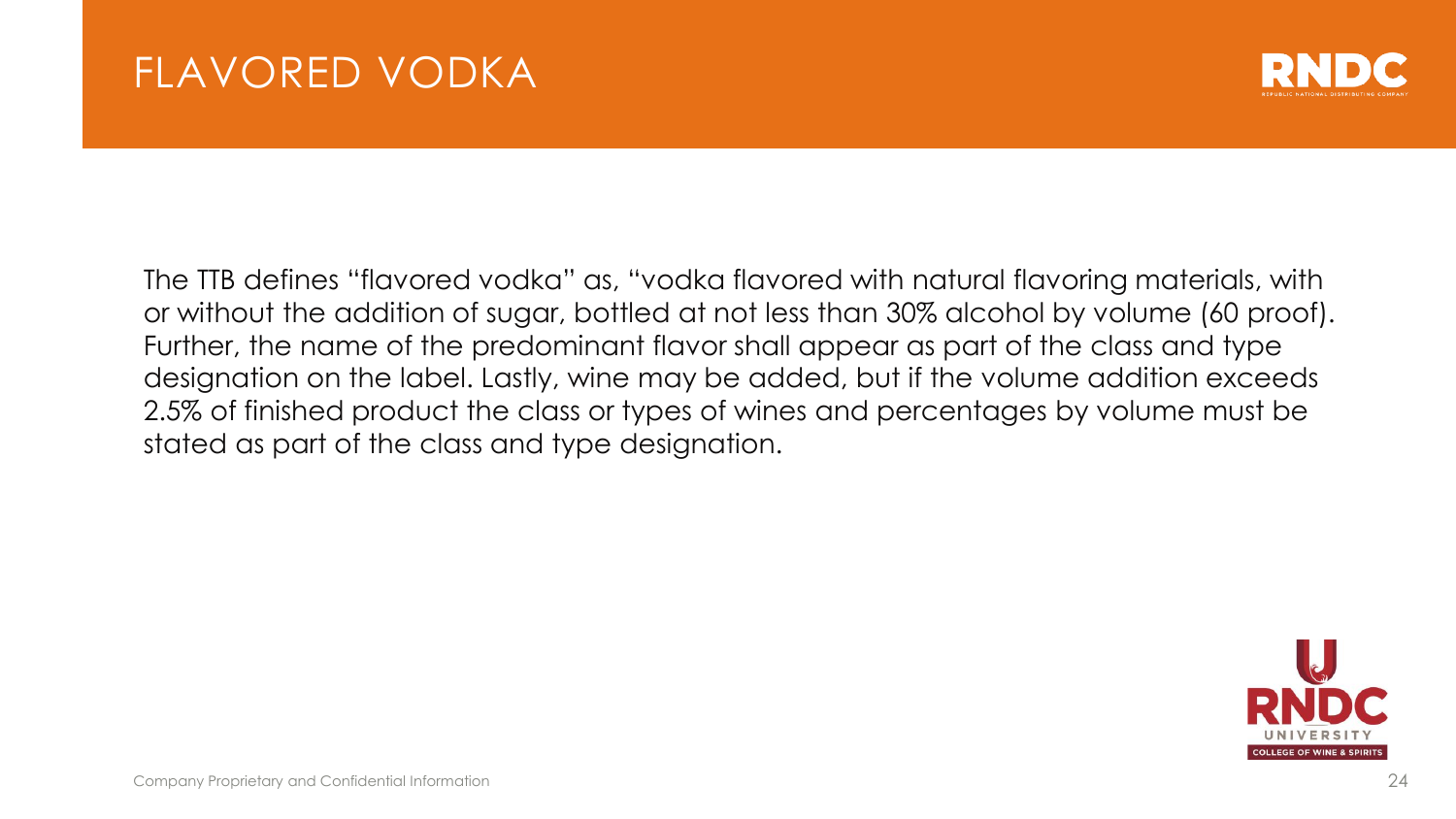### GIN

**Gin is historically associated with the Dutch, as far back as the late 16th century.**

**A Dutch professor, Doctor sylvius, is credited with popularizing a medicinal tonic for curing various ailments, which came to be known as "gin tonic"**

ACCORDING TO USA LAW, gin is defined as:

- Spirit with primary flavor of juniper
- Bottled no less than 40% alc
- Flavoring with juniper and other ingredients must be done according to approved production techniques.
- Sub-categories gin (old tom, London dry, Geneva, Holland) must confirm to other production standards.



The "London Dry" style did originate in London, but does not have to actually come from London.

In addition to juniper, gin is often flavored with many botanicals, herbs, spices, citrus fruits and more.

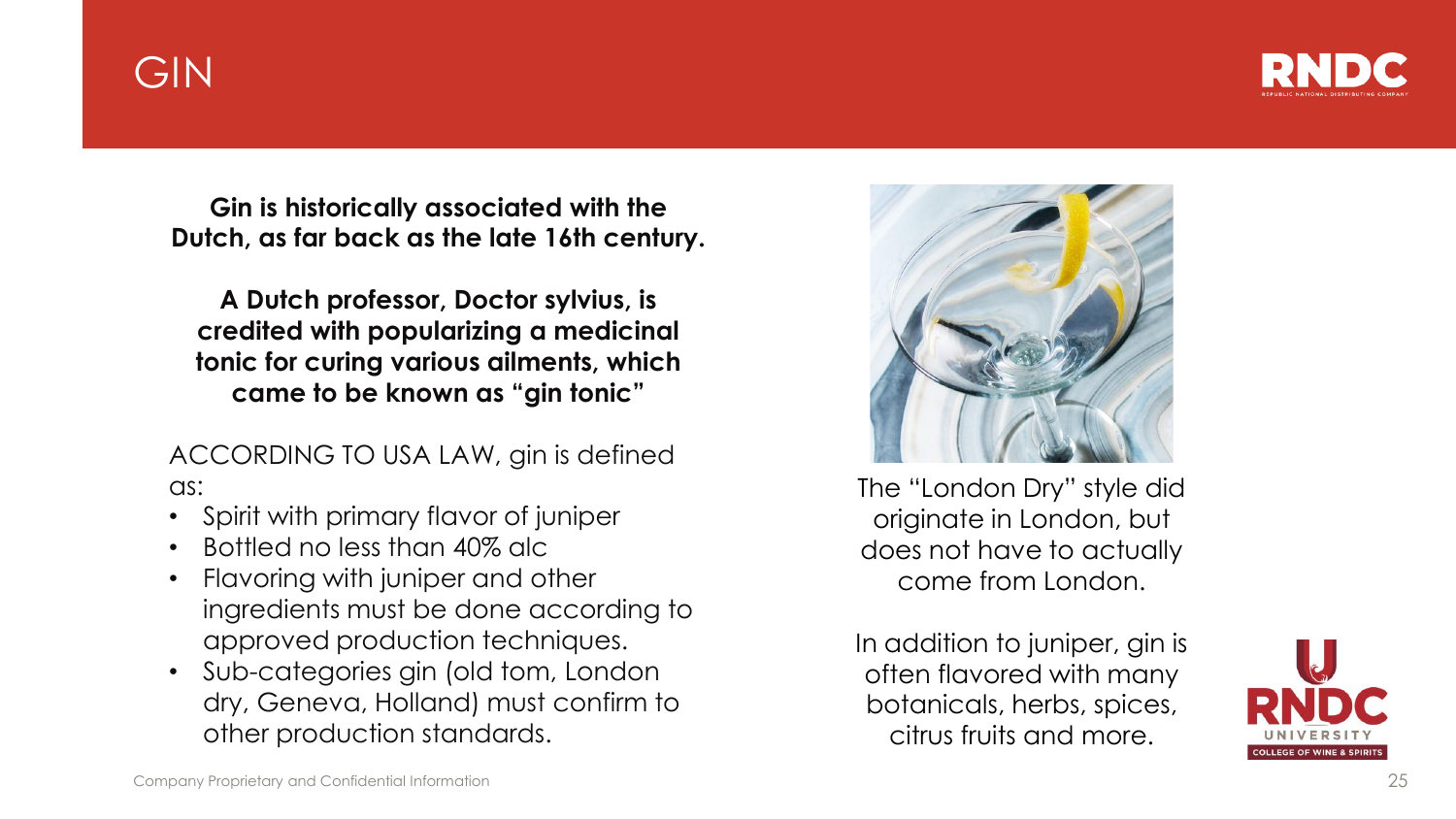

Originally created by Holland based physician, Dr. Sylvius, gin is the Anglicized name of Genievre, which is French for juniper. Dr. Sylvius was looking for an inexpensive medicine in the 1600s and was familiar with the diuretic properties of the juniper berry, thus he attempted to capture the therapeutic oils of the berries in spirit and gin was born. Gin quickly gained popularity throughout Europe, particularly in England.

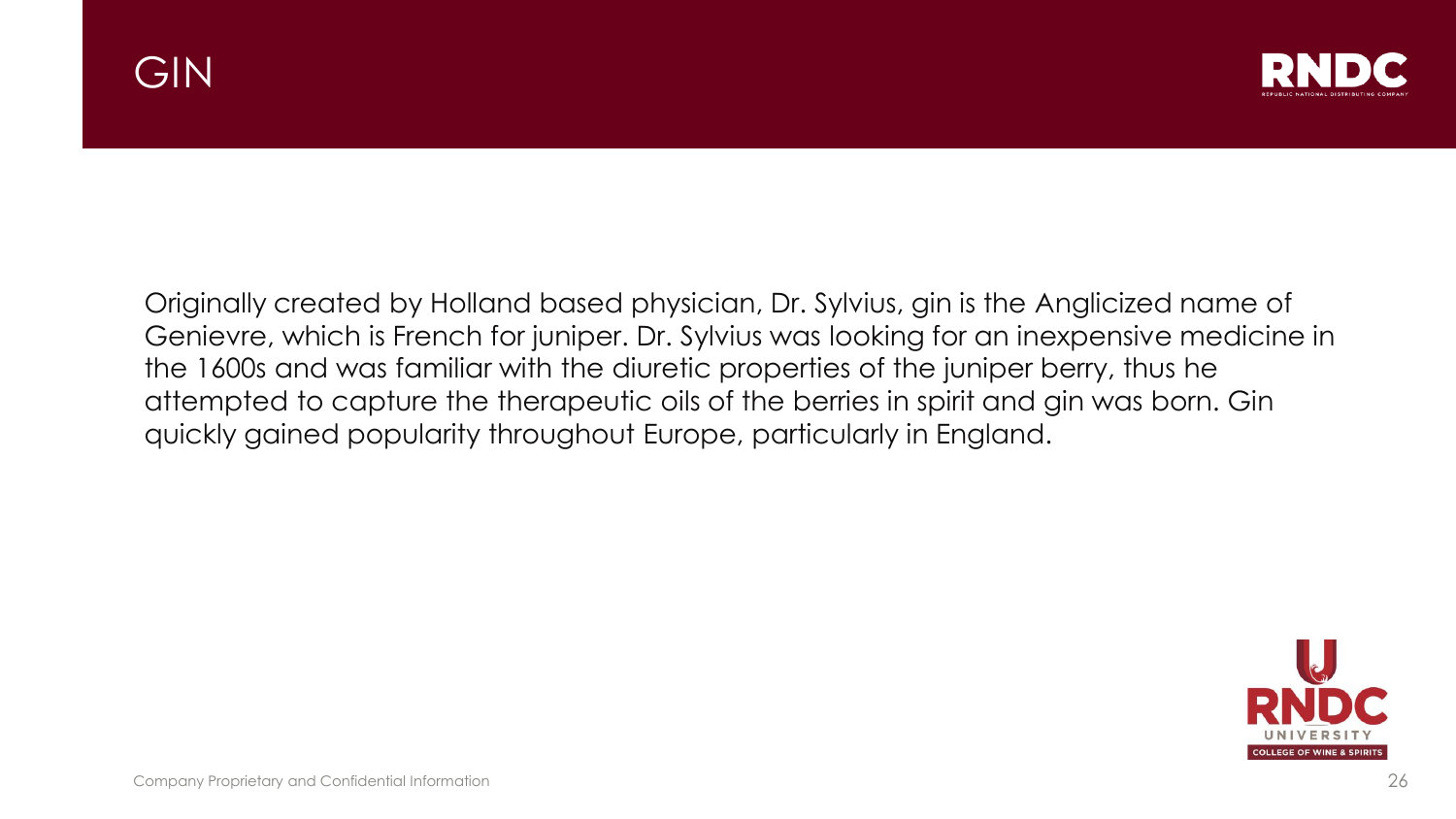



At its most basic, gin is a distillate of grain mash combined with various flavoring agents. It gets its primary flavor from juniper berries, but many other herbs and spices go into the makeup as well. A wide array of natural flavoring agents can be used in gin including seeds (aniseed, caraway, cardamom, coriander, vanilla), herbs (angelica, chamomile, marjoram, mint, rosemary, sage), bark (quinine, cinnamon, cassia), citrus peels (lemon, lime), as well as roots and more.

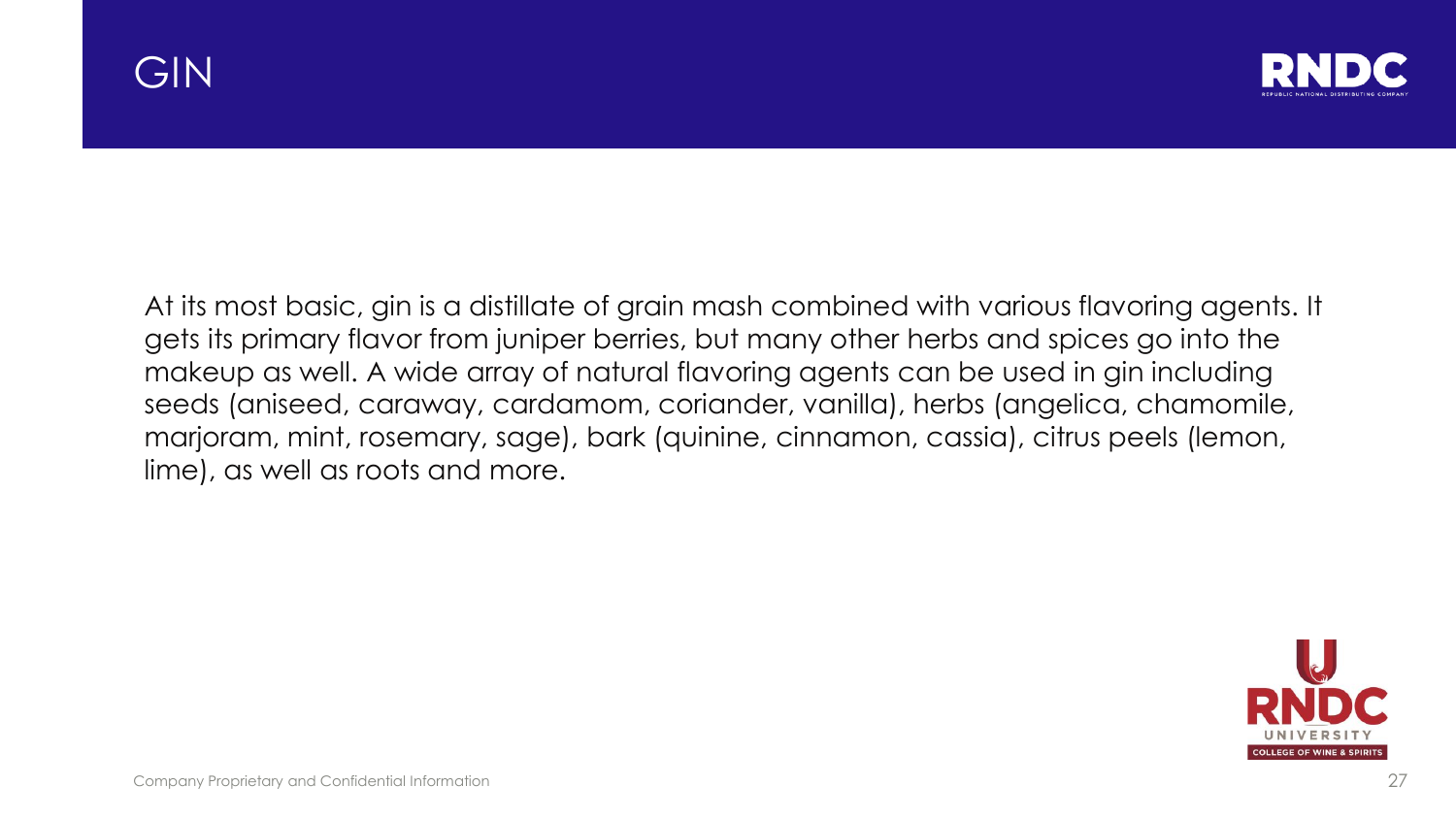### TYPES OF GIN



#### **London Dry Gin**

Though original of London in the 19th century, "London Dry Gin", does not have to come from London. It's simply a lighter, heavily juniper flavored gin.

#### Plymouth Gin

Historically, different distilleries in various ports of England were known for various styles and flavor profiles. One recipe of gin of particular note came from the port of Plymouth, hence the name. Plymouth gin tends to have more mouth feel and have more body than London dry gin.

#### Old Tom Gin

A sweetened style of gin hailing from 18th century London, pubs were known to have cheap, exterior dispensaries in the shape of a black cat (an "Old Tom") where Londoners could put a coin in the cat's mouth and get a shot of gin.

#### Genever/Holland Gin

Company Proprietary and Confidential Information Actually awarded an AOC by the European Union, Genever is made with a base of malted barley and other cereal grains and experiences a more complicated distillation process.

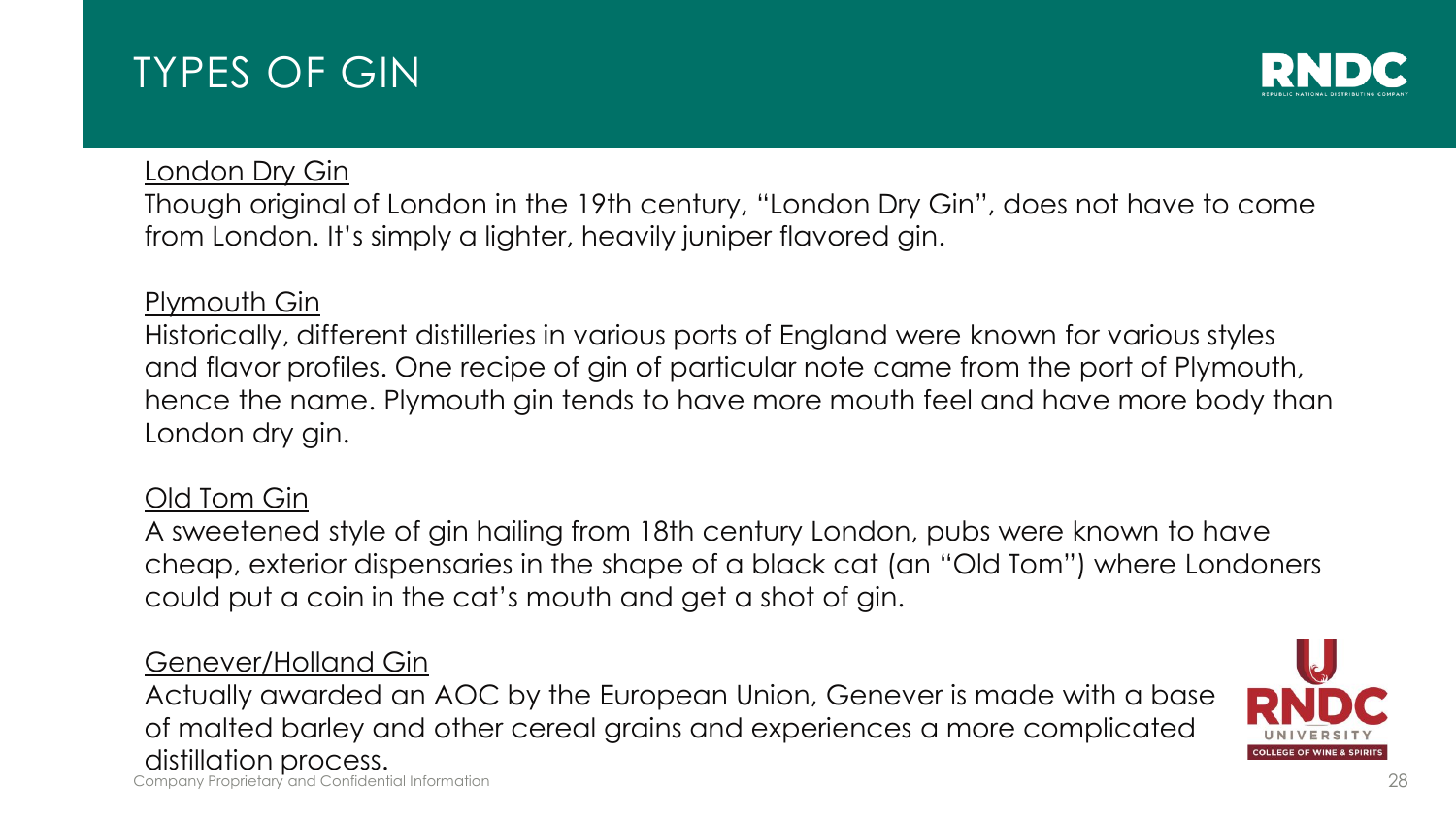### RUM



**Many countries produce rum and there are many regional styles, but rum is primarily categorized three ways.**

White – Also known as silver, clear, & blanco, these rums are not aged in wood and represent the most popular rum in the world.

Amber/Gold – Also known as "oro", Gold rum has more color from aging and more oak aromas and complexity.

Dark – Aged even longer than gold rum, dark rum should be smooth and rich with lots of complexity from aging process.

#### ACCORDING TO USA LAW, RUM IS DEFINED AS:

- Spirit distilled from sugarcane or sugarcane biproducts like molasses.
- Distilled no higher than 190 proof
- Bottle no less than 80 proof



Christopher Columbus brought sugarcane with him to the West Indies.



**Today, rum is produced in over 100 countries around the world.**

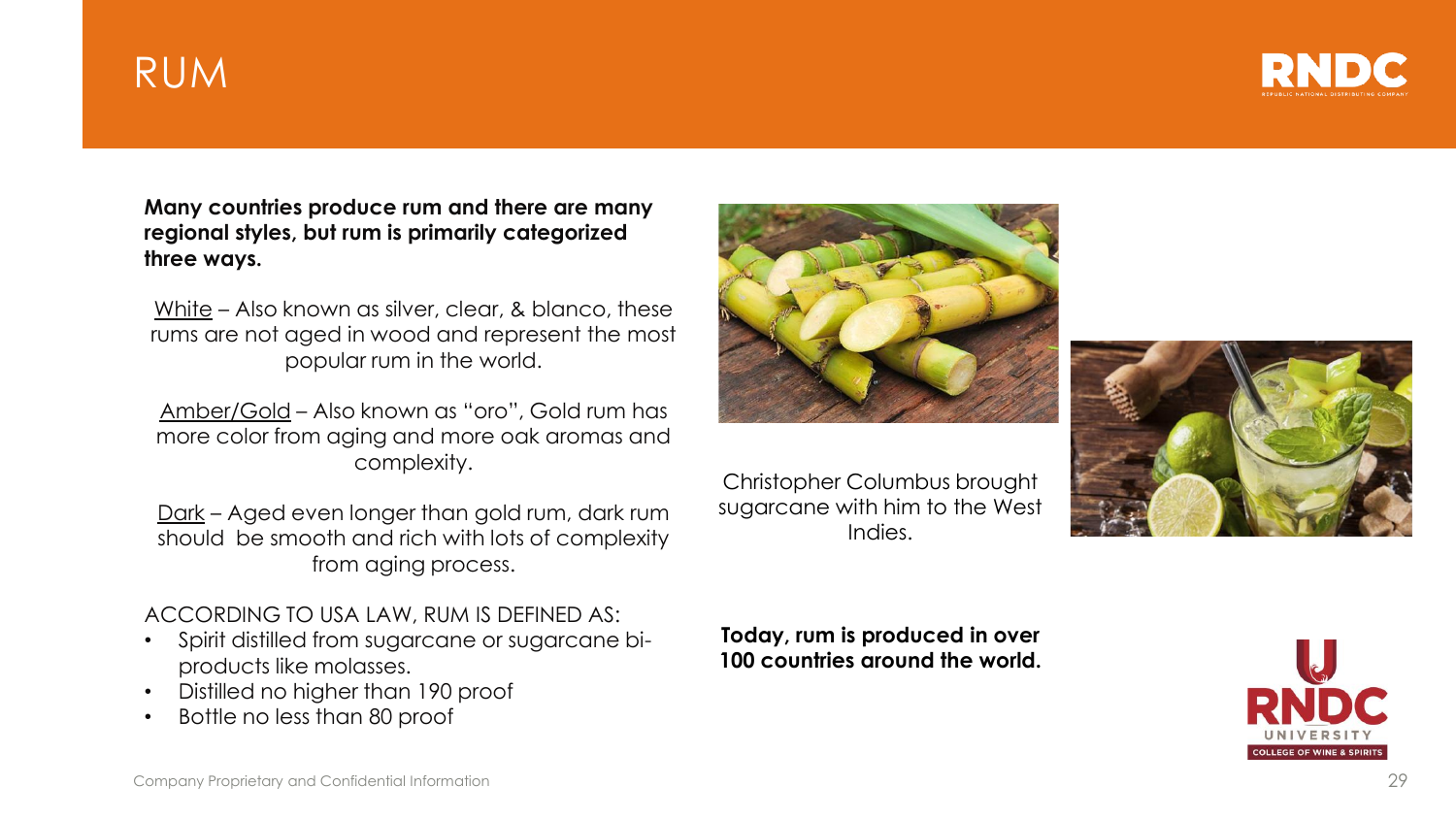

Though the bulk of the world's rum comes from Puerto Rico, rum is a global category of spirit and can come from anywhere as long as it's derived from sugarcane or bi-product of sugarcane, molasses.

There are a wide variety of rums from a geographic standpoint and from a production standpoint. Within the rum category, you have un-oaked rums, oaked rums, cask strength rums, rums aged in solera barrel systems and rums from a single barrel. The relatively relaxed criterion for defining rum has resulted in many variations.

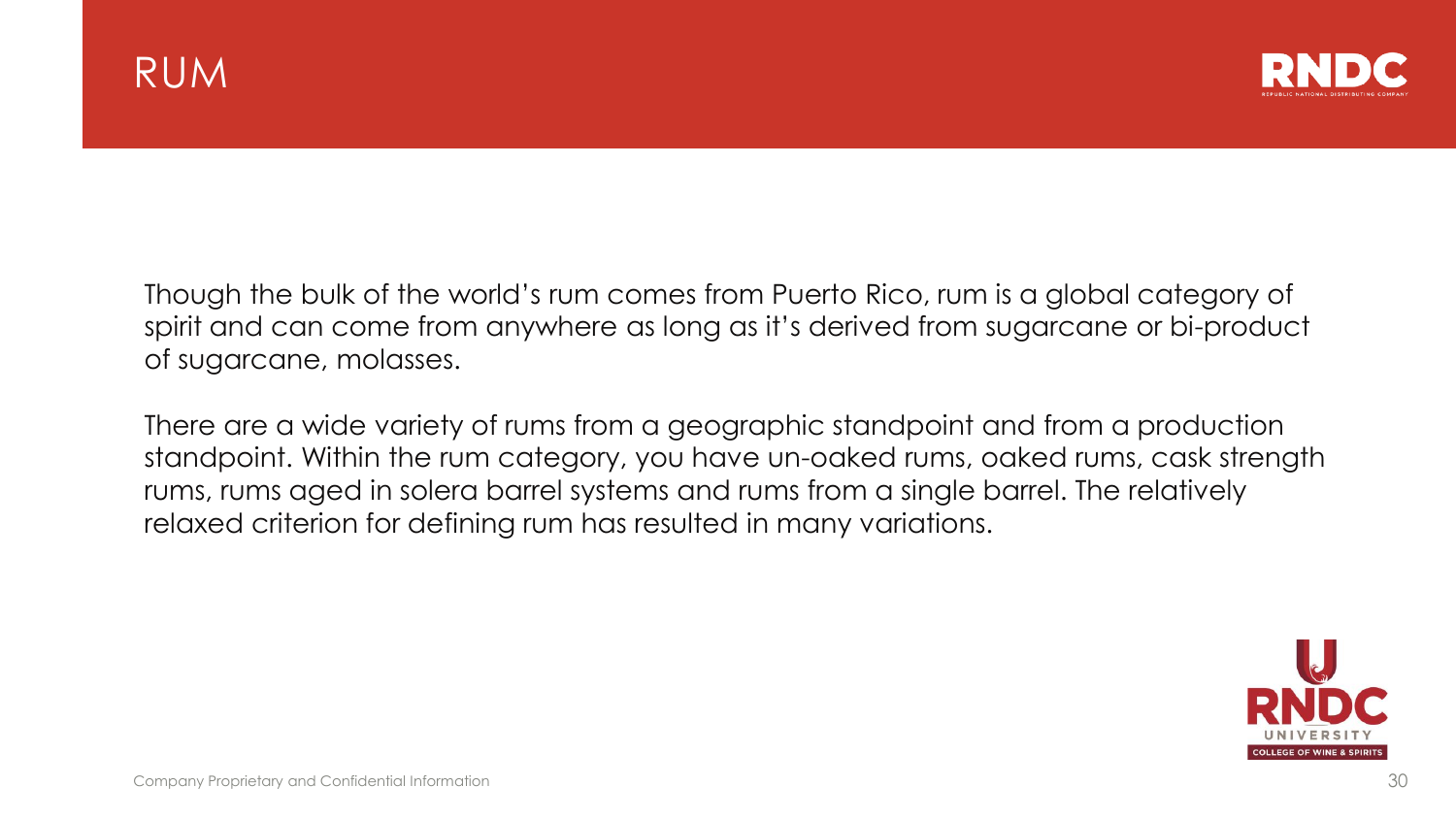



Rum has to be made from sugar cane or bi-products of sugar cane. Sugar cane itself has a tremendous history dating as far back as 4th BCE, where Alexander the Great made account of it while in India.

Sugar cane belongs to the perennial plant, grass family of *Gramineae*, specifically the species *Sasccharum Officinarum*. There are various clonal deviations and hybrids of this species which are specific to climatic and growing conditions.

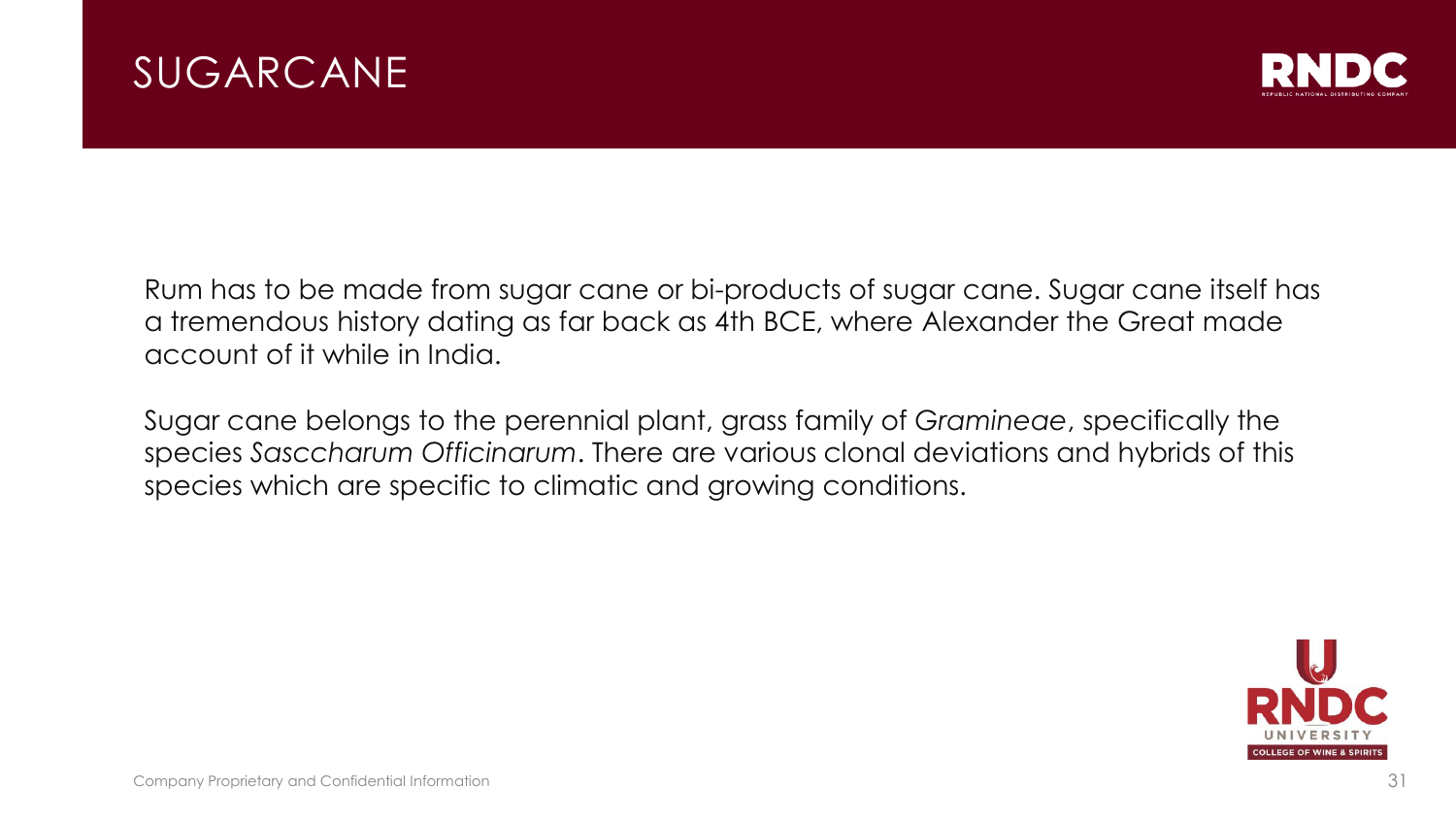

Harvesting of the plant can be done manually or mechanically. The sugar cane is then washed, milled, crushed and mixed with water to create a sugary solution, which is filtered and then moved to experience an evaporation period, concentrating sugars. The concentrated liquid is basically a high grade of molasses. The molasses develops sugar crystals and is placed into a high speed centrifuge to separate the crystals from the otherwise saturated molasses.

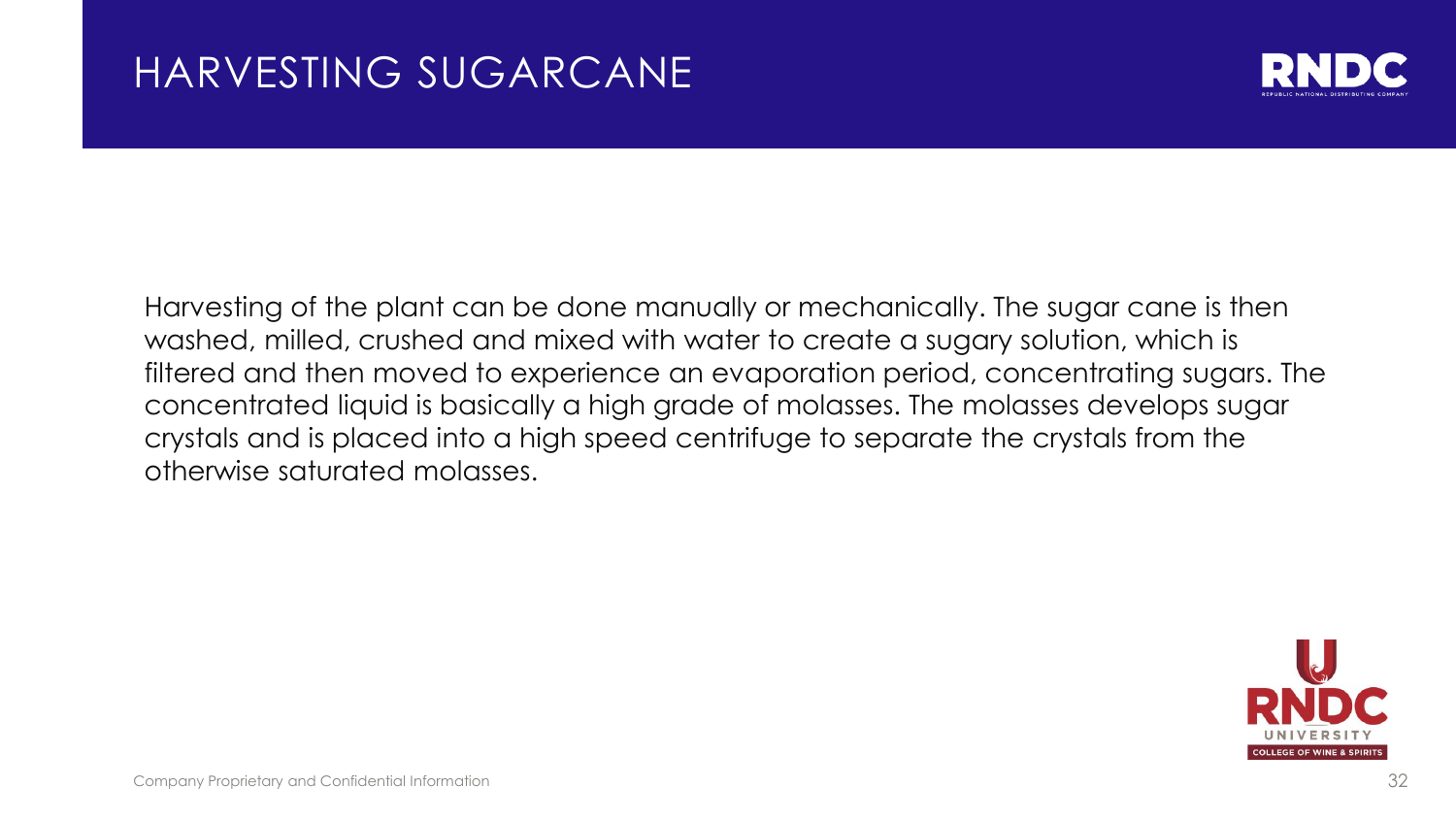

Fermentation can last several days and generally the longer the fermentation the more complex the rum will be. Producers can also introduce the dregs of previous distillations, known as *dunder*.

Distillation is not regulated in rum production, outside of maximum alcohol levels or minimum bottling levels. Producers can use continuous stills or pot stills or a mixture of both. Lighter rums are associated with column stills and more flavorful rum are associated with fuller flavored rums.

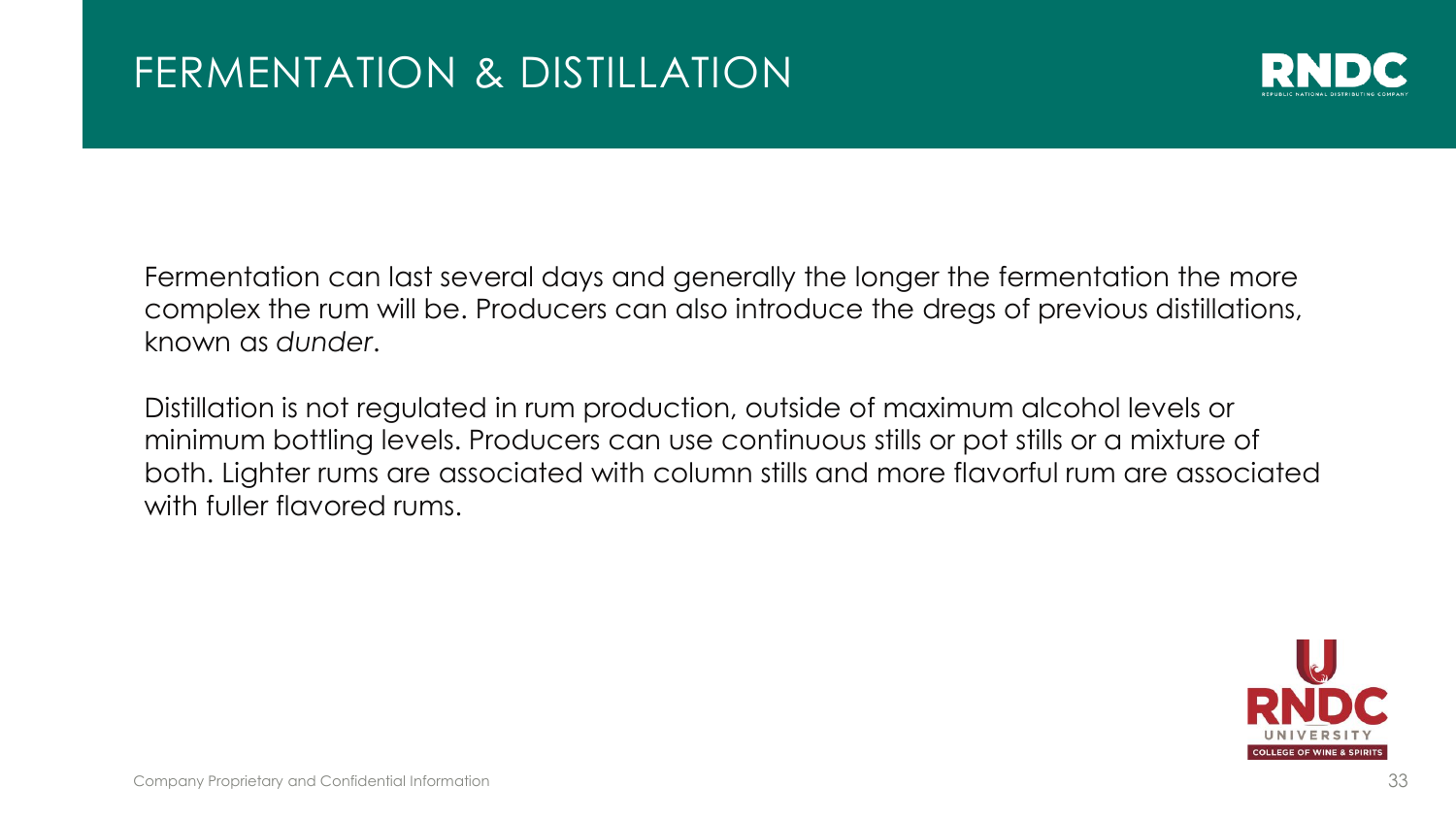

Two major categories of rum:

Agricole – *Agricole* is a type of rum made solely from fresh pressed sugar cane juice. *Agricole* rums are stylistically more aromatic and most often associated with the Caribbean Islands that are have French orientations. These are typically more expensive than molasses based rums.

Industriel – Rum made from molasses is known as *industriel* or industrial. These rums are the more widely produced rums in the world.

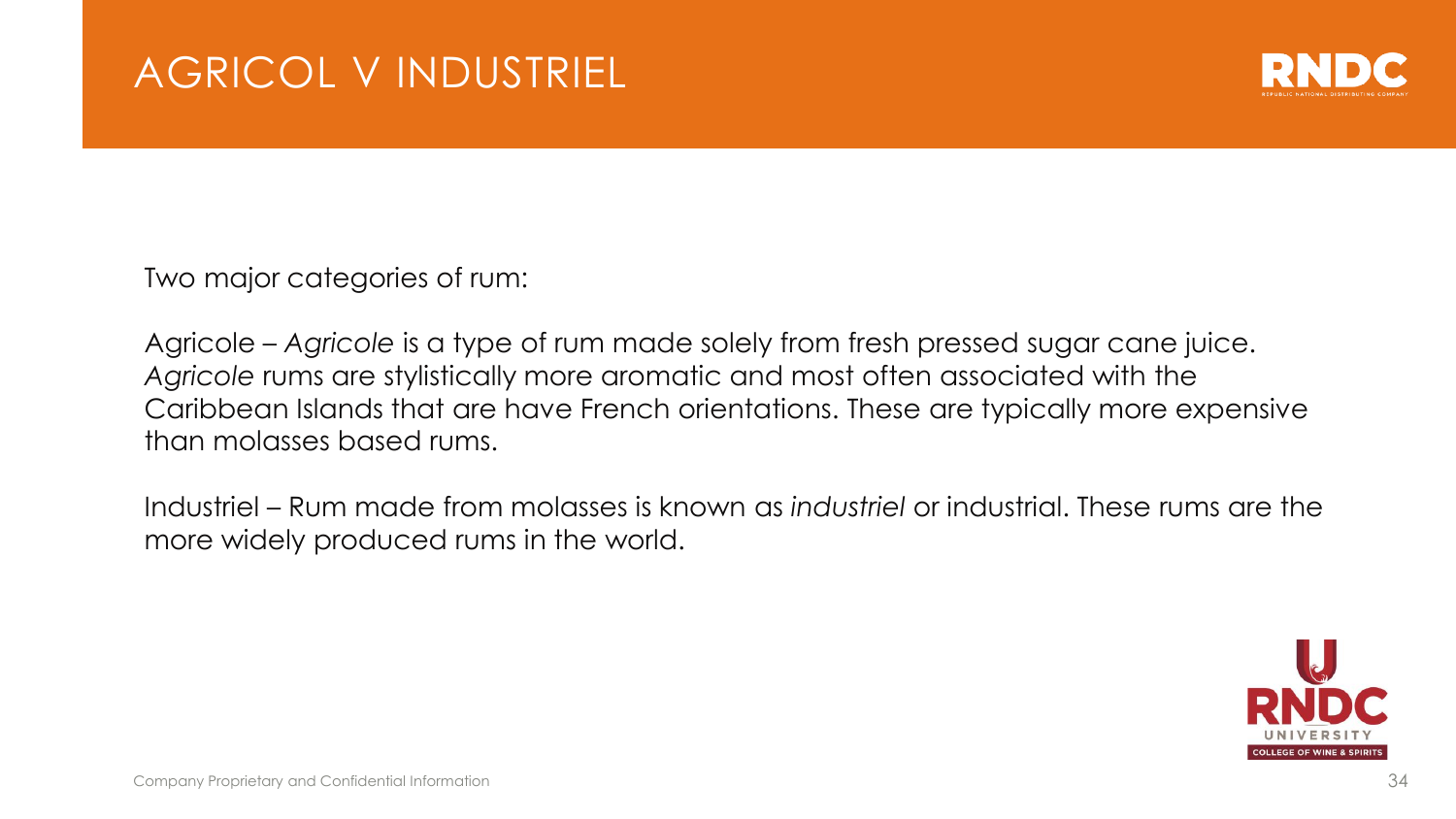

Rum is produced in no less than 100 countries including Puerto Rico, Guatemala, Jamaica, Barbados, Guyana, Martinique, Dominican Republic, Nicaragua, Panama, Columbia, St Croix and Cuba. It's difficult to generalize about flavor profiles in consideration of the relaxed laws regulating rum and all the variations of rum production.

Rums from Barbados, Guyana and Jamaica are typically bigger, fuller and darker in color and flavor. Puerto Rican rum tends to be lighter in flavor and color as they follow Cuban Bacardi style. Martinique, Haiti and Guadeloupe often use sugar cane juice and are more aromatic and brandy like.

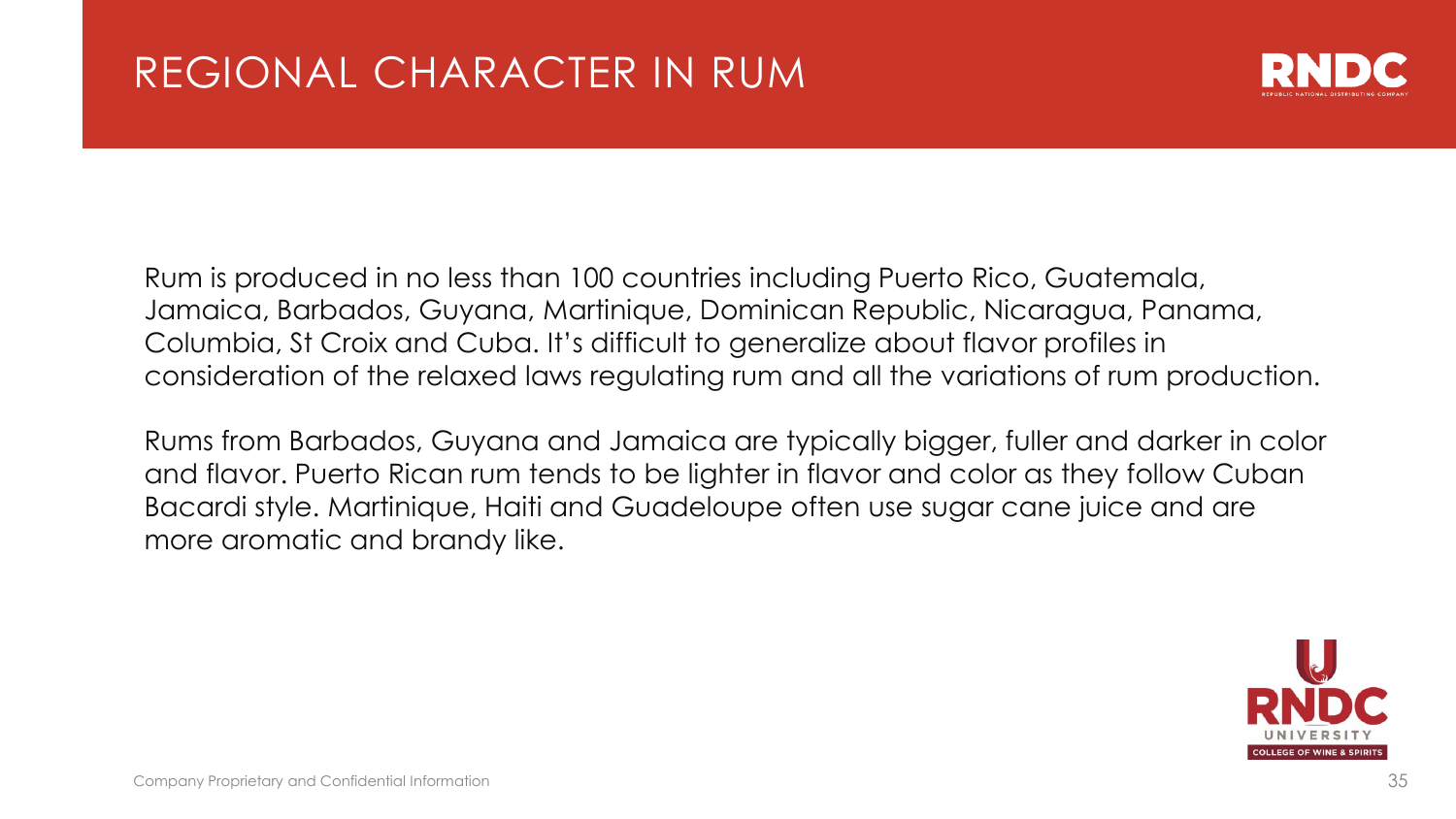### FLAVORED RUM



Flavored rum is defined just as flavored vodka and flavored gin are defined; "rum flavored with natural flavoring materials, with or without the addition of sugar, bottled at not less than 30% alcohol by volume (60 proof). Further, the name of the predominant flavor shall appear as part of the class and type designation on the label.

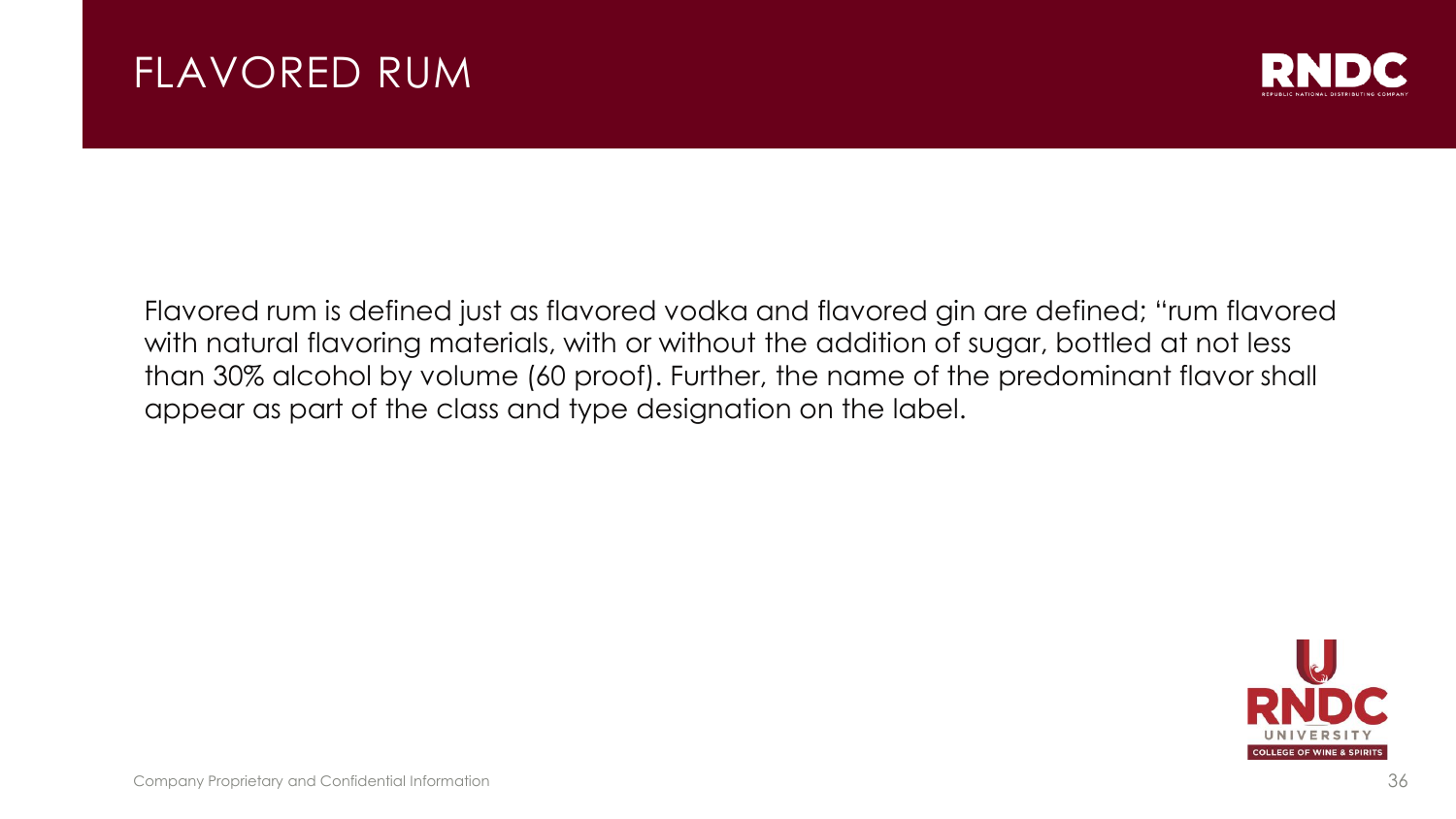### **TEQUILA**



**Tequila is named after an actual town, tequila, which translates to "a place of work."**

**Tequila is made from the agave plant. The agave plant can take up to 8 – 10 years to mature before it's ready to be harvested.** 

#### **The plants are cooked, brewed into a beer-ish liquid and then distilled.**

#### ACCORDING TO USA LAW, tequila is defined as:

- Spirit distilled principally from the blue agave plant
- A distinctly Mexican product, which must be produced in agreement with Mexican laws
- Must be made within specified states in Mexico
- Must be minimum 51% blue agave
- Tequila labelled 100% blue agave must be made with 100% blue agave
- Bottled between 35%-55% (min 40% if exported to US)



There are several categories of tequila based on type and age.

**MIXTO** – Is tequila that is not made from 100% Blue Agave **BLANCO** – Also known as, "silver", is tequila that has been aged  $0 - 60$  days. **REPOSADO** – Tequila that has been aged 60 days to 1 year. **ANEJO** – Tequila that has been aged at least 1 year.

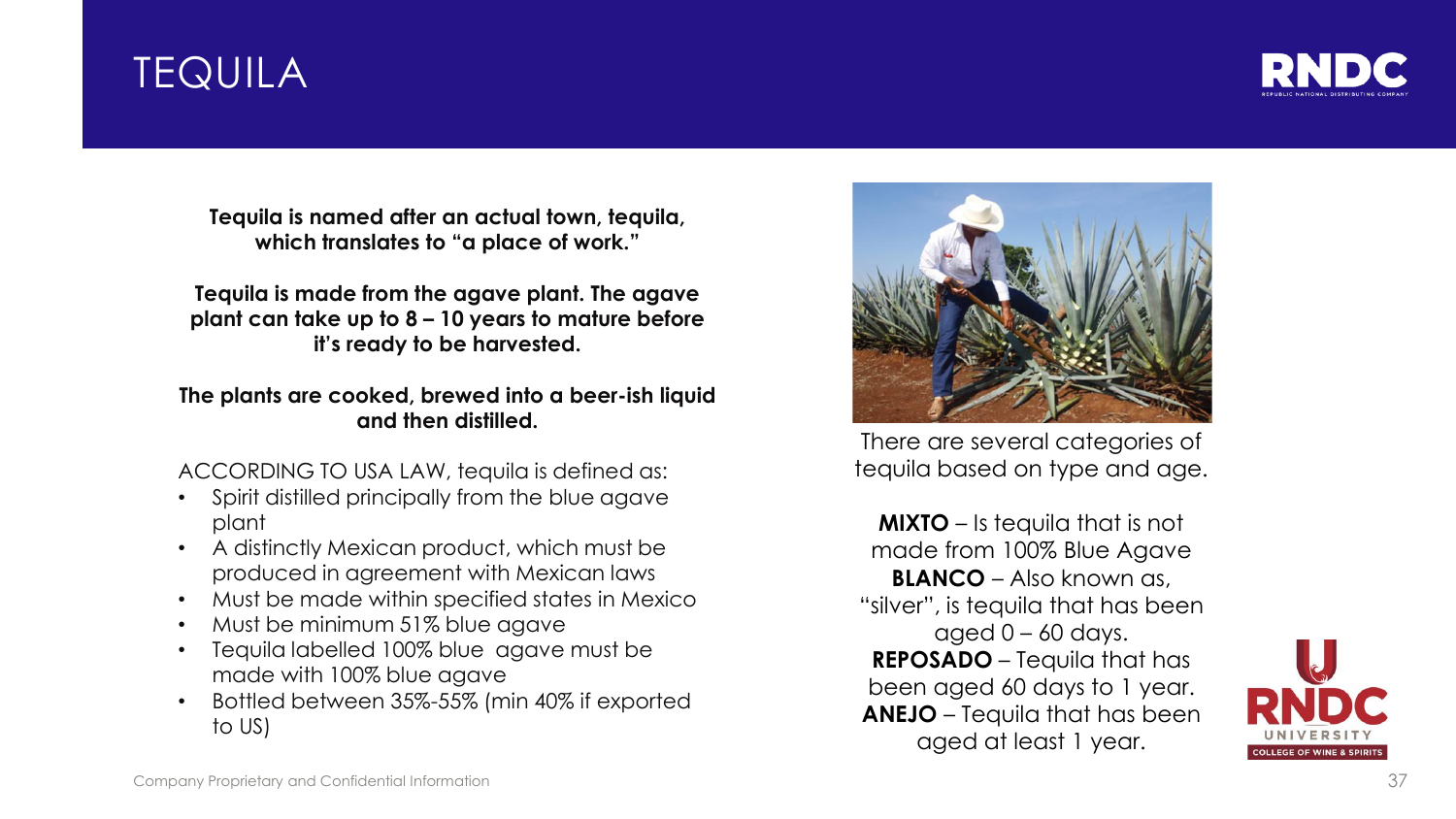



In 1902, a botanist named Weber identified a particular species as special among the agave, classifying it as Agave *Tequilana* Weber Azul. Agave *Tequilana*, or "blue agave" as it became known for its appearance.

Blue agave must make up at least 51% of any agave based spirit hoping to be labeled "tequila". The agave plant is an amazing plant that very much resembles a cactus with approximately 200 razor sharp, blade-like leaves known as *pincas*. They are ready to be harvested between every 8-12 years, can grow over 7 feet tall, weighing between 80 to 300 lbs upon harvest.

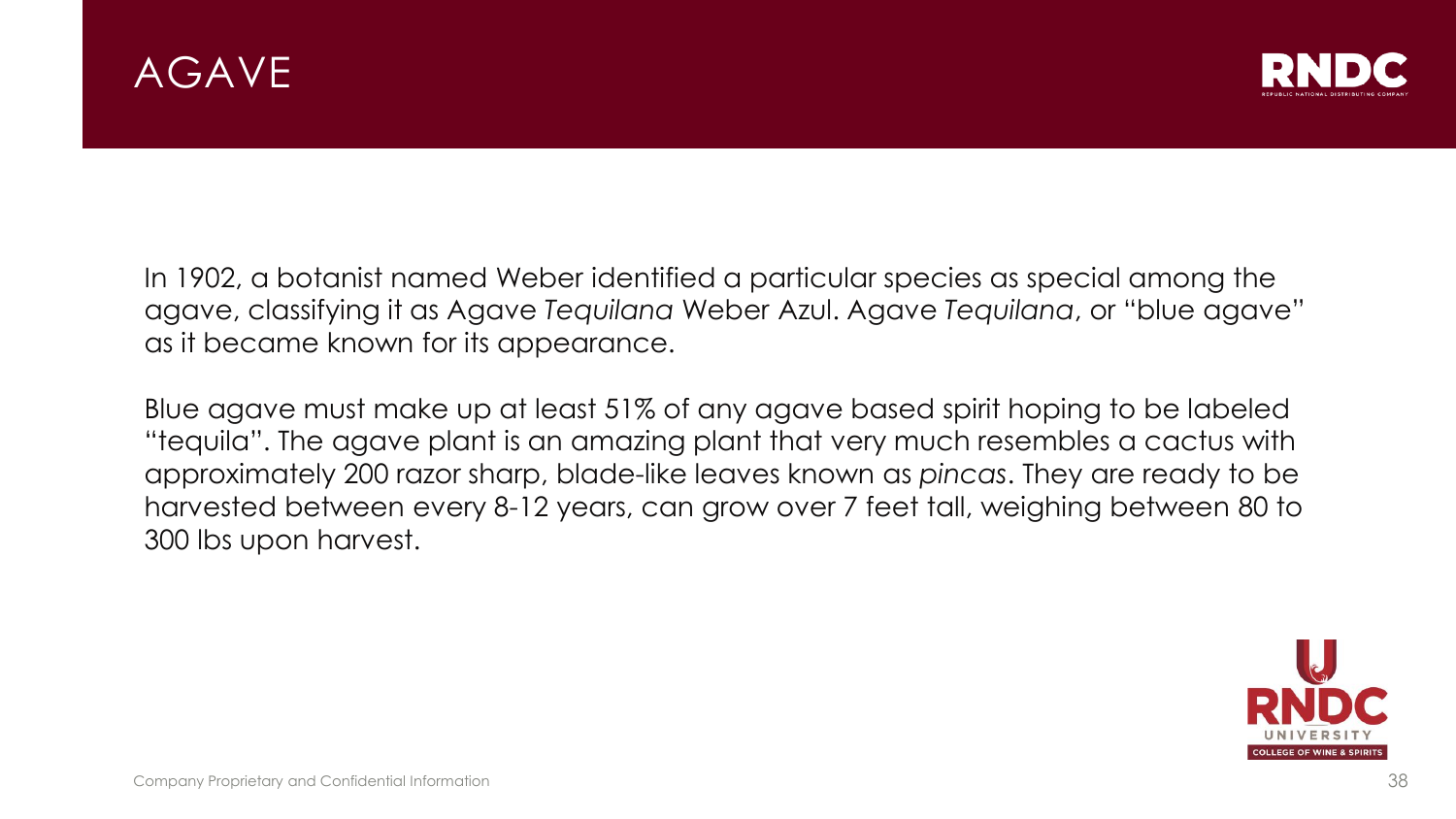



The center of the plant beneath the pointy leaf exterior is known as the *pina* and looks very similar to a very large pineapple. Most of the "campos de agave", or agave orchards, are concentrated in the state of Jalisco. By law, there are five states in Mexico that can produce tequila. Nayarit, Michoacan, Tamaulipas and Guanajuato can all legally produce tequila. When ripe, the sharp leaves are removed with a machete and then harvested.

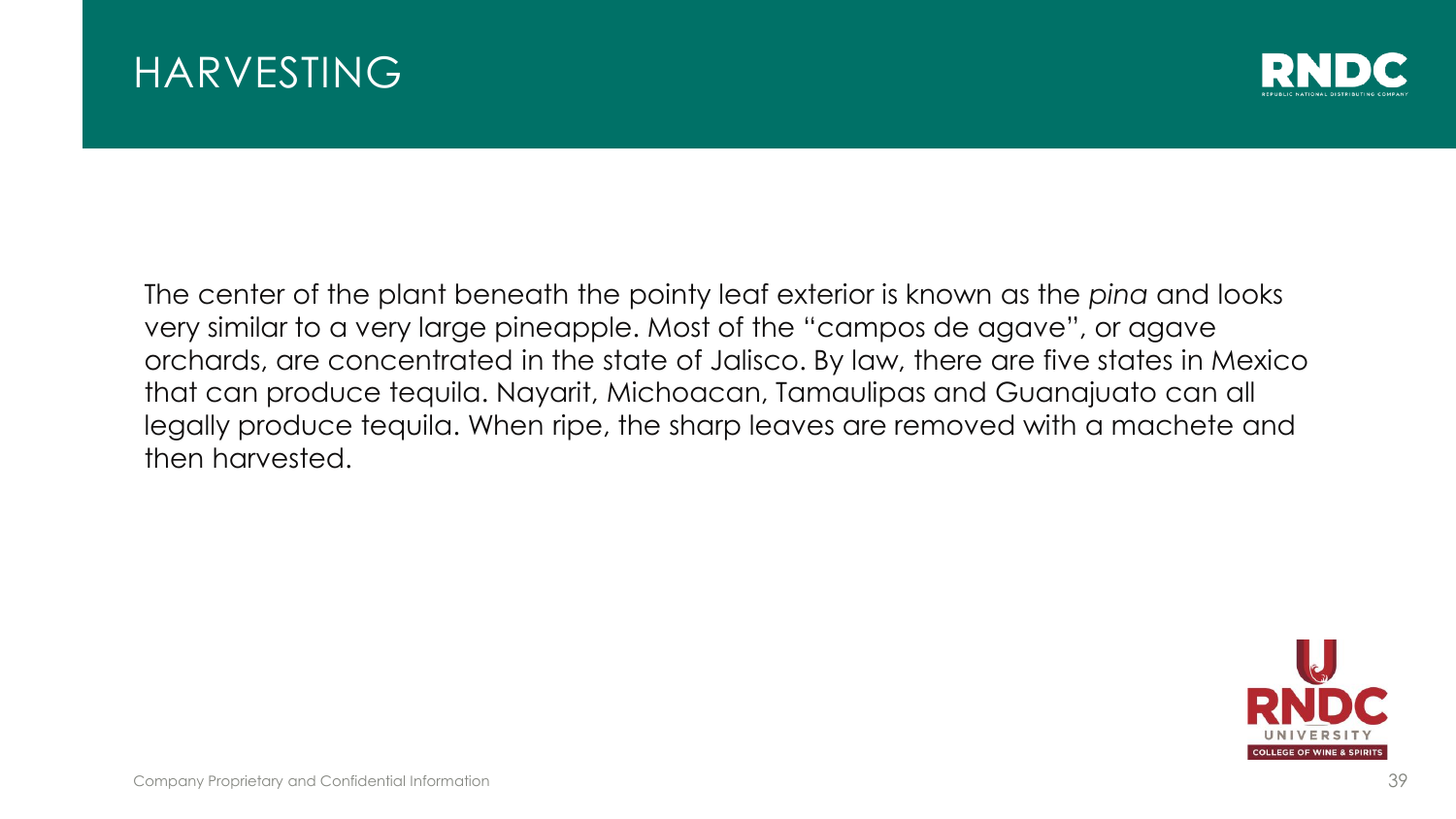

The agave plants are transported to the distillery and then cooked to convert unfermentable sugars into fermentable sugars. After the pinas have been cooked, they are broken up, water is added and a fermentable liquid, known as "honey water" is fermented to a low proof beverage.

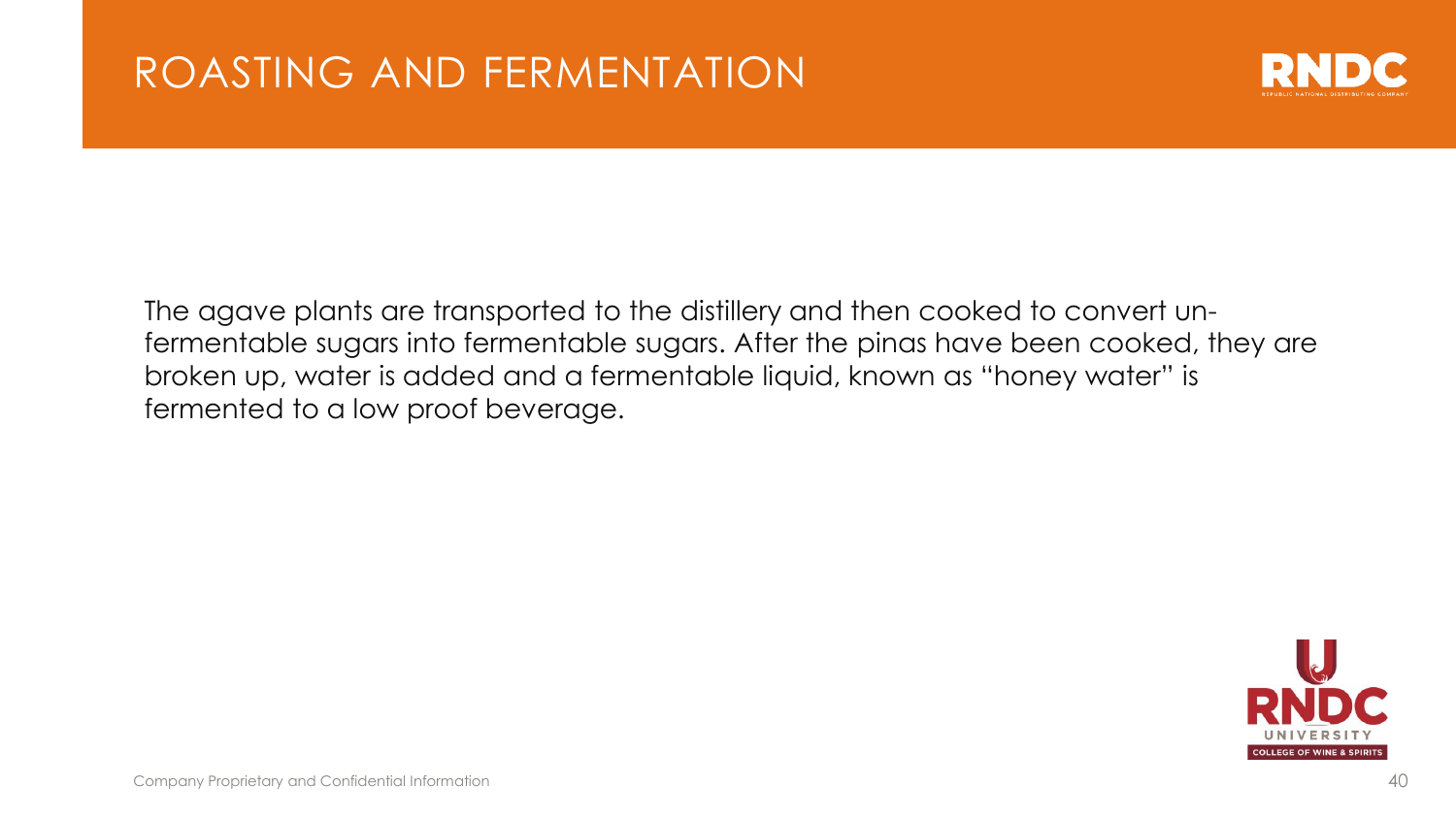



The low proof beverage will experience two fermentations. After the 1st distillation, a modestly high 20% alcohol level spirit known as *ordinario* is produced and put back in the still for a second distillation. Once the spirit emerges from the second distillation, it is now tequila and the distiller needs to decide what type of tequila he wants to make and what sort of aging regimen he will assign to his new tequila.

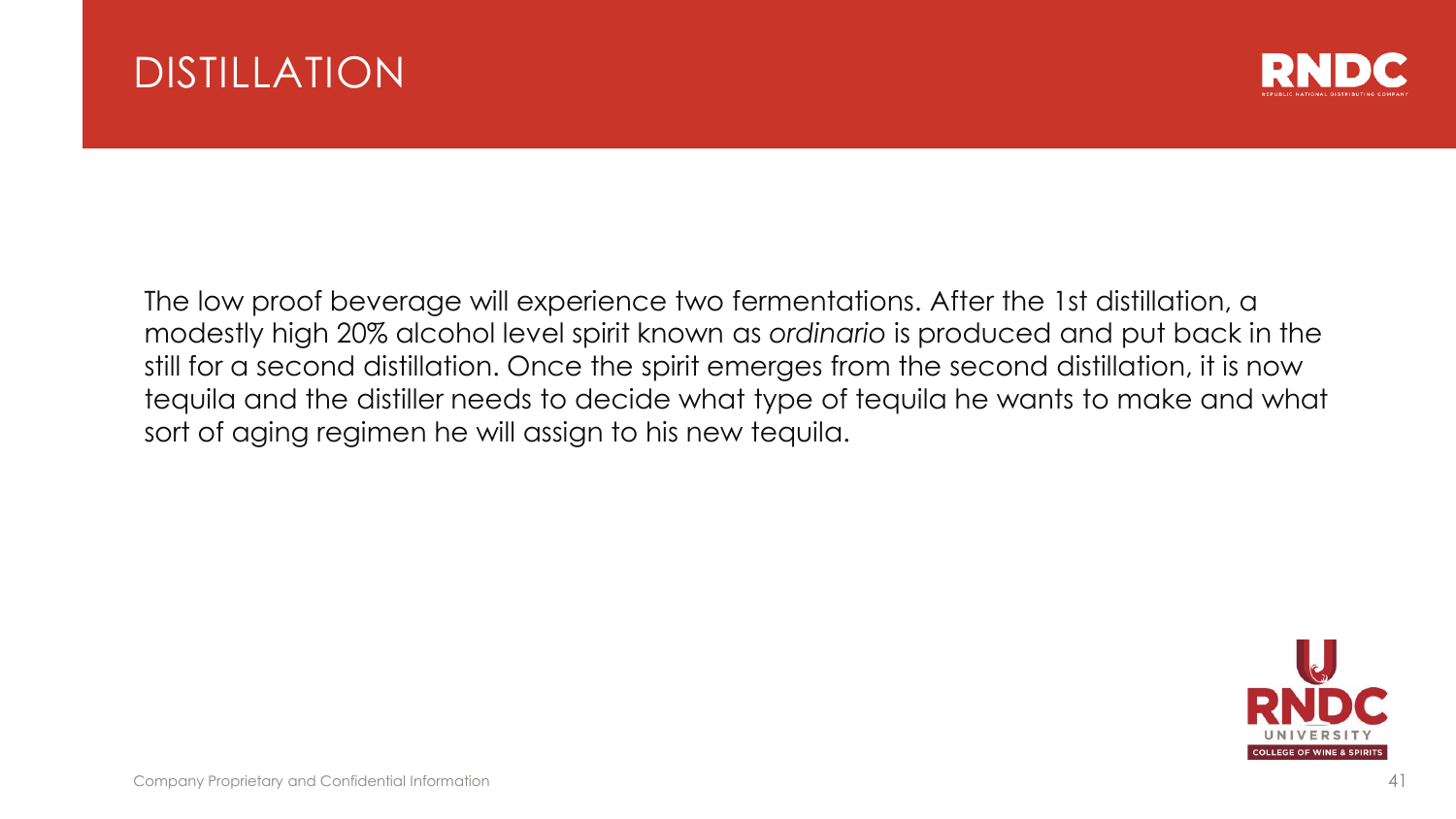

Tequila is broken down into two major categories, those made entirely of 100% blue agave and "mixto". Mixto allows for 49% of other ingredients besides blue agave.

100% Blue Agave Tequila – Made from 100% blue agave coming from within the 5 states approved for tequila production that can be further categorized into the following age categories.

- Blanco Also known as silver or plata. Aged 0 60 days.
- Reposado Meaning "rested", is aged between 60 days to 1 year.
- Anejo "Aged" tequila, which has to be aged at least 1 year.

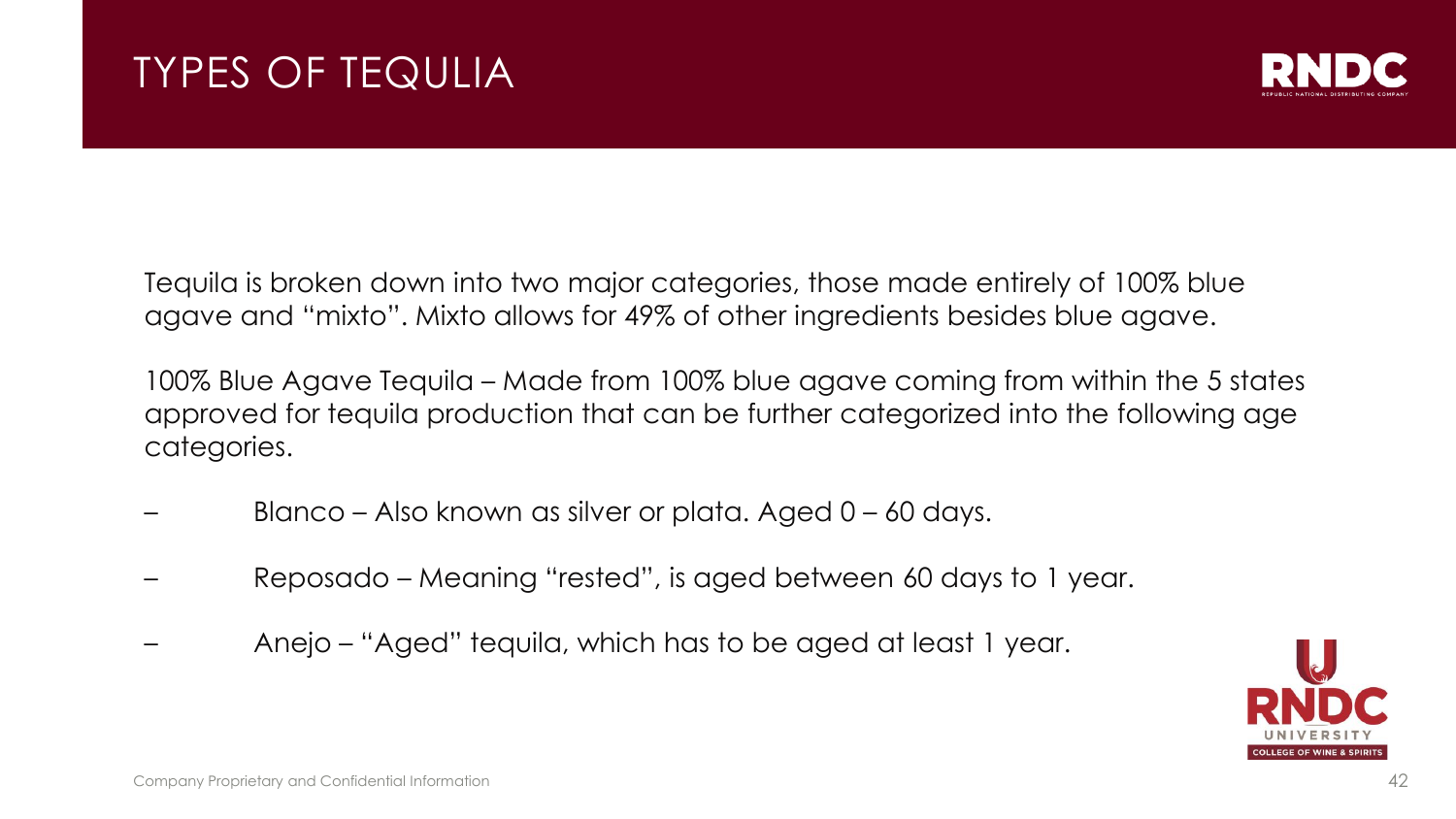### BRANDY



**Brandy's are fruit based spirits and are made all over the world.** 

**Cognac is from France and is the world's most famous brandy. It's made with grapes.**

**The term "Brandy" comes from the dutch** *brandewijn***, which means "burnt wine".**

ACCORDING TO USA LAW, BRANDY IS DEFINED AS: Spirit produced from fermented fruit Cannot be distilled over 95% alcohol Must be produced in such a way as to resemble the flavor of the base ingredient Bottled with a minimum 40% alcohol



There are many types of brandy that are made from various fruits.

Cognac - Grapes Armagnac - Grapes Calvados - Apples Kirsch - Cherry Poire - Pear Framboise - Raspberry

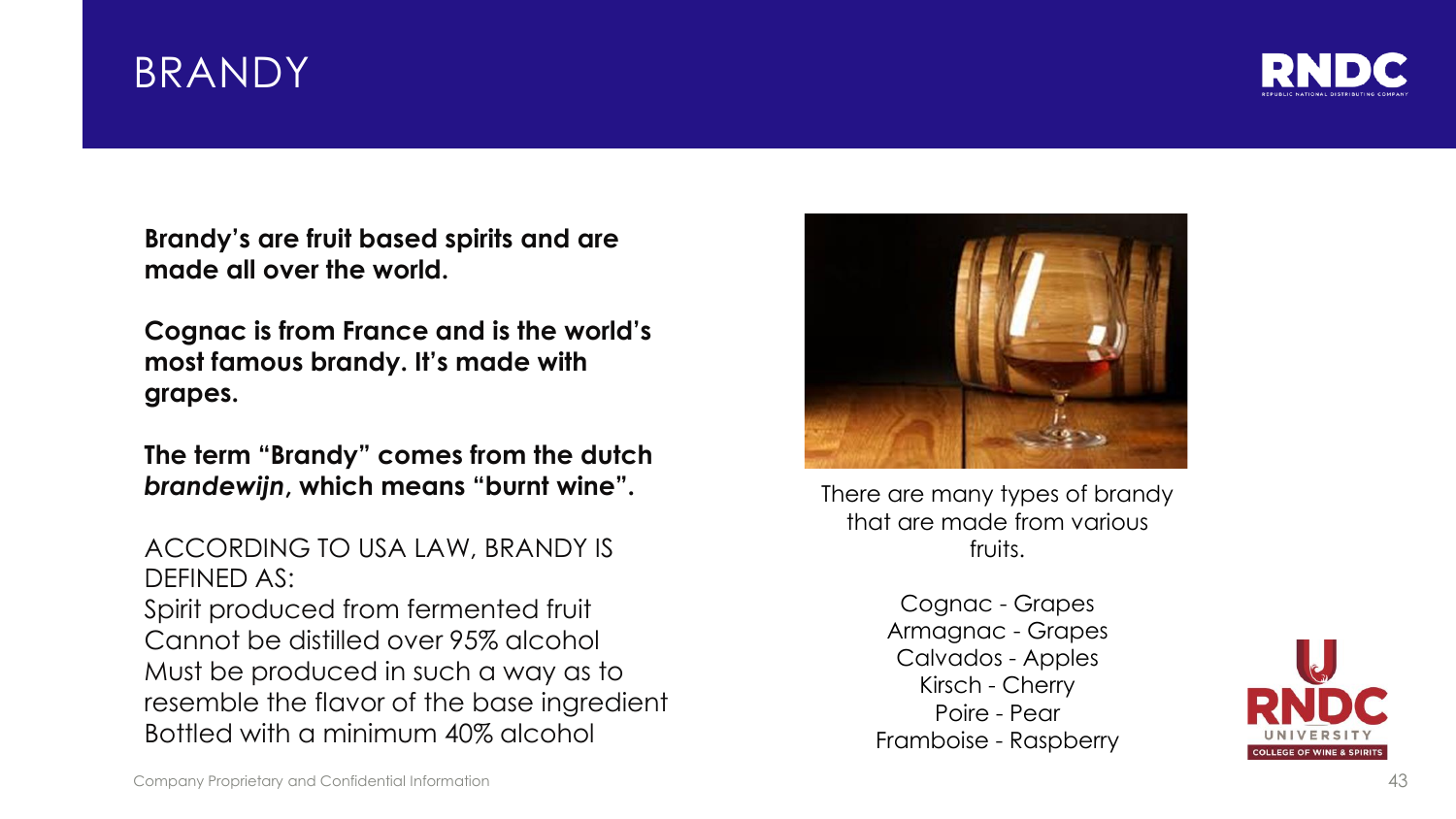



As a distillate made from fruit. You can easily divide brandy into two major categories, those based on grapes (basically distilled wine) and those based on non-grape fruits like plums, apples, cherries and/or dried fruits.

Grape Based – Cognac and Armagnac are easily the world's two most famous grape based brandies and both are French. Cognac is a much larger region and makes a lot more brandy than Armagnac.

Other Fruit Based – Many fruits including cherries, pears, apples and more can be made into brandy. The world's most famous fruit brandy is apple based and known as Calvados, coming from northern France.

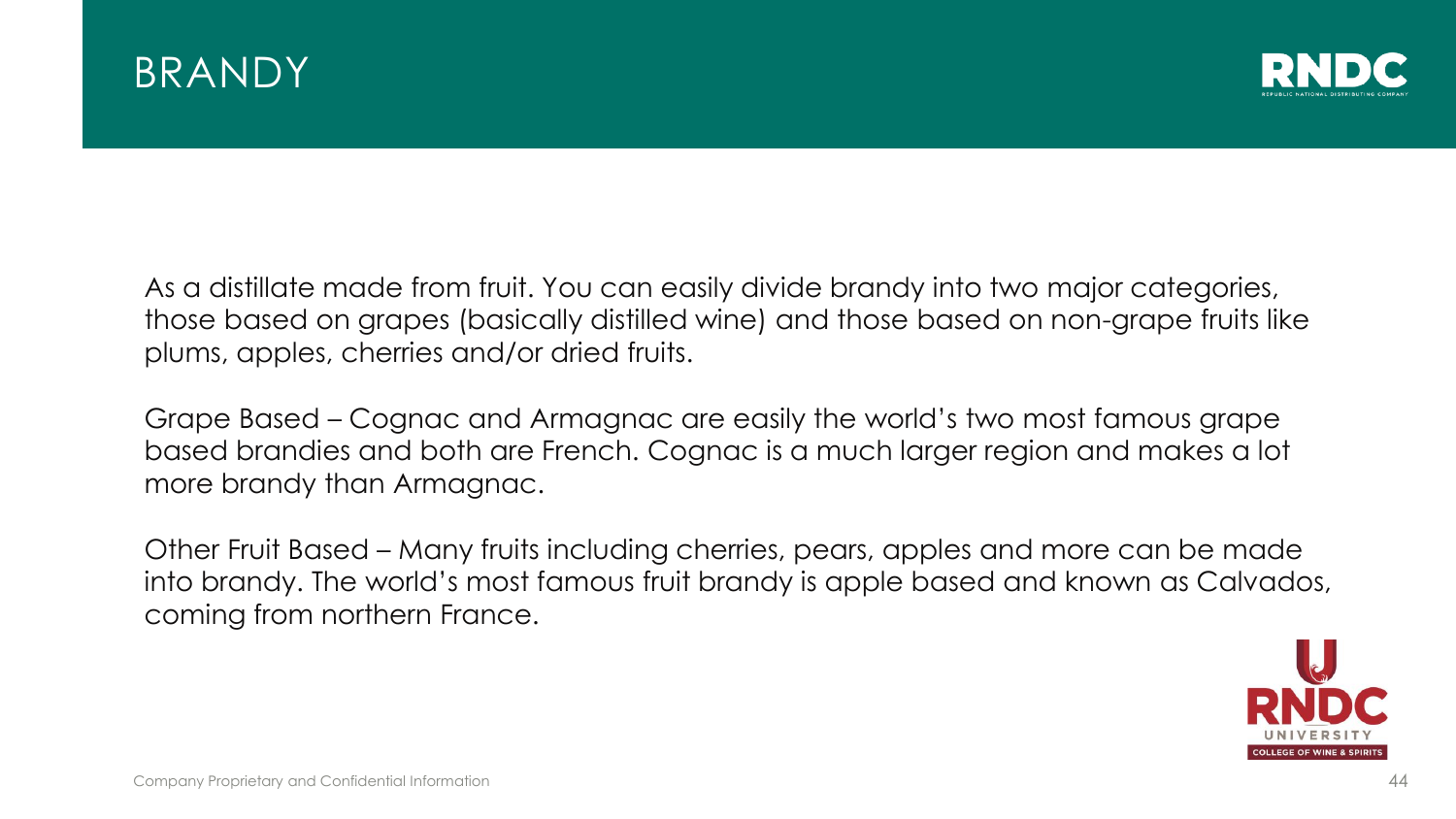



Cognac production allows three different varietals including Ugni Blanc, Folle Blanche, and Colombard. Ugni Blanc is by far the most widely planted grape varietal for eau-devie production, accounting for approximately 90% of acreage.

Two regions known as Grande Champagne and Petite Champagne yield the finest fruit for brandy production, though typically cognac is usually a blend of Ugni Blanc from multiple regions.

Cognac is made using the "Charentais Method", which requires all Cognac to be twice distilled in copper pot stills. All cognac has to be aged at least 2 years before it can qualify as cognac. However, this is only a minimum for entry level cognac and any quality conscious producer ages their spirits considerably longer.

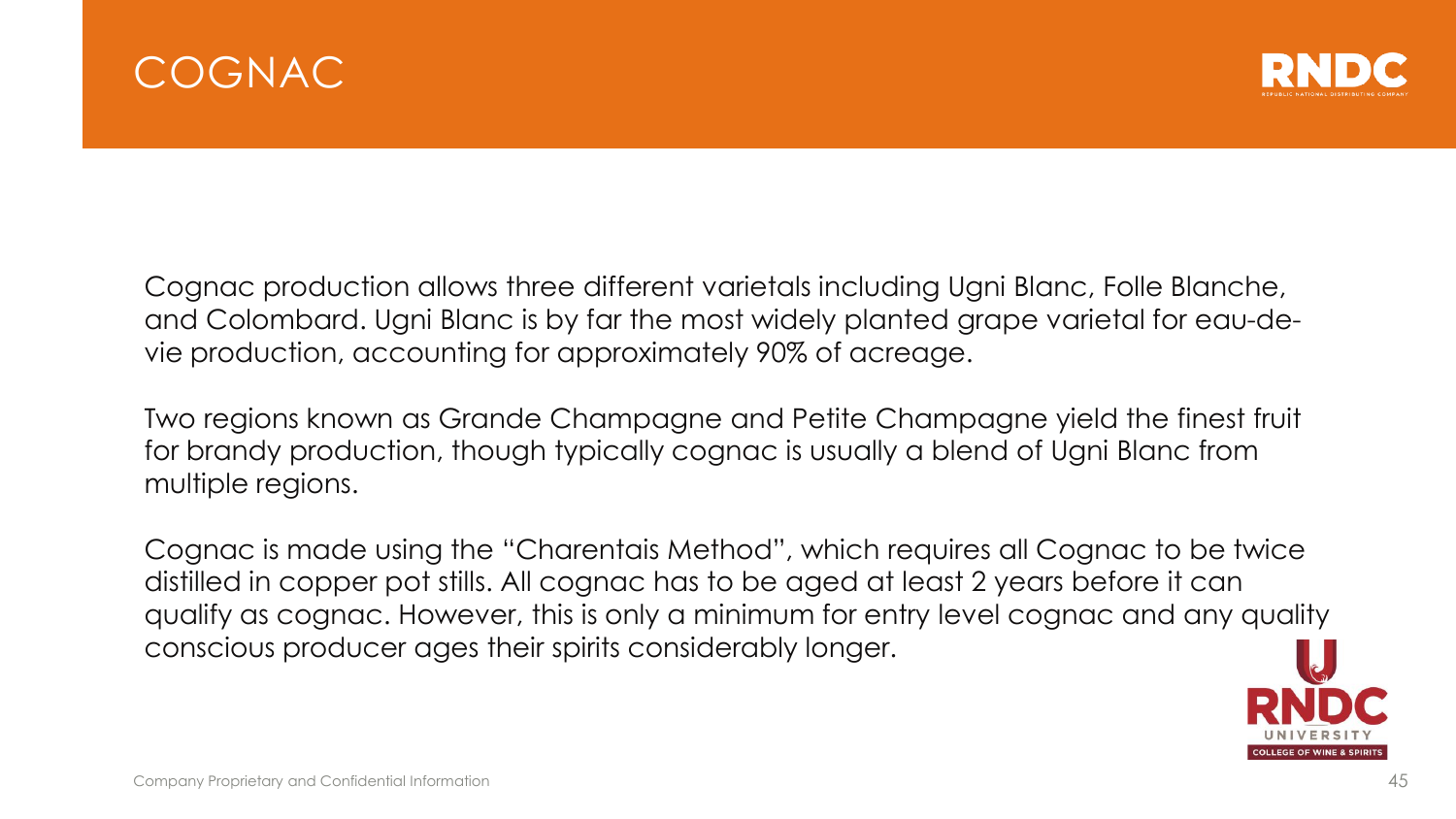## WHISK(E)Y



**Major whisky producing countries include the United states, Scotland, Ireland and Canada.**

**Scotland is largely known for their famous single malt scotch bottlings, which often have a "peaty" smoky flavor.**

**Bourbon is the national spirit of the U.s., decreed such by congress in 1964. Made with a minimum of 51% corn, bourbons are known to be round, sweet and oaky whiskies, enjoyed around the world.**

In the United States, if a bottle of whiskey is labelled "straight whiskey", then it must be aged two years in New American oak barrels.

#### **Irish and Canadian whiskies tend to be lighter and more smooth in style.**

ACCORDING TO USA LAW, WHISKEY IS DEFINED AS:

- Spirit produced from grain
- Distilled no more than 95% alc
- Stored in oak containers
- Bottled at least at 40% alc



The United States and Ireland spell "whiskey" (with an e), while Scotland and Canada spell "Whisky" without the e.

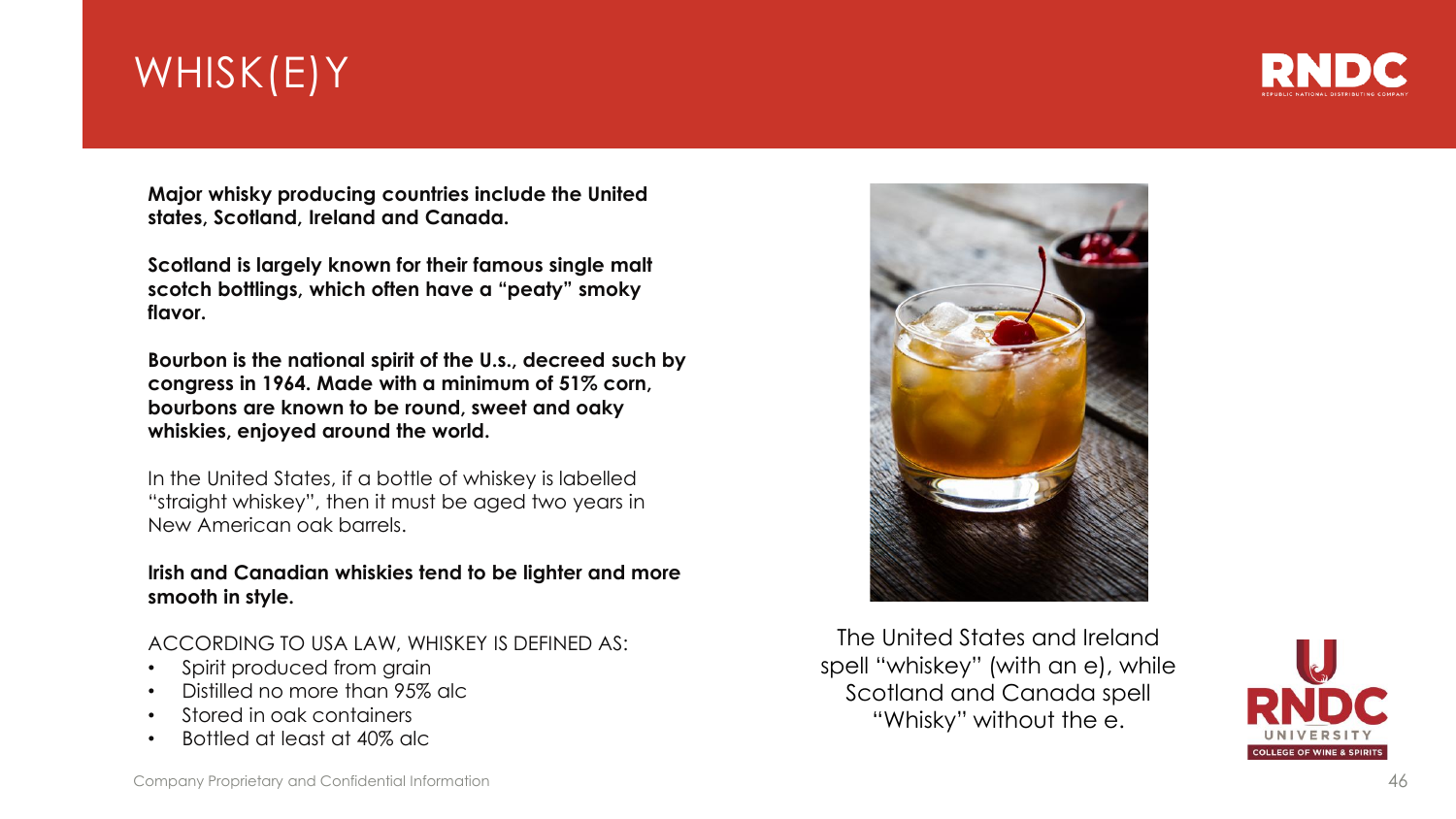



The term "whiskey" is defined globally in the most basic sense as a spirit that is obtained from the fermented mash of grain, distilled at less than 190 proof, most often stored in oak containers for a minimum, mandated period relatively to its geographic origin, and bottled at no less than 80 proof.

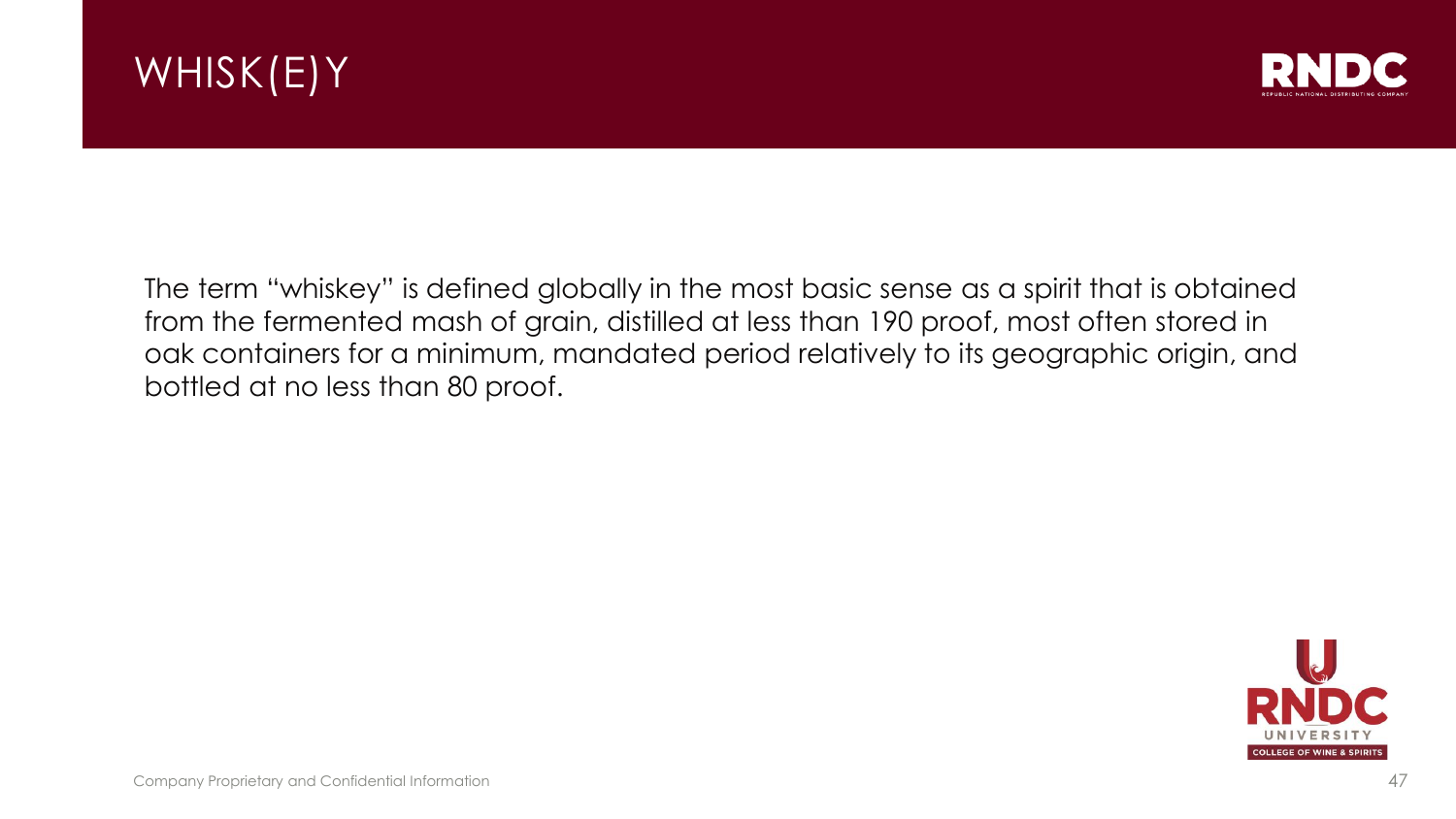



Whisky should be most generally broken down into 2 major categories: Old World Whiskies and New World Whiskies. The differences between these 2 major categories are largely geography.

Old World Whiskies – Old world whiskies, also known as Celtic whiskies, are simply those whiskies coming from Ireland and Scotland.

New World Whiskies – New world whiskies are simply whiskies that do not come from Europe. The whiskies of North America, including the US and Canada, and Japan are the primary new world whisky producing countries.

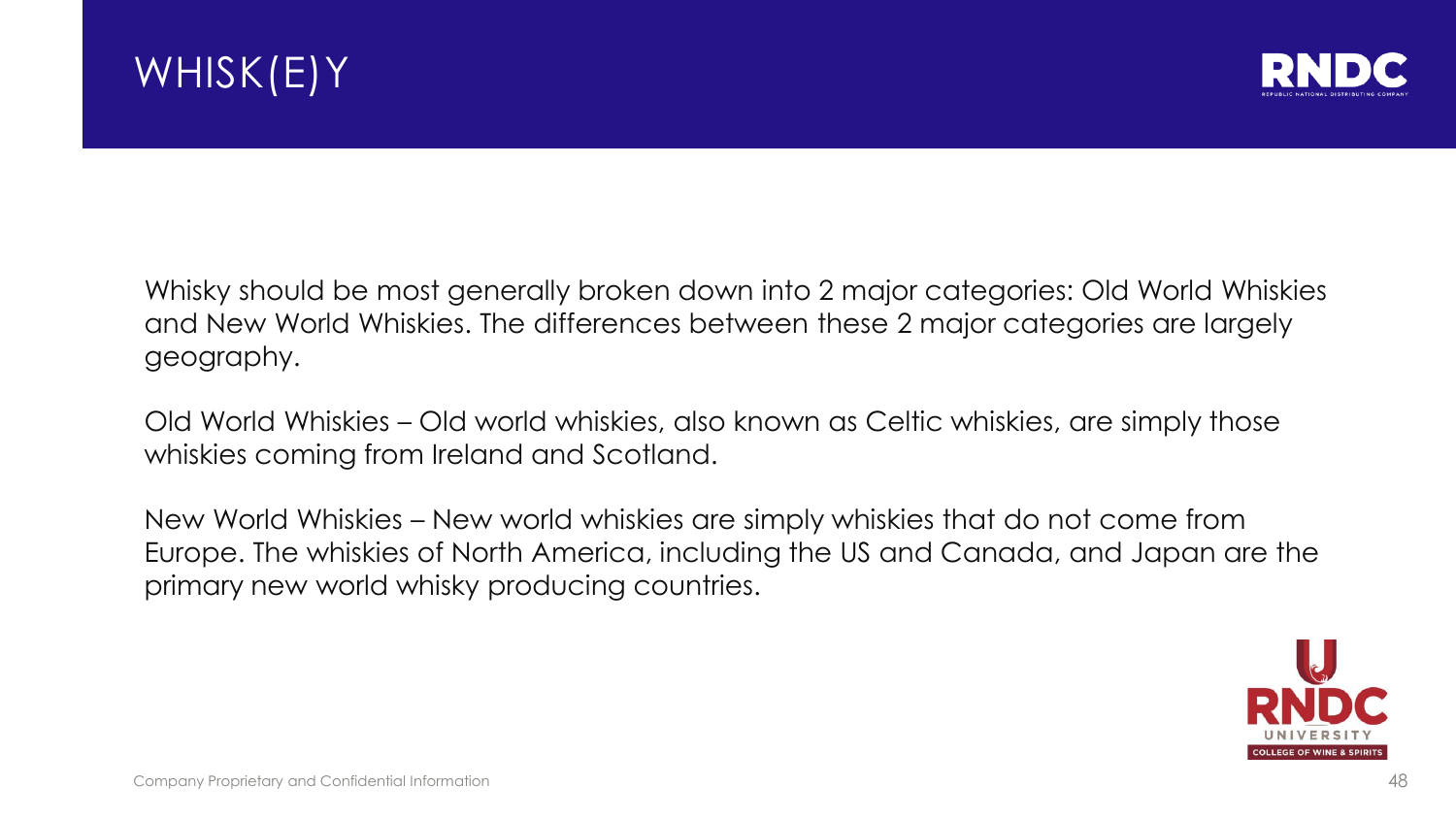



Regardless of a whisky's origin and the related legislative criteria imposed on production and maturation standards, all whisky will be crafted according to the same five primary stages:

- 1st Creating the recipe of the grains used as the base.
- 2nd The use of water.
- 3rd The fermentation of the mash, establishing the base alcohol.
- 4th The actual distillation process itself.
- 5th The maturation period post distillation.

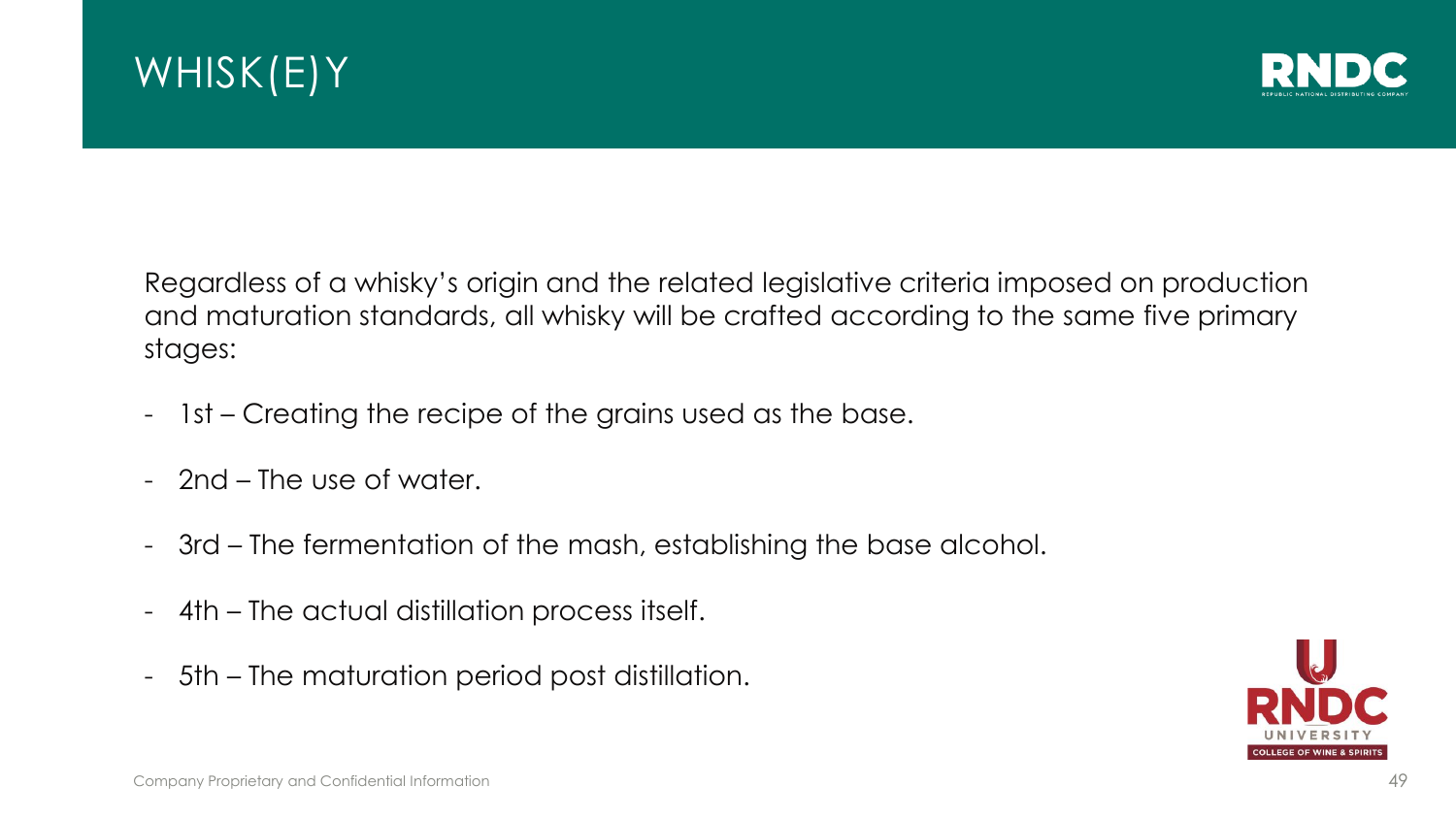

Whisky from Scotland has a long history of being the world's definitive whisky.

The grain used in the mash for making single malt whisky is specially selected barley, which has been soaked in water for sprouting. This process, known as "germination", is how carbohydrates are converted into fermentable sugars. The sprouted barley is then dried in kilns fired by peat and coal. Peat, or has historically been used as a natural fuel source throughout Scotland, and its role in arresting or stopping the germination process of the barley is largely responsible for Scotch whisky's identifiably smoking and pungent character that often separates it aromatically from other whiskies around the world. All Scotch whisky has to be distilled at least twice according to the Scotch Whisky Act.

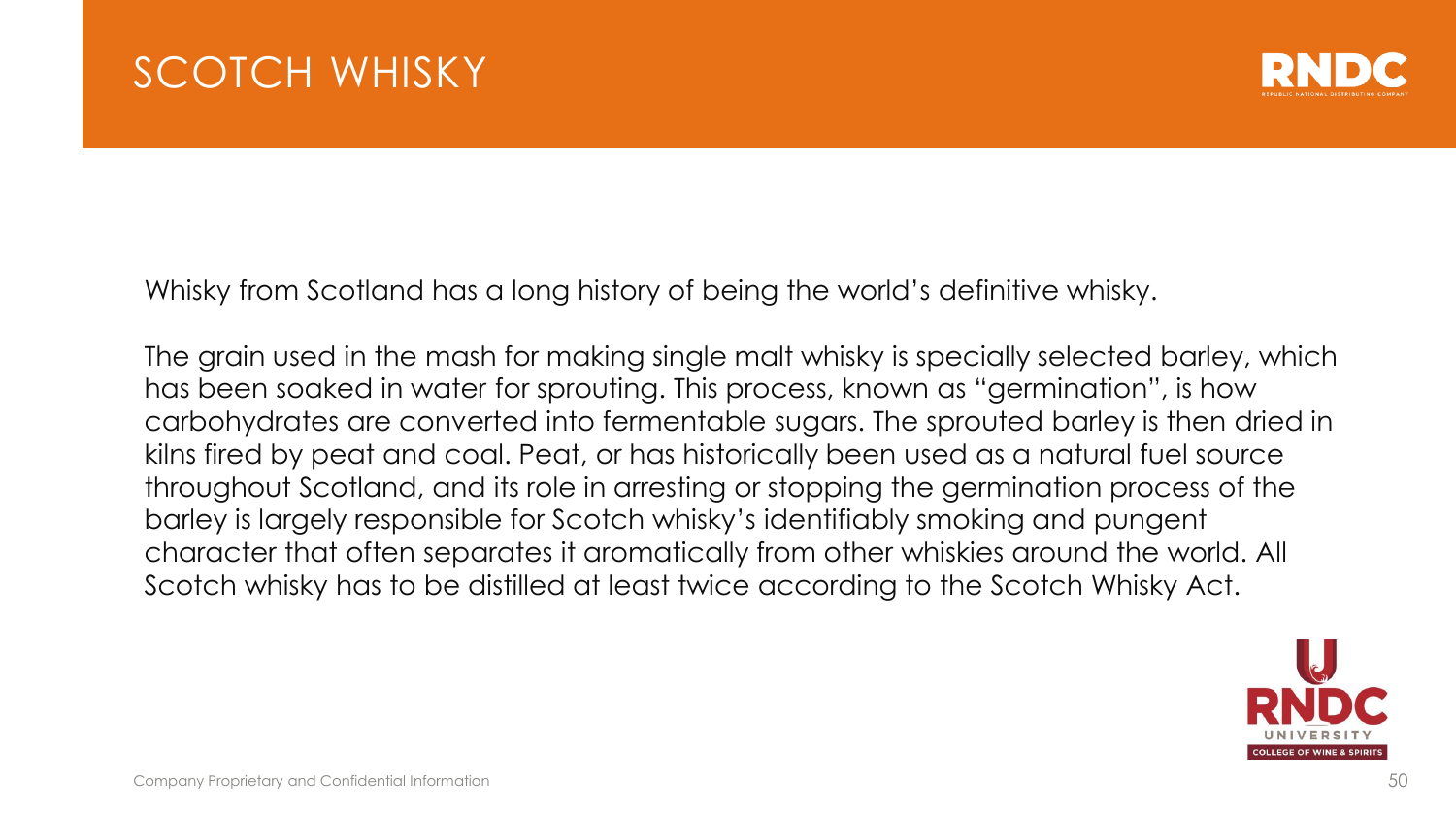### TYPES OF SCOTCH



Blended Scotch – Blended Scotch whiskies are known as "blends" because they are indeed blends in two important ways; blended scotch whiskies are first known as "blends" because they are a blend of different base ingredients and secondly because they are a "blend" of different finished whiskies from different distilleries throughout Scotland.

Single Malt Scotch – Single malt whiskies differ from blended whiskies in that they must be made solely from only malted barley and they must have been produced solely at one single distillery.

Blended Malt – Considerably less common than single malt scotch whiskies, "blended Malt" whiskies originally marketed as "pure malt" whiskies, are unique in that they are "blends" of single malt whiskies.

Grain Whisky – Grain whiskies are made from various other grains besides malted barley and make up the bulk of the blend of "blended" whiskies.

\*A Note on Age Statements – If an age statement is listed on a bottle of whisky then it must strictly conform to the minimum age on the bottle.

Company Proprietary and Confidential Information 51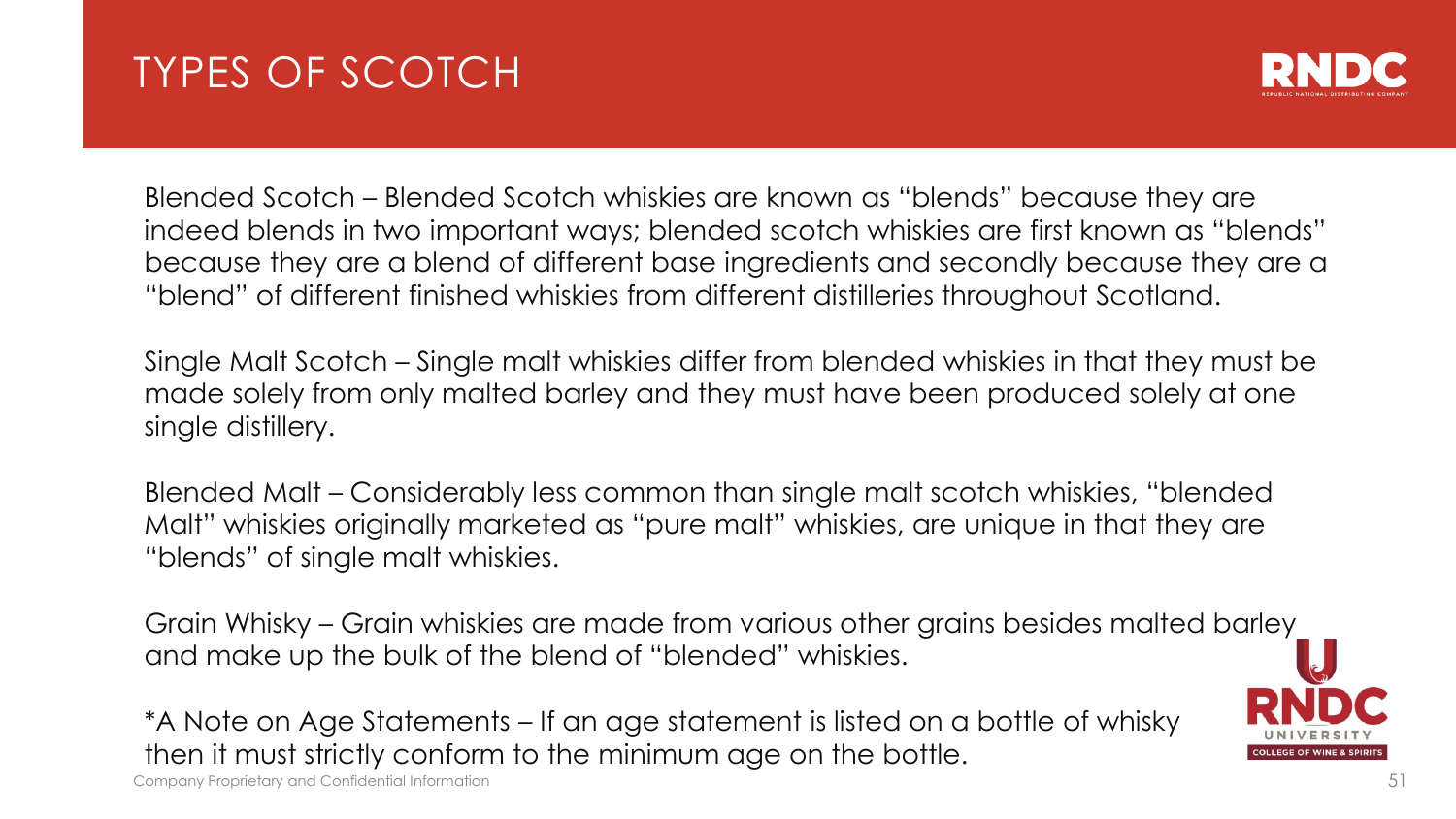

Lowlands - Lowland whiskies, of which there are very few, are often notably softer and lighter.

Highlands – Highland whiskies span throughout the northern area of Scotland north of Glasgow and Edinburgh moving into the west, east, and then north of Inverness. The highlands of Scotland can be generally associated with larger, more round, opulent and extracted styles of whisky.

Speyside – This area of the Scottish highlands houses a high concentration of operating distilleries. As a "sub-region" in the Highlands, Speyside whiskies show the sweeter, rounder Highland style, but are often on the softer, more elegant side with honeyed characteristics.

Islay, Skye, & the Islands – The Island regions of Scotland can range from reasonably dry to full, sweet and malty. The island character is strongest where malt is made with local peat - the peat on these windy islands absorbs other influences, especially briny saltiness on Orkney and medicinal seaweed on Islay.

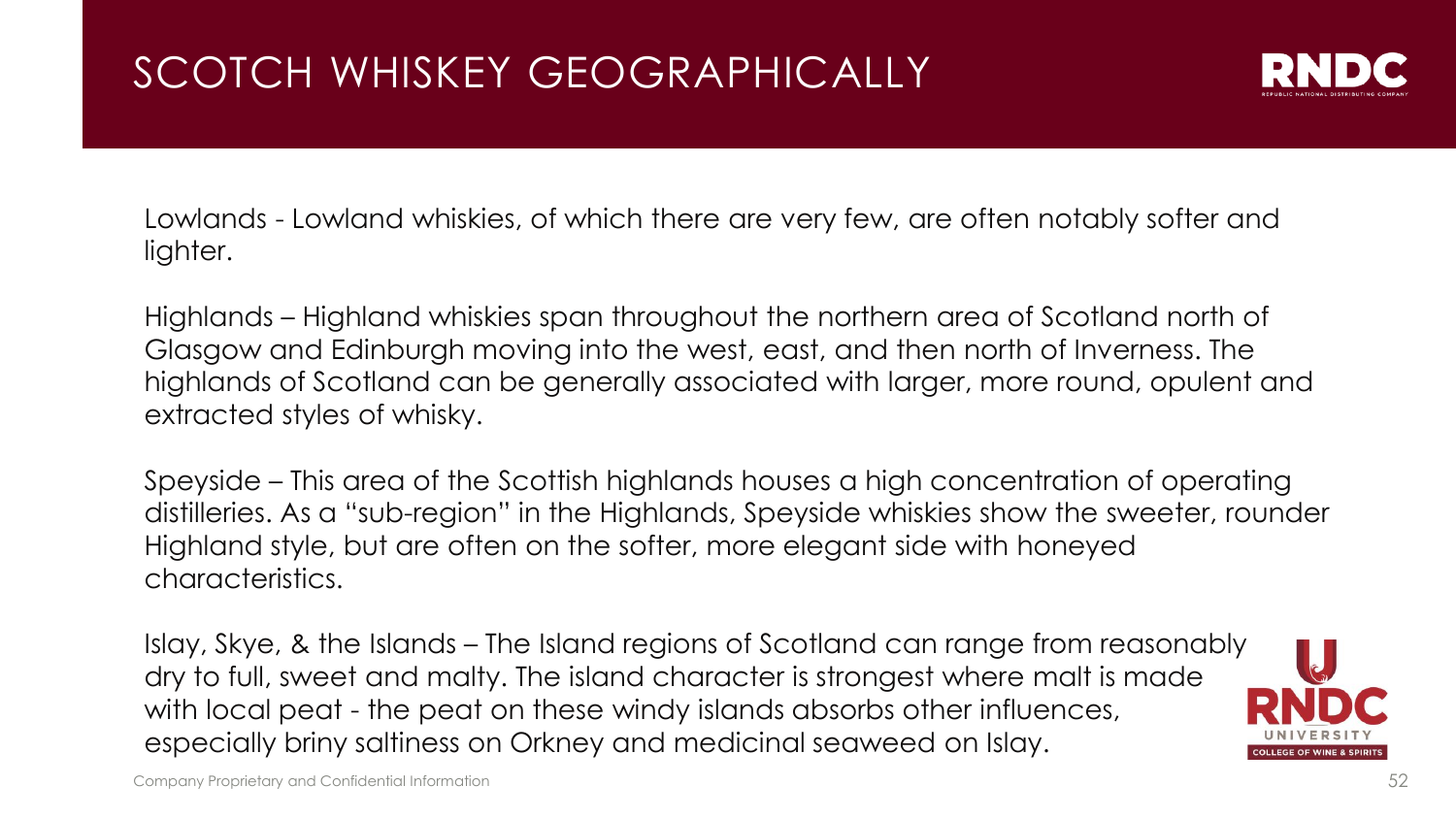### IRISH WHISKY



Historically, many attribute the Irish to be the first country to create whiskey and there are records suggesting this as far back as 5th century AD with stories of St Patrick bringing the art of distillation over from the mainland of Europe. A fun story indeed, but most likely monastic orders brought the art of distillation to Ireland from the East between the 5th and 7th centuries. As early as the 17th century, King James authorized the first "license" to distill to a town about 2 hours north of Belfast in 1608. Even Queen Victoria was reported to be a huge fan of Irish whiskey.

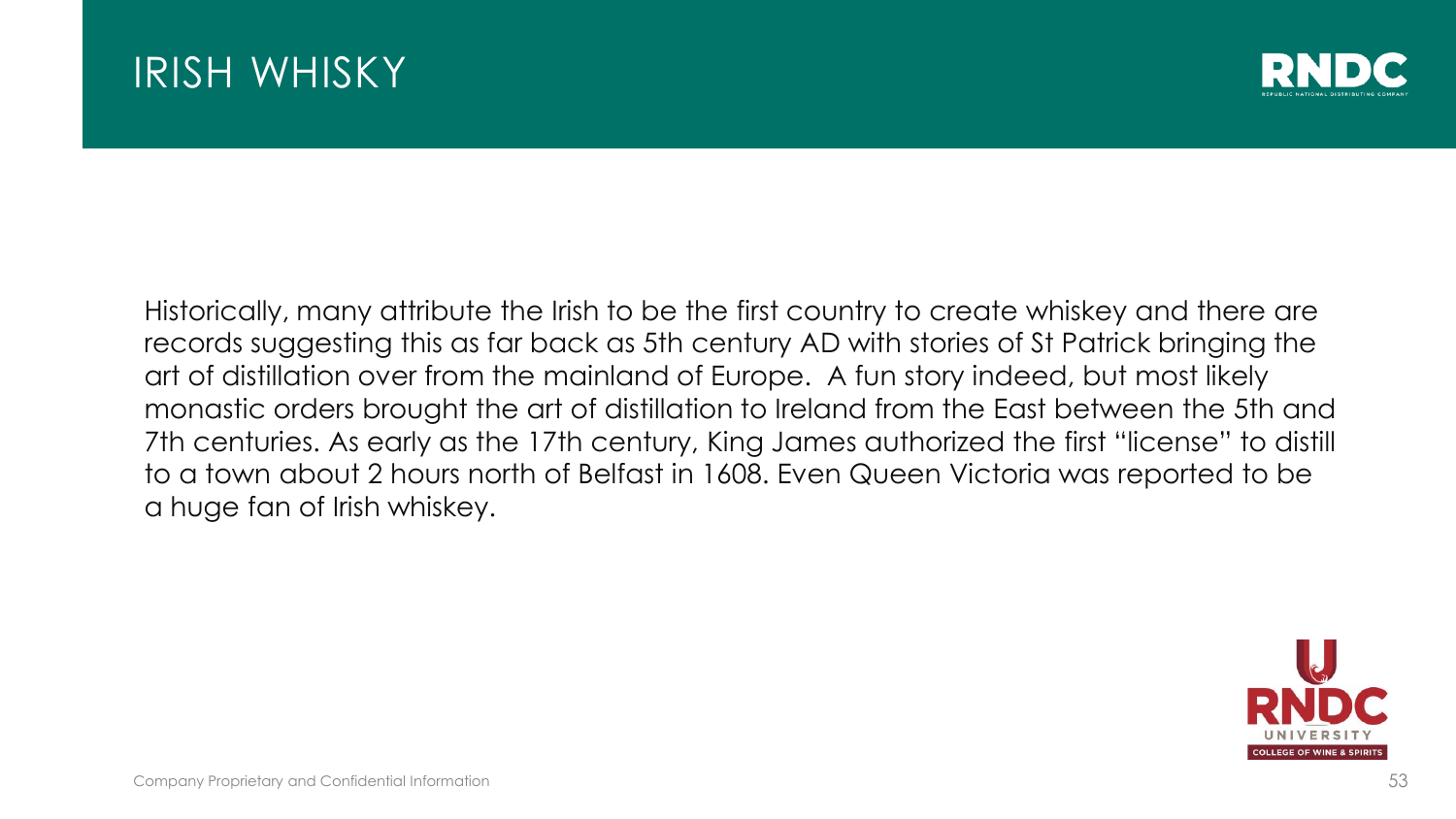

From a flavor and stylistic perspective, by and large, Irish whiskies have historically been considered to be lighter and often "smoother" than Scotch whisky. A flavor profile most likely attributed to the fact that Irish whiskey undergoes a third distillation in the production process and does not employ the smoky and earthy peat fire when arresting the germination of the barley.

Just like Scotch whisky, Irish whiskey can be categorized into blended whiskey, single Malt, grain, and single Grain.

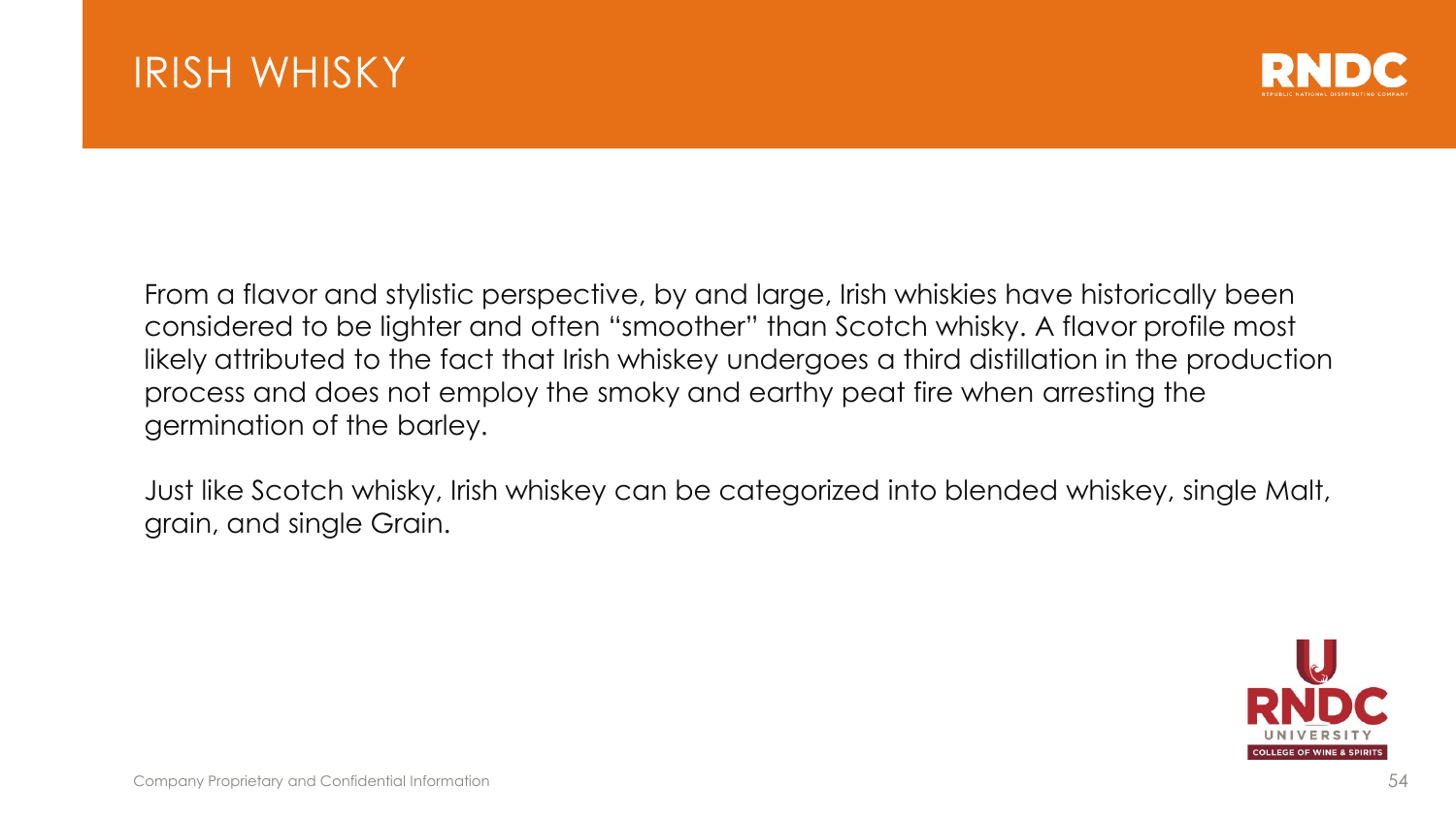

Although several styles of whiskey have been produced in the U.S. from the colonial period until the present, only one--bourbon--has been officially identified as America's national spirit. Since a 1964 act of Congress made that distinction, we will begin our look at American whiskies with bourbon.

According to Federal regulations, for an American whiskey to be labeled as "bourbon" it must be made from a mash containing between 51% and maximum of 80% corn. If the corn content is higher than 80%, the product must be designated as corn whiskey. Bourbon, according to the law, must be distilled at 160 proof (80% alcohol) or less. If bourbon is labeled with the word "straight" then it must be aged for a minimum of 2 years in new American oak, though most is aged between 4 and 9 years. If bourbon is bottled before its fourth year of maturation, it must be labeled with an age statement. By law, Bourbon can be made anywhere in the USA.

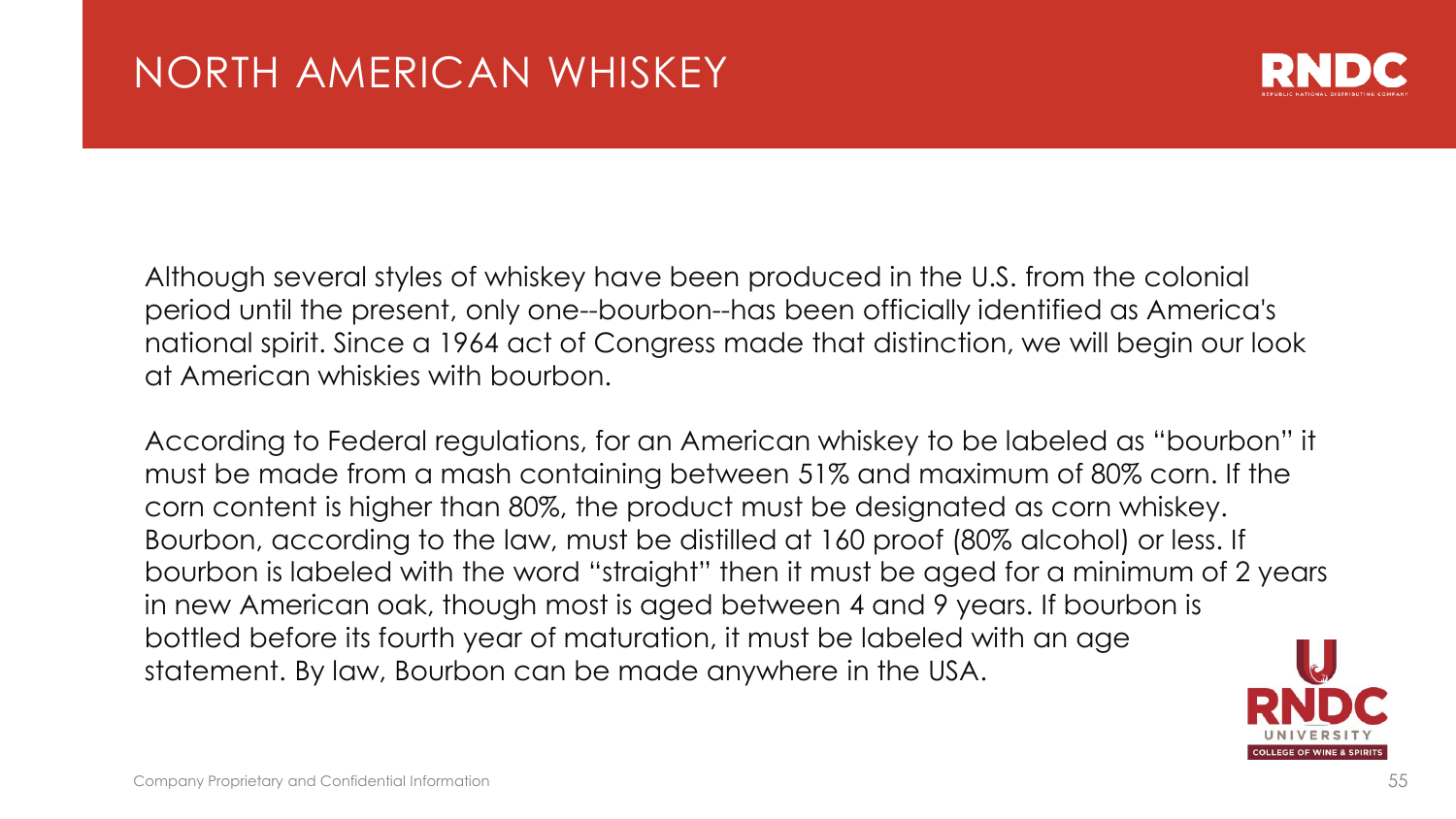

According to U.S. federal regulations, "Canadian whisky is a distinctive product of Canada, manufactured in Canada in compliance with laws of the Dominion of Canada containing no distilled spirits less than three years old. Such whisky is blended Canadian Whisky. Canadian whisky shall not be designated as "straight."

According to Canadian law, Canadian whisky must be produced from cereal grain only. While the Canadian Excise Tax Bureau exercises the customary controls to ensure proper collection of the tax, the government sets no other limitation as to grain formulas, distilling proofs, or special type of aging cooperage. It believes the distillers are better judges than the government of what the public, both at home and abroad, wants in a Canadian whisky.